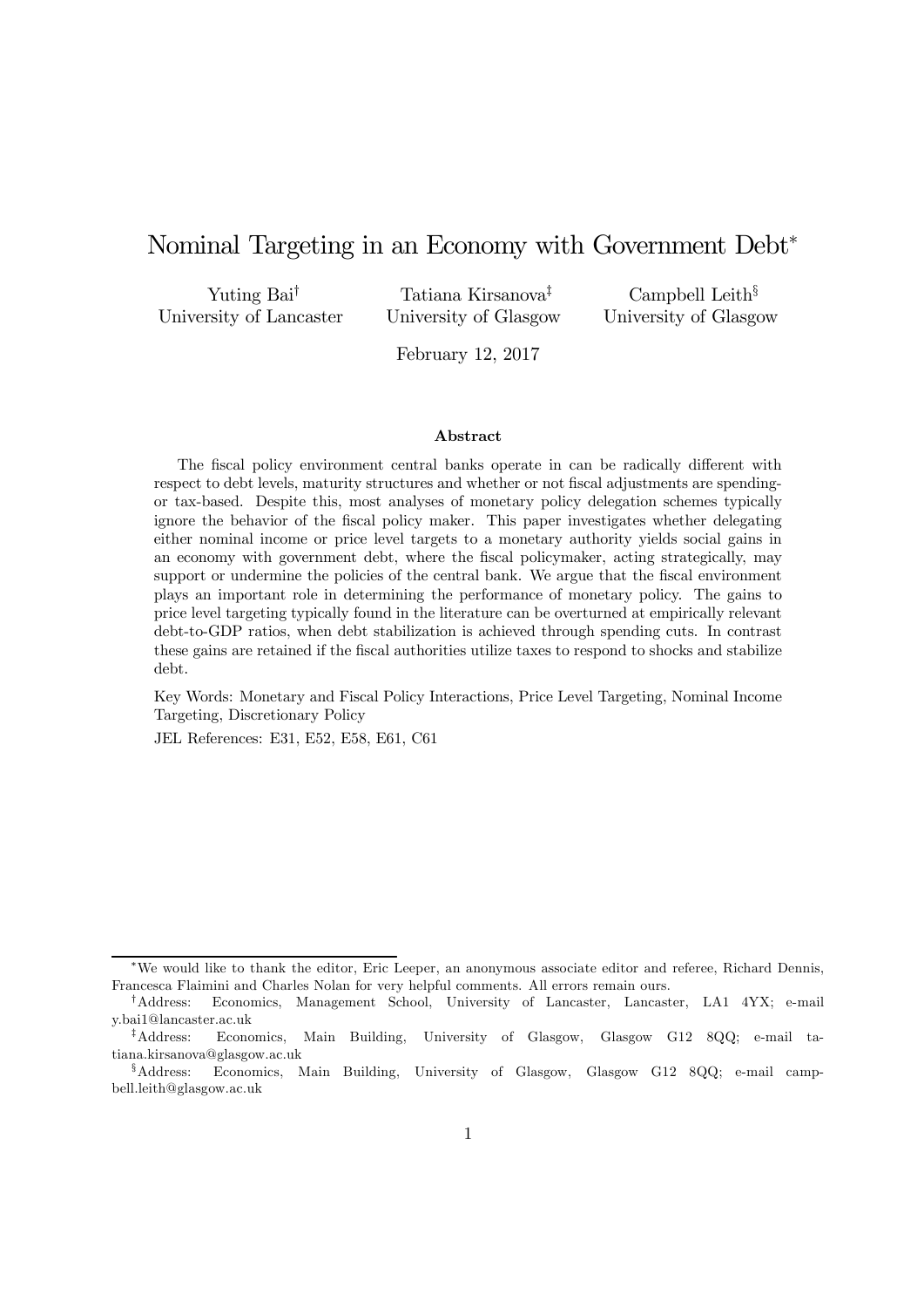## 1 Introduction

Advanced economies differ considerably with regard to their sovereign debt levels and the maturity of that debt. In 2015, for example, government net debt was about 25 percent of GDP in Switzerland but 113.5 percent in Italy. The average term to maturity of Sweden's public debt was five years, whereas that of the UK was 14.5 years (Source: IMF, 2016). Sims (2013) has stressed that the effectiveness of monetary policy is influenced by fiscal policy, and that both the level and maturity of debt play a key role in determining inflation. Nevertheless, the literature concerned with optimal delegation of monetary policy largely abstracts from such differences in the fiscal position. The current paper argues that the fiscal position should be considered a central determinant of an optimal monetary delegation scheme. Countries operating within different fiscal environments may require different forms of monetary delegation.

This paper builds a New Keynesian business cycle model augmented with fiscal policy, that is subject to both inflationary cost-push shocks and technology shocks. In the standard New Keynesian model without a meaningful fiscal policy, optimal monetary policy under commitment — i.e. time-inconsistent policy where the policy maker is known to keep policy promises — possesses two important properties. First, it produces the lowest possible welfare loss, thanks to the policy maker's ability to manipulate the expectations of the private sector through the policy commitments it makes. Second, following a shock, it manipulates expectations in this beneficial way by committing to stabilize not only inflation, but also the price level itself. Instead, a benevolent central bank which is unable to precommit to such a plan and which has to act in a sequential and time consistent manner, known as discretionary policy, creates an additional loss: a welfare-reducing 'stabilization bias', see Currie and Levine (1993) and Svensson (1997). Two prominent proposals to improve welfare outcomes under discretion are to give the central bank a mandate for price level targeting (Vestin, 2006) or nominal GDP targeting (Jensen and McCallum, 2002). The rationale is that such mandates would lead the discretionary central bank to act in a way that induces a history dependence to policy making, through the adoption of price level control, which is similar to the one arising under commitment. The current paper examines the effectiveness of these two targeting regimes, albeit in the context of a richer fiscal environment.

Specifically, we assume that fiscal policy has to finance welfare-relevant government consumption and government debt through distortionary income taxes. Assuming that fiscal policy, as well as monetary policy, acts under discretion and is bound by existing debt levels and a given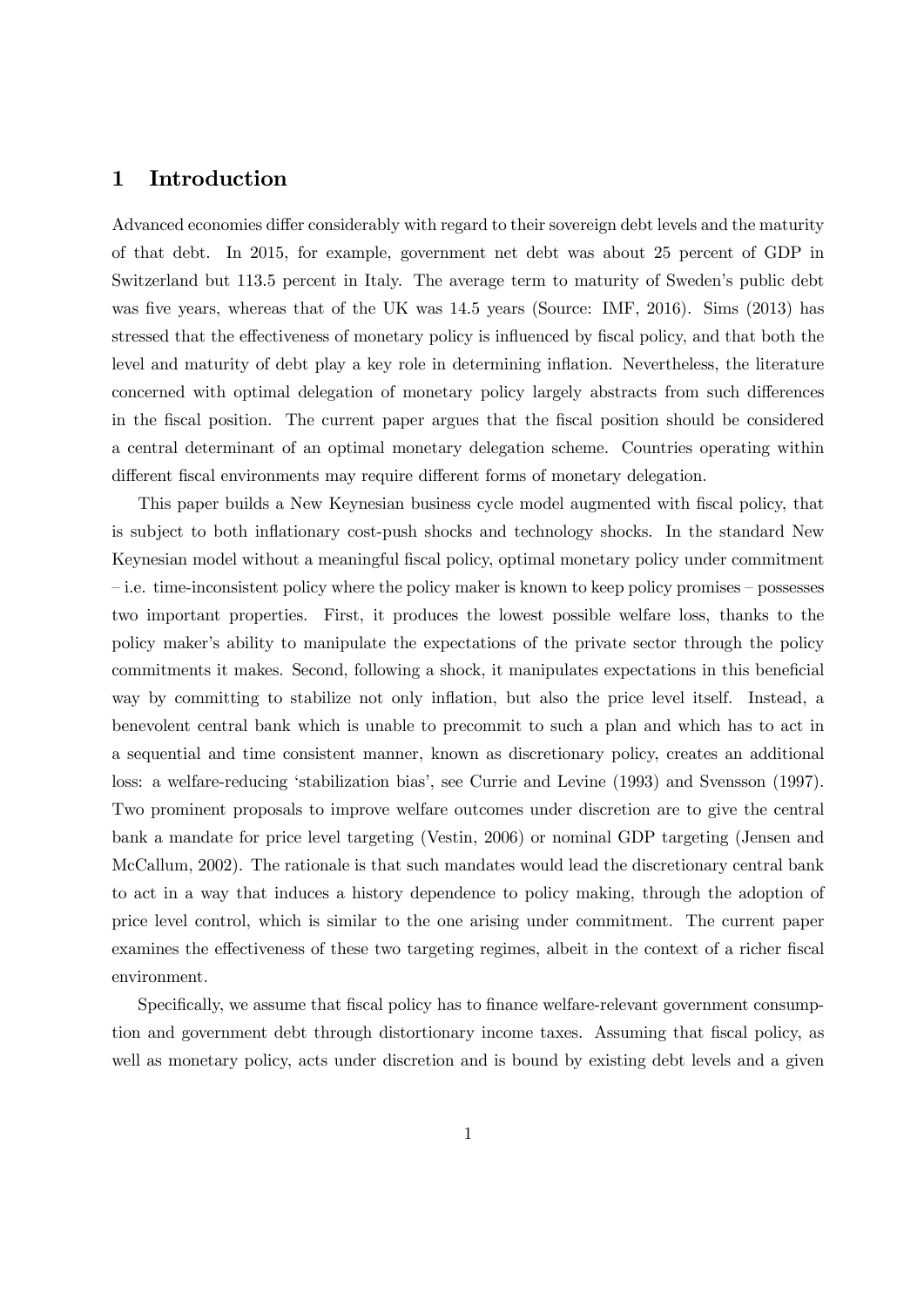debt maturity structure, we ask what the welfare gains would be from providing the monetary authority with either a price level or nominal GDP target. We find that the answer to this question depends crucially on whether the fiscal policy maker can adjust taxes, or has to adjust spending to pay the debt. When the fiscal authority has access to taxation, both delegation schemes perform well, while when the only available fiscal instrument is government spending the effectiveness of each delegation scheme depends, differently in each case, on the level and maturity of government debt. It is, in fact, possible, when fiscal adjustment is conducted solely through government spending, for the delegation scheme to worsen outcomes relative to discretion, even though such nominal targets have been shown to dramatically improve welfare outcomes in the context of monetary economies.

The reason for this is as follows. In an economy with meaningful fiscal policy and with access to taxation as an instrument (in combination with the monetary instrument), the joint monetary and fiscal policy under commitment can deal effectively with both technology and cost-push shocks without generating significant unwanted inflation. As a result, although the optimal commitment policy does not perfectly control the price level, the extent of price level drift is small. Under discretion, the presence of nominal government debt gives rise to a substantial 'debt stabilization bias', which depends upon both the level and maturity of government debt (Leeper and Leith, 2016) as policy makers face the temptation to inflate away any shock-induced fluctuations in debt. Economic agents anticipate this and inflation expectations (and inflation itself) rise until the temptation is removed. This implies a far larger amount of price level drift under discretion. Delegating a nominal income or, more effectively, price-level target to the monetary authority, can improve on this significantly, with welfare gains amounting, under our calibration, to around 0.53% of steady-state consumption that the consumer would be willing to give up to move from the actual regime to the steady-state allocation in the case of a relatively high debt economy like Italy.

In contrast, without access to taxation as a fiscal instrument the policy makers' ability to stabilize the economy in the face of cost-push shocks under commitment is more limited. Therefore, under the optimal commitment policy there is far less price level control, particularly in the short run, as surprise inflation becomes a useful tool in stabilizing debt. The corresponding incremental welfare loss under discretion is smaller, but the two forms of nominal target can actually make outcomes worse. Essentially, the discipline imposed by price level control can be counter-productive since the first-best policy under commitment features a non-trivial degree of price level drift. For example, with high debt levels a price level target can undermine the use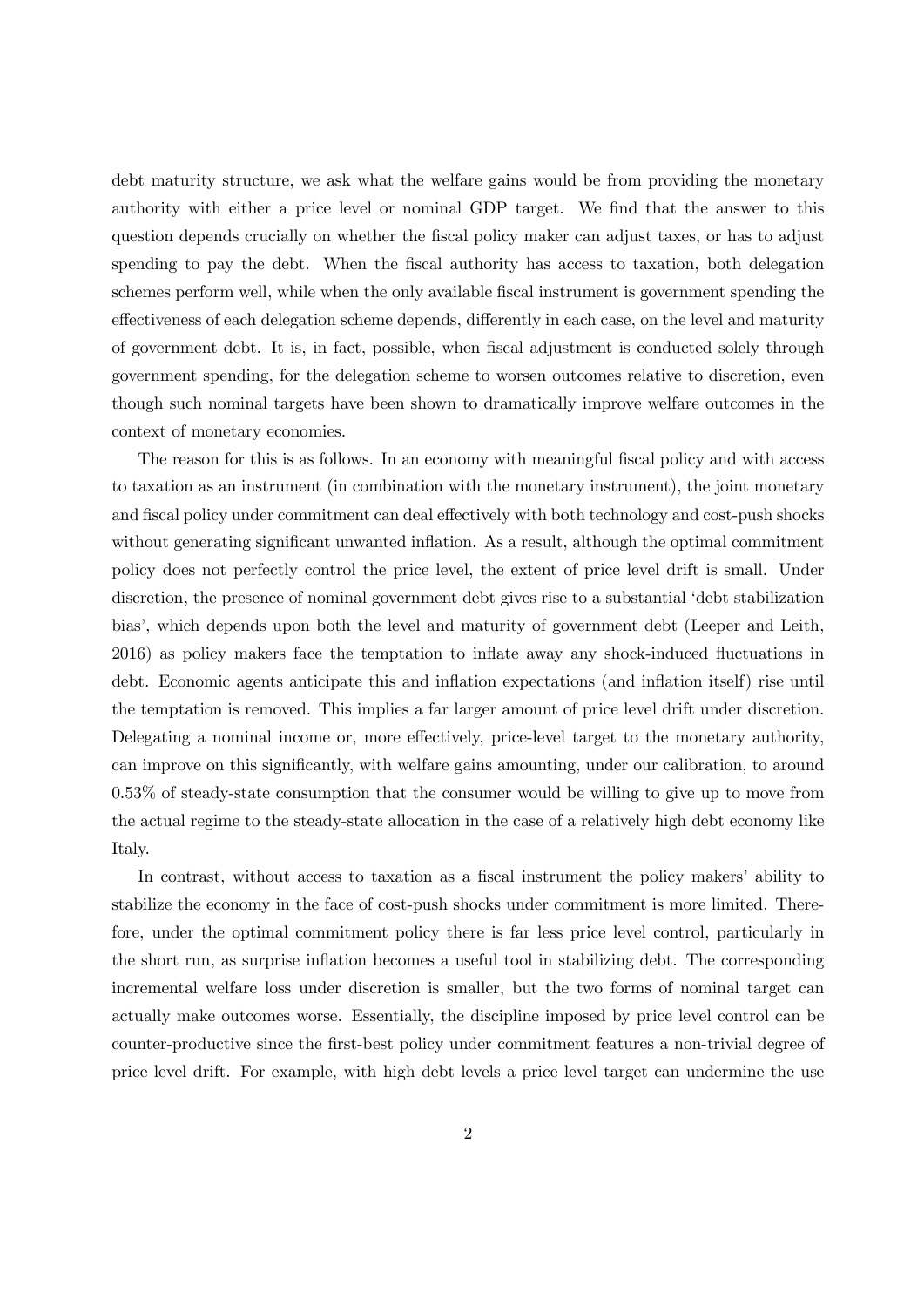of a short burst of surprise inflation which would otherwise facilitate the stabilization of debt following a shock. Therefore, the welfare loss in Italy, for example, would increase by 0.16% of steady-state consumption, although it would be improved by 0.16% in a low debt economy like Sweden if these countries were to adopt a price-level target. At the same time, a nominal income target moderates the initial movements in bond prices when debt is of longer maturity, thereby reducing the policy makers' ability to reduce the initial impact of the shock on debt and forcing them to rely on costly changes in government spending to stabilize debt in the longer-term. This gives rise to a welfare gain of between 0.03%-0.06% of steady-state consumption across all economies in our sample of 11 representative advanced economies.

The fact that our results depend on the choice of fiscal instrument is of practical relevance, since Alesina and Ardagna (2010) find that the composition of fiscal consolidation packages varies over time and across economies with major consolidations in OECD economies between 1970 and 2007 being three times as likely to be tax, rather than spending, based. However, the IMF (2012) suggest, more recently, that the nine major fiscal consolidations being implemented at the time were all predominately spending based, as policy makers no longer appear able to implement significant tax increases. The results in the current paper suggest this may have negative welfare consequences.

While rich in some dimensions, our analysis deliberately abstracts from analyzing the transmission mechanism of monetary and fiscal policy in the presence of the zero lower bound (ZLB), debt management policies, and the transition from one steady-state debt level to another. Instead, we take a range of combinations of debt level and maturity as given, and ask how the impact such changes in the fiscal environment have on the policy transmission mechanism affects the desirability of alternative monetary policy delegation schemes.

The paper is organized as follows. Next, we review the related literature, which further pinpoints the contribution of this paper*.* In the following section we outline the model. Section 3 defines all policy scenarios of interest and Section 4 describes the calibration. Section 5 presents the analysis of all cases we consider, for each of the fiscal instruments. In Section 6 we apply our results to a representative sample of 11 advanced economies. Section 7 concludes.

*Related Literature.* Despite the potential welfare gains from commitment, there is little evidence either from formal econometric estimation of policy making behavior (Chen, Kirsanova, and Leith (2013b) and Chen, Kirsanova, and Leith (2013a)), or from policy discussions emanating from central banks, that policy making is conducted under commitment, particularly when such policies imply a deliberate offsetting deviation from an inflation target following shocks. In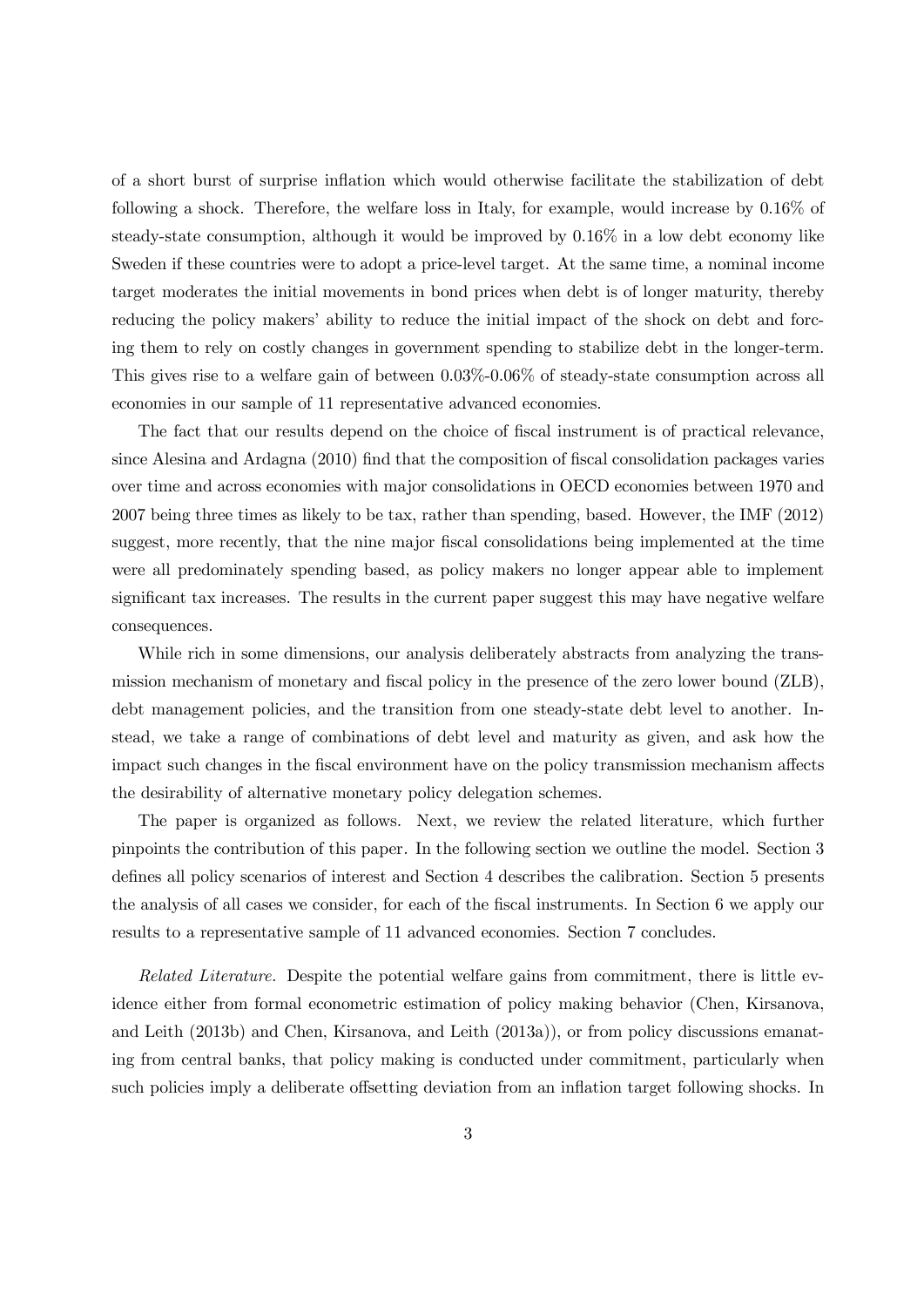light of this, there have been calls to adopt alternative monetary policy delegation schemes as an alternative means of reducing the welfare loss under discretion with particular emphasis on price-level targeting (Vestin, 2006) and nominal income growth targeting (Jensen and McCallum, 2002). These calls have been given renewed vigor in the light of the recent financial crisis and the attendant difficulties of implementing monetary policy when interest rates are constrained by the zero lower bound (ZLB). For example Eggertsson and Woodford (2003) and Woodford (2012) advocate a policy of nominal income targeting as a way of influencing inflation expectations such that the economy would be lifted off of the ZLB. However, such analyses take place in models where there is an absence of meaningful monetary and fiscal policy interactions.

In New Keynesian models which do consider monetary and fiscal policy interactions the results are striking. The optimal Ramsey policy implies a random walk in steady-state debt following shocks (see, for example, Benigno and Woodford (2003), and Schmitt-Grohe and Uribe (2007)). In an application of Barro's (1979) tax smoothing result, a shock with negative fiscal consequences results in an adjustment of fiscal variables to sustain the higher level of debt that emerges, but there is no attempt to return debt to its pre-shock level. This is due to the fact that the optimal policy precisely balances the short-run costs of fiscal adjustment in a sticky-price model against the long-run gains of a lower steady state level of debt. Unlike the standard New Keynesian model without fiscal policy, this policy will not imply perfect control of the price level following shocks, as there is some use of surprise inflation to stabilize debt (see Sims (2013), and Leeper and Leith  $(2016)$ .<sup>1</sup> Since the delegation schemes we explore in this paper re-instate price level control, the desirability of adopting such schemes will, in turn, hinge on the extent to which optimal policy would deviate from price level control which will depend on the size and maturity structure of the debt stock and on the nature of the shocks and available fiscal instruments.

When the policy maker cannot commit to behave in this way, the resultant time-consistent policy is radically different. Leith and Wren-Lewis (2013) show that the debt stock will be returned to its steady state value following shocks. The commitment policy is inherently timeinconsistent as the policy maker commits to raise taxes and/or reduce spending to service a permanently higher debt stock. In doing so the policy maker faces a temptation to induce inflation surprises to reduce debt and its associated fiscal costs. In the absence of an ability to commit, economic agents anticipate this temptation, raising expectations of (and actual) inflation. The policy maker can only avoid this endogenous inflationary bias problem by returning debt to steady-

<sup>&</sup>lt;sup>1</sup>The surprise inflation has a twofold benefit for fiscal stabilization through a direct impact on the real value of debt, as well as expanding the tax base.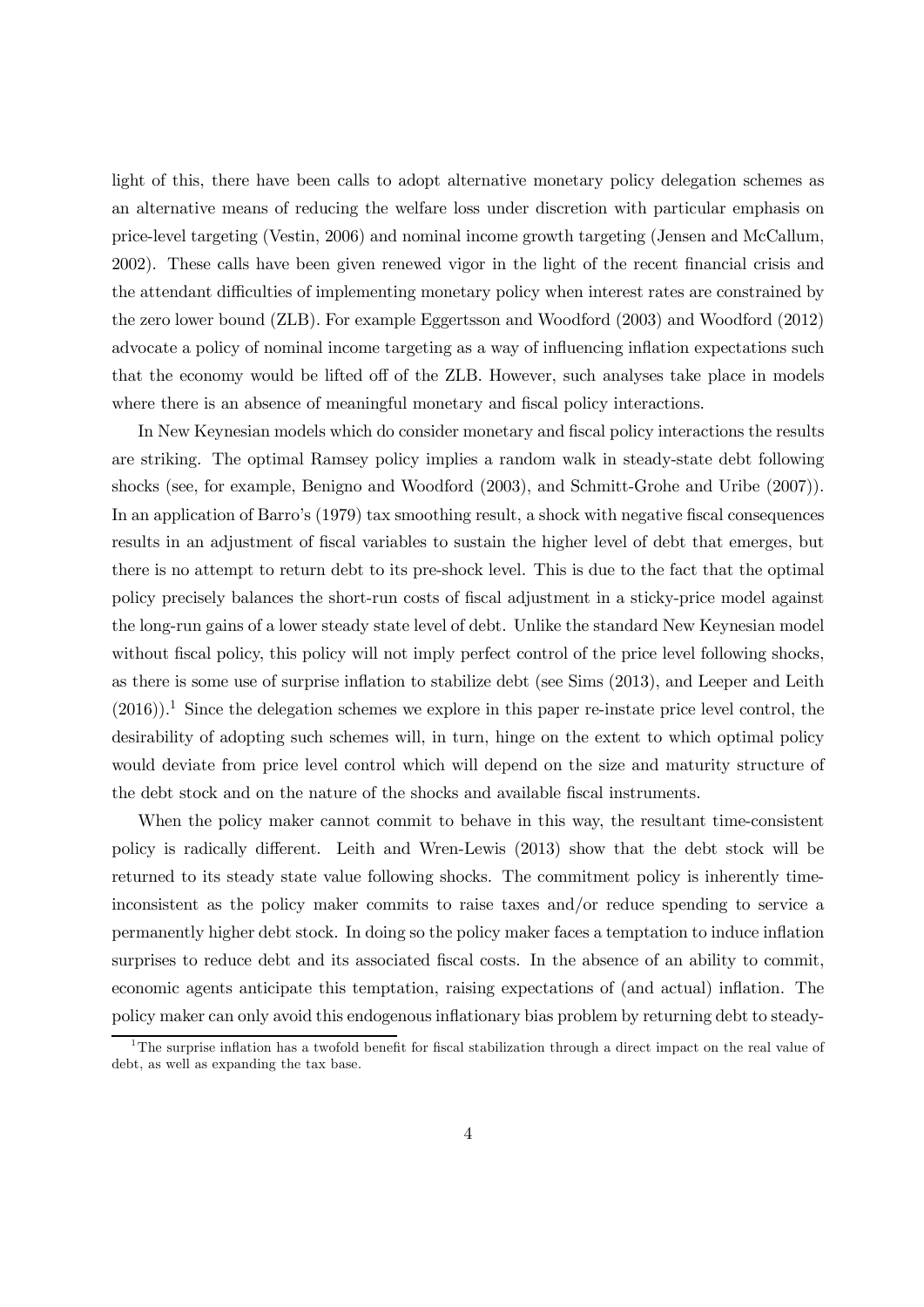state. The discretionary policy mix employed to achieve this depends crucially on the level of debt. At low debt levels, fiscal instruments are typically employed to stabilize debt and monetary policy behaves as usual in controlling aggregate demand to stabilize inflation, while at higher levels of debt, the implicit policy assignment is reversed and monetary policy acts to stabilize debt (through monetary policy's impact on debt service costs and the tax base), while distortionary taxes are adjusted to moderate the higher inflation such monetary accommodation would otherwise imply. However much of this analysis assumes government debt is of one quarter's maturity. Leeper and Leith (2016) and Leeper, Leith, and Liu (2016) show that the interactions between monetary and fiscal policy also depend crucially on the maturity structure of the outstanding stock of government debt. Given that the presence of government debt and its maturity can have such a significant impact on the conduct of monetary policy when the two policy makers are acting cooperatively, but are unable to commit it is important to ask, as we do in this paper, (i) how fiscal policy influences the conduct of an independent central bank when the two policy makers interact strategically rather than cooperatively, and (ii) how such interactions affect the design of monetary policy delegation schemes which hope to achieve outcomes closer to those obtained under commitment.

## 2 The Model

We consider the now-mainstream New Keynesian policy model modified to take account of the effects of fiscal policy, see, for example, Woodford (2003) and Benigno and Woodford (2003). It is a closed economy model with two policy makers, the fiscal and monetary authorities. Fiscal policy is assumed to support monetary policy in the stabilization of the economy around the non-stochastic steady state. The policy makers may act cooperatively or non-cooperatively.

### 2.1 Consumers

The economy is populated by a unit-continuum of infinitely-lived households. The representative consumer maximizes the following objective function

$$
\mathbb{E}_0 \sum_{t=0}^{\infty} \beta^t \left( \frac{C_t^{1-\frac{1}{\sigma}}}{1-\frac{1}{\sigma}} + \varpi \frac{G_t^{1-\frac{1}{\sigma}}}{1-\frac{1}{\sigma}} - \delta \frac{N_t^{1+\frac{1}{\psi}}}{1+\frac{1}{\psi}} \right), \tag{1}
$$

where  $C_t$ ,  $G_t$  and  $N_t$  are a consumption aggregate, a public goods aggregate and labor supply, respectively.<sup>2</sup> Goods are combined via a Dixit and Stiglitz (1977) technology to produce

<sup>&</sup>lt;sup>2</sup>We focus on cashless limit following Woodford  $(1998)$ .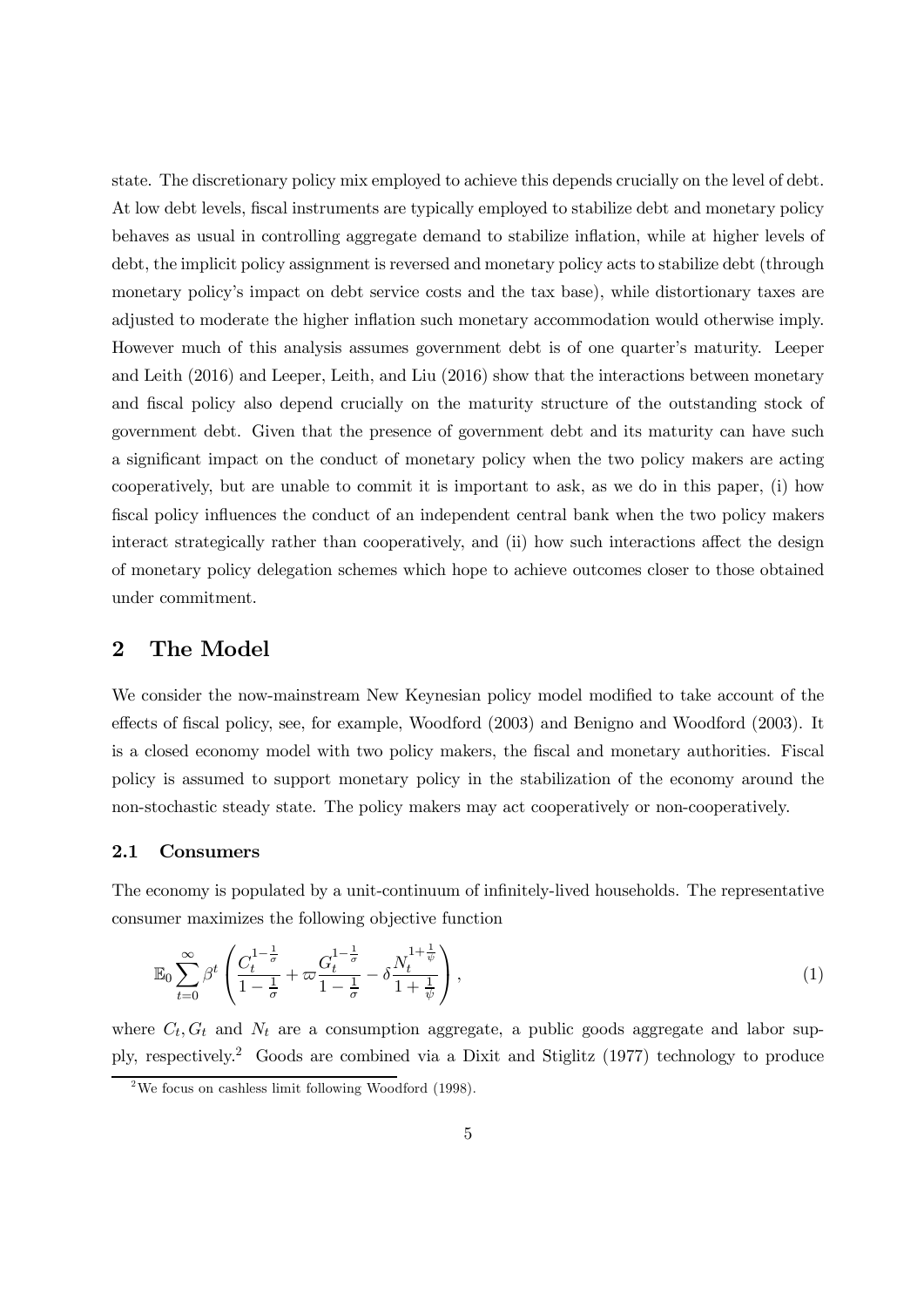aggregate level variables. Private and public consumption goods aggregates are defined as  $C_t =$  $\int_0^1 C$  $\int_{t}^{\frac{\epsilon_t-1}{\epsilon_t}}(z)dz\Big)^{\frac{\epsilon_t}{\epsilon_t-1}}$  and  $G_t =$  $\int_0^1 G$  $\frac{\epsilon_t-1}{t^{i_t}}(z)dz\Big)^{\frac{\epsilon_t}{\epsilon_t-1}}$  with an elasticity of substitution between goods of different varieties,  $C_t(\hat{j})$  and  $G_t(j)$  given by stationary stochastic process  $\epsilon_t$ with support  $(0, \infty)$  and mean  $\epsilon > 1$ . The time variation in the elasticity of substitution will translate into time variation in the mark-up, a cost-push shock. Parameter  $\psi \geq 0$  measures the Frisch elasticity of labor supply,  $\sigma$  is the intertemporal elasticity of substitution,  $\beta \in (0,1)$  is the households' discount factor,  $\delta > 0$  and  $\varpi > 0$  are preference parameters.

Optimization of expenditure across individual goods implies the households' demand function for a differentiated good z,  $C_t(z) = \left(\frac{p_t(z)}{P_t}\right)^{z}$  $P_t$  $\int_{0}^{-\epsilon_t} C_t$  with an associated aggregate price level of  $P_t = \left( \int_0^1 p_t^{1-\epsilon_t}(z) dz \right)^{\frac{1}{1-\epsilon_t}}.$ 

The budget constraint at time  $t$  is given by:

$$
P_t C_t + P_t^S B_t^S + P_t^M B_t^M \leq B_{t-1}^S + \left(1 + \rho P_t^M\right) B_{t-1}^M + \left(1 - \Upsilon_t\right) \left(W_t N_t + \Psi_t\right) - T_t,
$$

where  $P_t C_t = \int_0^1 p_t(z) C_t(z) dz$  is nominal consumption,  $W_t$  the nominal wage rate,  $T_t$  are lumpsum taxes,  $\Upsilon_t$  is a tax on nominal income. The household's period-t income includes: wage income from providing labor services to goods producing firms,  $W_t N_t$ , profits from monopolistically competitive firms  $\Psi_t = \int_0^1 \Psi(t) dt$ , both of which are taxed at rate  $\Upsilon_t$ , and payments on the portfolio of assets  $B_t^S$  and  $B_t^M$ . The household also pays a lump sum tax,  $T_t$ , which is used to finance a steady-state production subsidy.<sup>3</sup>

Households hold two forms of government bond. The first is one-period debt,  $B_t^S$ , which has a price equal to the inverse of the gross nominal interest rate,  $P_t^S = \frac{1}{1 + \epsilon}$  $\frac{1}{1+i_t}$ . The second type of bond is actually a portfolio of many bonds which, following Woodford (2001) pay a declining coupon of  $\rho^j$ ,  $j+1$  periods after being issued, where  $0 < \rho < \beta^{-1}$ . The duration of the bond is  $\frac{1}{1-\beta\rho}$ , which means that  $\rho$  can be varied to capture changes in the maturity structure of debt. We only need to price a single one of these longer-term maturity bonds, since any existing bond issued j periods ago is worth  $\rho^j$  of new bonds.<sup>4</sup>

Household wealth in period  $t$  can be written as

$$
D_t = (1 + \rho P_t^M) B_{t-1}^M + B_{t-1}^S
$$

 $3$ These lump sum taxes are not available for stabilization purposes as re-introducing Ricardian Equivalence would render the policy problem trivial - see Section 5.1 for a discussion.

<sup>&</sup>lt;sup>4</sup>See also Leeper and Leith (2016).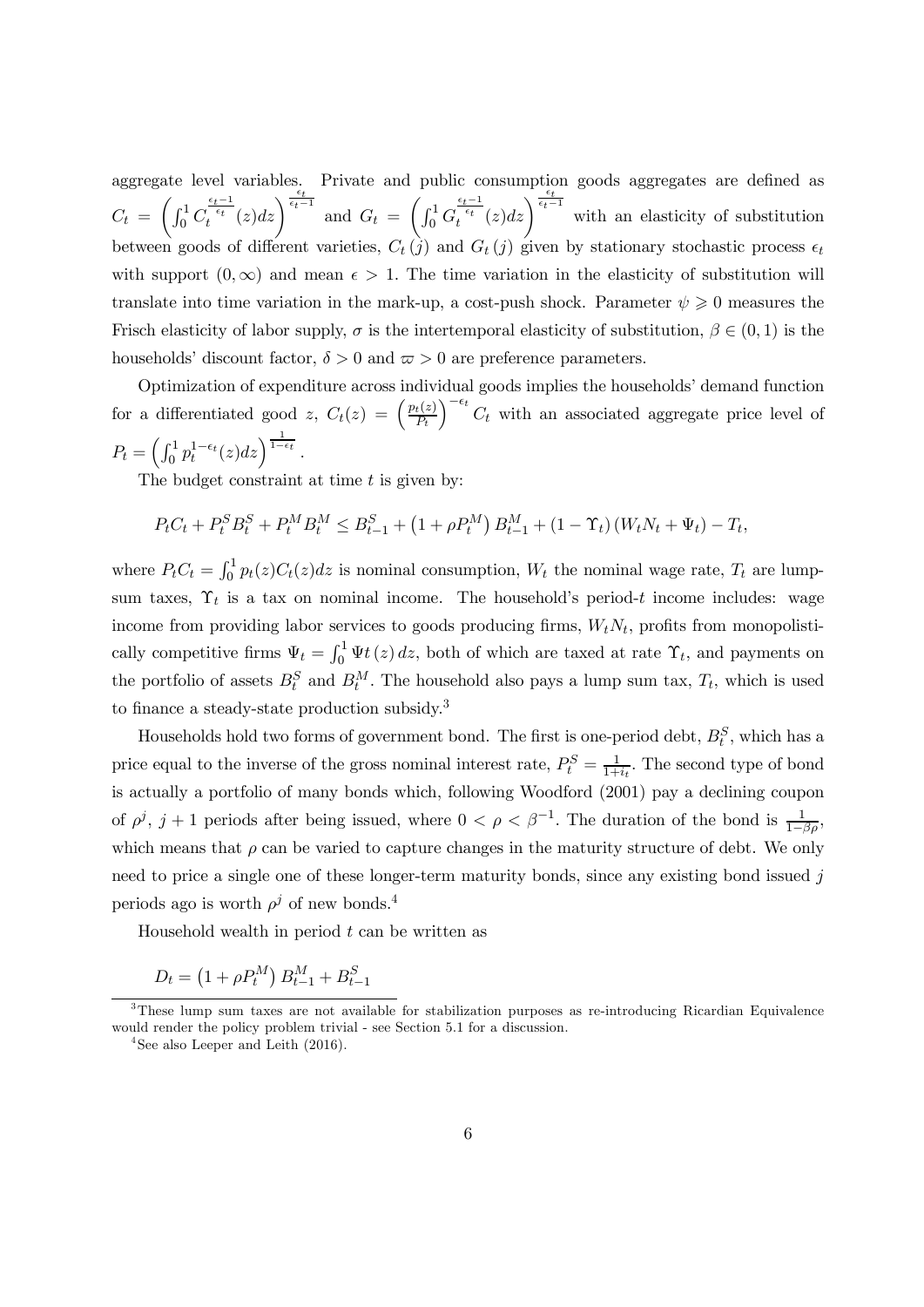and we require the following transversality condition to hold

$$
\lim_{T \to \infty} \mathbb{E}_t \frac{1}{R_{t,T}} \frac{D_T}{P_T} = 0
$$

where  $R_{t,T} =$  $\prod^{T-1}$  $s = t$  $(1+\rho P_{s+1}^M)$  $\frac{P_{s}^{PM}}{P_{s}^{M}} \frac{P_{s}}{P_{s+1}}$  for  $T > 1$  and  $R_{t,t} = 1$ . The resultant optimization yields a labor supply condition

1

$$
\frac{W_t}{P_t} = \frac{\delta N_t^{\overline{\psi}}}{(1 - \tau_t) C_t^{-\frac{1}{\sigma}}},\tag{2}
$$

the consumption Euler equation

$$
\frac{1}{1+i_t} = \beta \mathbb{E}_t \frac{C_{t+1}^{-\frac{1}{\sigma}}}{\Pi_{t+1} C_t^{-\frac{1}{\sigma}}},\tag{3}
$$

and bond pricing equation

$$
P_t^M = \beta \mathbb{E}_t \frac{C_{t+1}^{-\frac{1}{\sigma}}}{\Pi_{t+1} C_t^{-\frac{1}{\sigma}}} \left( 1 + \rho P_{t+1}^M \right),\tag{4}
$$

where we define gross inflation as  $\Pi_t \equiv \frac{P_t}{P_t}$  $\frac{P_t}{P_{t-1}}$ .

#### 2.2 Firms

Firms set their prices subject to a Calvo (1983) price rigidity. The firm's optimization problem is standard<sup>5</sup>: a firm i chooses prices to maximize profits

$$
\mathbb{E}_{t}\sum_{s=t}^{\infty}Q_{t,s}\left(Y_{s}\left(i\right)p_{s}\left(i\right)-\frac{1}{\mu^{w}}W_{s}N_{s}\left(i\right)\right),\,
$$

where  $Q_{t,s} = \beta^{s-t} \left( \frac{C_s}{C_t} \right)$  $C_t$  $\int^{-1/\sigma} P_t$  $\frac{P_t}{P_s}$  is the household's stochastic discount factor and  $\mu^w$  a timeinvariant employment subsidy which can be used to eliminate the steady-state distortion associated with monopolistic competition and distortionary income taxes. The firm faces three constraints when choosing prices: (i) the available production technology

$$
Y_{t}(i)=Z_{t}N_{t}(i),
$$

<sup>&</sup>lt;sup>5</sup>See Appendix A for more details. Here and elsewhere we refer to the Online Appendix.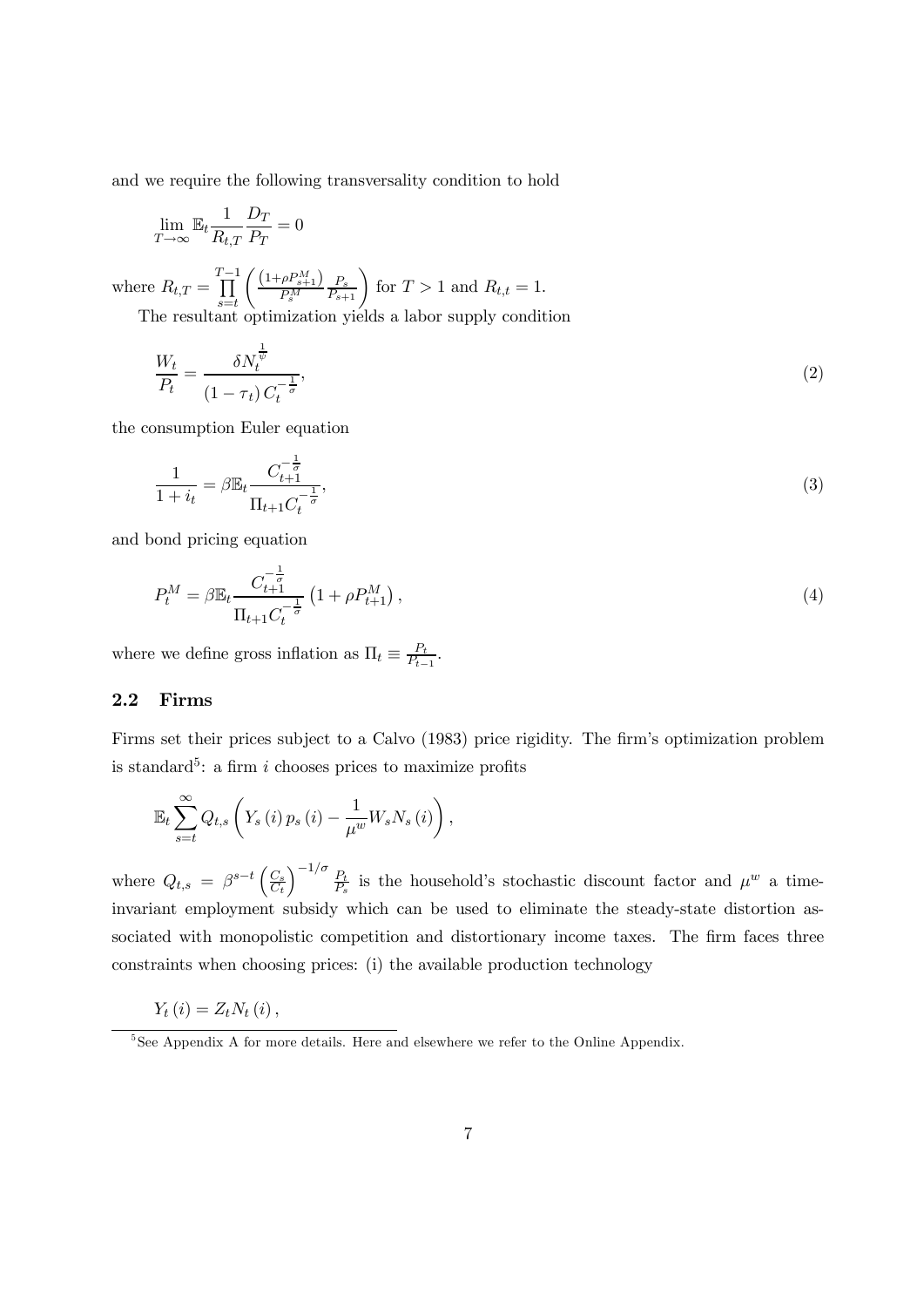where  $Z_t$  is an exogenous stochastic technology process, (ii) a downward sloping demand curve implied by individual goods being imperfect substitutes in consumption,

$$
Y_t(i) = Y_t \left(\frac{p_t(i)}{P_t}\right)^{-\epsilon_t},
$$

where  $Y_t =$  $\int_0^1 Y$  $\frac{\epsilon_t-1}{\epsilon_t-\epsilon_t}(i)di\bigg)^{\frac{\epsilon_t}{\epsilon_t-1}}$ , and (iii) the fact that in any period the firm is only able to change prices with probability  $1 - \alpha$ .

Profit maximization implies the following first order conditions to determine  $p_t(i)$ :

$$
0 = \mathbb{E}_t \sum_{s=t}^{\infty} (\alpha \beta)^{s-t} Y_s \left( (\epsilon_s - 1) C_s^{-\frac{1}{\sigma}} \left( \frac{p_t(i)}{P_s} \right)^{1-\epsilon_s} - \frac{\delta \epsilon_s}{\mu^w Z_s (1-\Upsilon_s)} \left( \frac{Y_s}{Z_s} \right)^{\frac{1}{\psi}} \left( \frac{p_t(i)}{P_s} \right)^{-\left(1+\frac{1}{\psi}\right)\epsilon_s} \right)
$$
\n
$$
(5)
$$

and the aggregation over individual prices yields

$$
\left(\frac{p_t}{P_t}\right)^{1-\epsilon_t} = \frac{1-\alpha \Pi_t^{\epsilon_t - 1}}{1-\alpha}.\tag{6}
$$

Price dispersion  $\Delta_t \equiv \int_0^1$  $\int p_t(i)$  $P_t$  $\int_{0}^{-\epsilon_t}$  di evolves according to

$$
\Delta_t = (1 - \alpha) \left( \frac{1 - \alpha \Pi_t^{\epsilon_t - 1}}{1 - \alpha} \right)^{\frac{\epsilon_t}{\epsilon_t - 1}} + \alpha \Pi_t^{\epsilon_t} \Delta_{t-1}.
$$
\n(7)

### 2.3 Fiscal Constraint

The government buys goods  $(G_t)$ , taxes income (at tax rate  $\Upsilon_t$ ), raises lump-sum taxes,  $T_t$ , pays an employment subsidy  $S_t$ , and issues long and short-term nominal debt  $B_t^M$  and  $B_t^S$ . The government budget constraint can be written as:

$$
P_t^M B_t^M = (1 + \rho P_t^M) B_{t-1}^M + P_t G_t - \Upsilon_t P_t Y_t - T_t + S_t,
$$
\n(8)

where we assumed that the aggregate stock of one-period bonds is in zero net supply,  $B_t^S = 0$ . The employment subsidy is  $S_t = \left(1 - \frac{1}{\mu^w}\right)$  $\Big) W_t N_t.$ 

We assume that lump-sum taxes  $T_t$  are used solely to finance the employment subsidy  $S_t$  so their net effect is zero,  $T_t = S_t$ .<sup>6</sup> For analytical convenience we introduce  $B_t = B_t^M/P_t$ , so that

<sup>&</sup>lt;sup>6</sup>In Section 5.1 we do allow the policy maker to utilize lump-sum taxes to satisfy its budget constraint, but solely as a means of identifying how government spending and distortionary tax rates would be employed to offset shocks without the need to simultaneously achieve fiscal solvency. This helps explain the relative efficacy of the two types of fiscal instrument in subsequent policy exercises where the need to stabilize debt is re-introduced.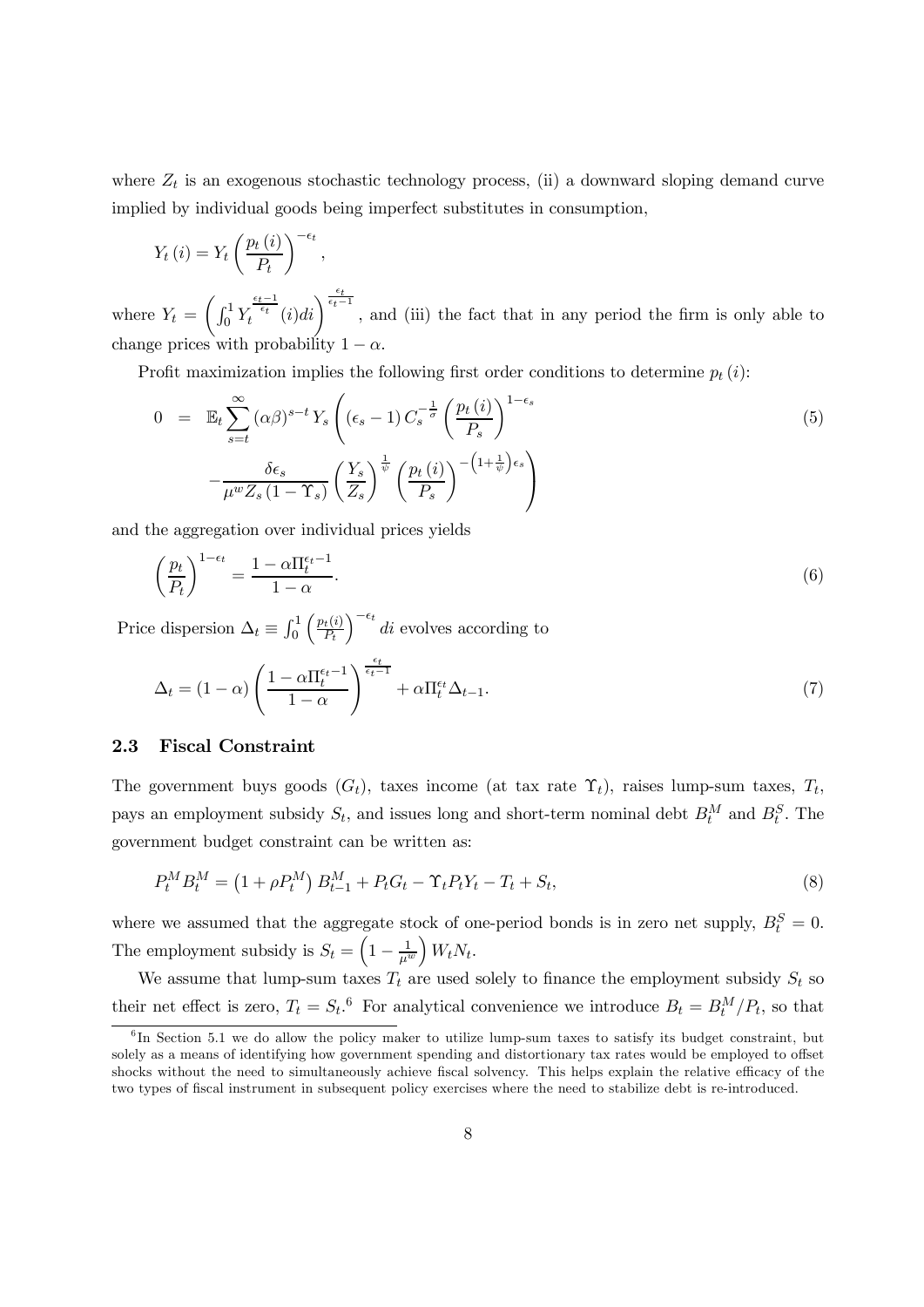equation (8) becomes

$$
P_t^M B_t = (1 + \rho P_t^M) \frac{B_{t-1}}{\Pi_t} + G_t - \Upsilon_t Y_t.
$$
\n(9)

#### 2.4 Market Clearing and Evolution of the Economy

Aggregation of the private and public sector budget constraints results in the aggregate resource constraint

$$
Y_t = C_t + G_t,\tag{10}
$$

which can replace one of either of the individual budget constraints. While the aggregate production technology is given by

$$
Y_t = N_t \frac{Z_t}{\Delta_t}.\tag{11}
$$

The allocation  $\{C_t, P_t^M, \Pi_t, \Delta_t, B_t, Y_t, N_t\}_{t=0}^{\infty}$  given policy  $\{i_t, G_t, \Upsilon_t\}$  and shock processes  $\{Z_t, \epsilon_t\}$  is the private sector equilibrium if it satisfies the system of first order conditions (3)-(7) and  $(9)-(11)$ .

### 2.5 The Model in Gap Form

In order to tractably solve the model in the presence of potential strategic interactions between the monetary and fiscal policy makers we recast the policy problem in a linear quadratic (LQ) form. In doing so we employ the device of a steady-state employment subsidy which ensures that the deterministic steady state is efficient. This allows us to generate a valid LQ approximation to the underlying policy problem across all the types of policy we consider.<sup>7</sup>

In maximizing social welfare (1) subject to the technology and resource constraint, the social planner would ensure the following allocation was applied

$$
\varpi G_t^{*-\frac{1}{\sigma}} = C_t^{*-\frac{1}{\sigma}},
$$
  

$$
C_t^{*-\frac{1}{\sigma}} Z_t^{\frac{1}{\psi}+1} = \delta Y_t^{* \frac{1}{\psi}},
$$

where the superscript  $*$  is used to denote the efficient equilibrium.

<sup>7</sup> If we did not adopt an efficient steady-state then the second order approximation to social welfare would include linear terms which would both prevent us calculating a valid second-order approximation to welfare using a linearized model and would also introduce an inflation bias to our policy problem. Eliminating the level bias allows us to focus on the stabilization bias.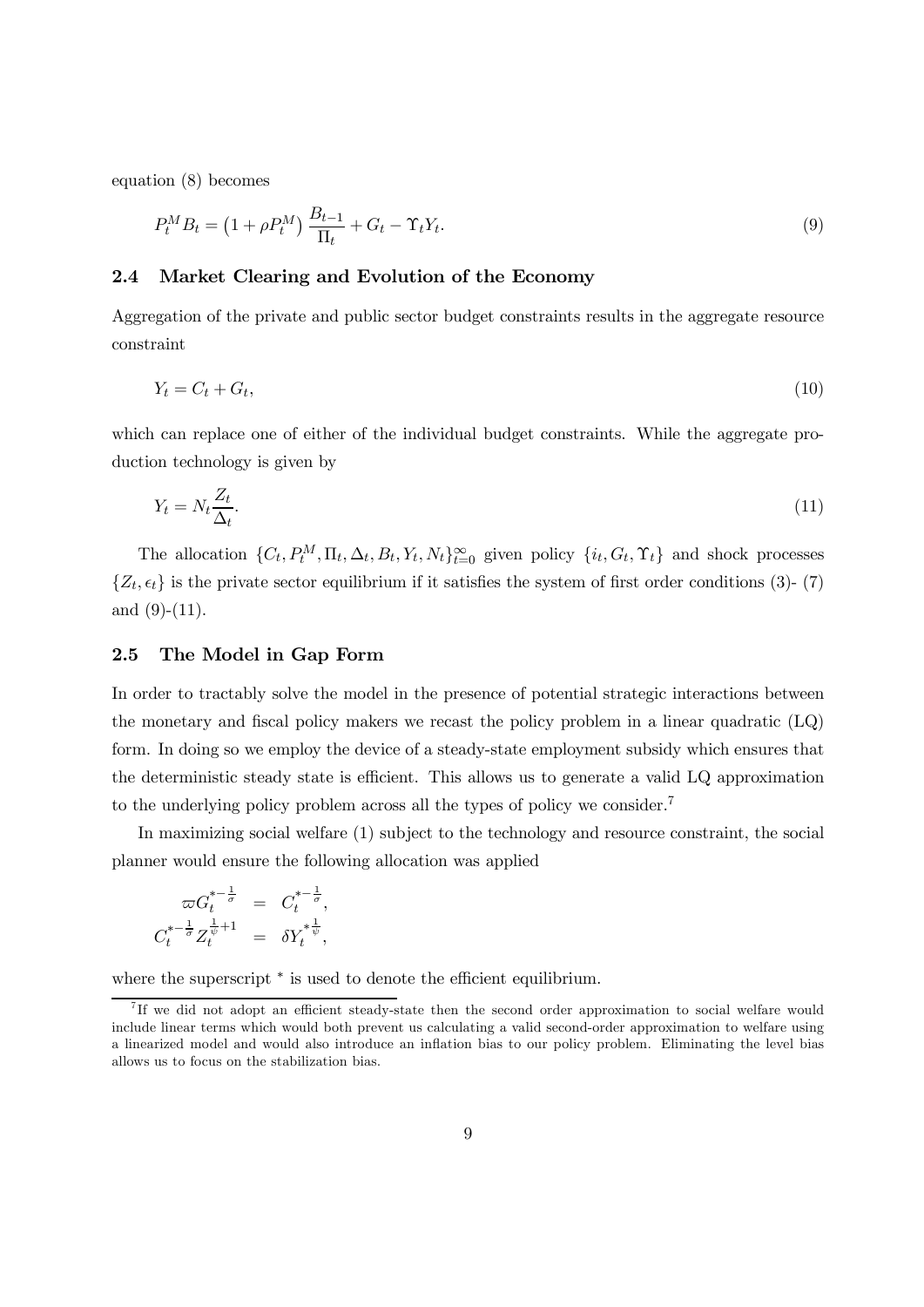We can contrast this allocation to the decentralized equilibrium that would be achieved under flexible prices

$$
\frac{1}{\mu} = \frac{1}{Z_t^{\frac{1}{\psi} + 1} \mu^w (1 - \Upsilon_t)} \frac{\delta Y_t^{\frac{1}{\psi}}}{C_t^{-\frac{1}{\sigma}}},
$$

where  $\mu = \frac{\epsilon}{\epsilon - \epsilon}$  $\frac{\epsilon}{\epsilon-1}$ . We choose the steady state subsidy such that  $\mu^w = \frac{\mu}{1-\epsilon}$  $\frac{\mu}{1-\Upsilon}$  and adopt the steady state government spending rule  $\frac{G}{Y} = (\varpi^{-\sigma} + 1)^{-1}$ , so that the steady state level of output is identical to the optimal level of output in the efficient steady state that would be chosen by the social planner,  $Y = Y^* = \delta^{-\frac{\sigma \psi}{\sigma + \psi}} (1 + \varpi^{\sigma})^{\frac{\psi}{\sigma + \psi}}$ .

In the various experiments we conduct below we focus on the implications of varying both the debt to output ratio and the maturity of that debt stock. Variations in these variables will not alter the underlying steady state values for consumption, output and labor supply, as the steady state subsidy will adjust to changes in the tax rate needed to support an alternative debt to output ratio, cet. par. to ensure that these variables remain at their efficient levels in steady state. Therefore, our focus is not on transitioning from one distortionary debt level to another. Instead, different assumptions about the steady state level of debt and its maturity will significantly impact on the policy transmission mechanism implying quite different gains to alternative delegation schemes in the face of shocks.

We rewrite the linearized model as<sup>8</sup>

$$
c_t = \mathbb{E}_t c_{t+1} - \sigma \left( i_t - \mathbb{E}_t \pi_{t+1} \right), \tag{12}
$$

$$
p_t^M = -i_t + \beta \rho \mathbb{E}_t p_{t+1}^M, \tag{13}
$$

$$
\pi_t = \hat{v}_t + \frac{\kappa \psi}{\epsilon + \psi} \left( \frac{\Upsilon}{1 - \Upsilon} \tau_t + \frac{1}{\psi} y_t + \frac{1}{\sigma} c_t \right) + \beta \mathbb{E}_t \pi_{t+1},\tag{14}
$$

$$
\tilde{B}_t = -(1-\rho)\frac{B}{Y}p_t^M + \frac{1}{\beta}\tilde{B}_{t-1} - \frac{1}{\beta}\frac{B}{Y}\pi_t + \frac{(1-\beta\rho)}{\beta}\left((1-\theta)g_t - \Upsilon y_t - \Upsilon\tau_t\right) + \hat{\zeta}_t,\tag{15}
$$

$$
y_t = \theta c_t + (1 - \theta) g_t, \tag{16}
$$

where we use lower case variables to denote 'gap' variables, where the gap is the difference between linearized actual level and the efficient level of the variable i.e.  $x_t = \hat{X}_t - \hat{X}_t^{*}$ . Parameter  $\kappa = (1 - \alpha) (1 - \alpha \beta) / \alpha$  and  $\theta = C/Y$  is the steady state consumption to output share.

The model is subject to two shocks: the cost-push shock  $\hat{v}_t = -\frac{\kappa \psi}{\epsilon + i}$  $\epsilon + \psi$ 1  $\frac{1}{\epsilon-1}\hat{\epsilon}_t$ , and a shock  $\hat{\zeta}_t$ which measures the fiscal consequences of technology shocks

$$
\hat{\zeta}_t = -\frac{B}{Y} \left( \frac{1-\beta}{\beta} \sigma + \frac{(1-\rho)(1-\rho_z)}{1-\beta \rho \rho_z} \right) \frac{\psi+1}{\sigma+\psi} \hat{Z}_t,\tag{17}
$$

<sup>8</sup>Full details of the linearization of the model are given in Appendix B.

<sup>&</sup>lt;sup>9</sup>The only exception for this notation rule is taxes. Here  $\tau_t = \hat{\Upsilon}_t$ .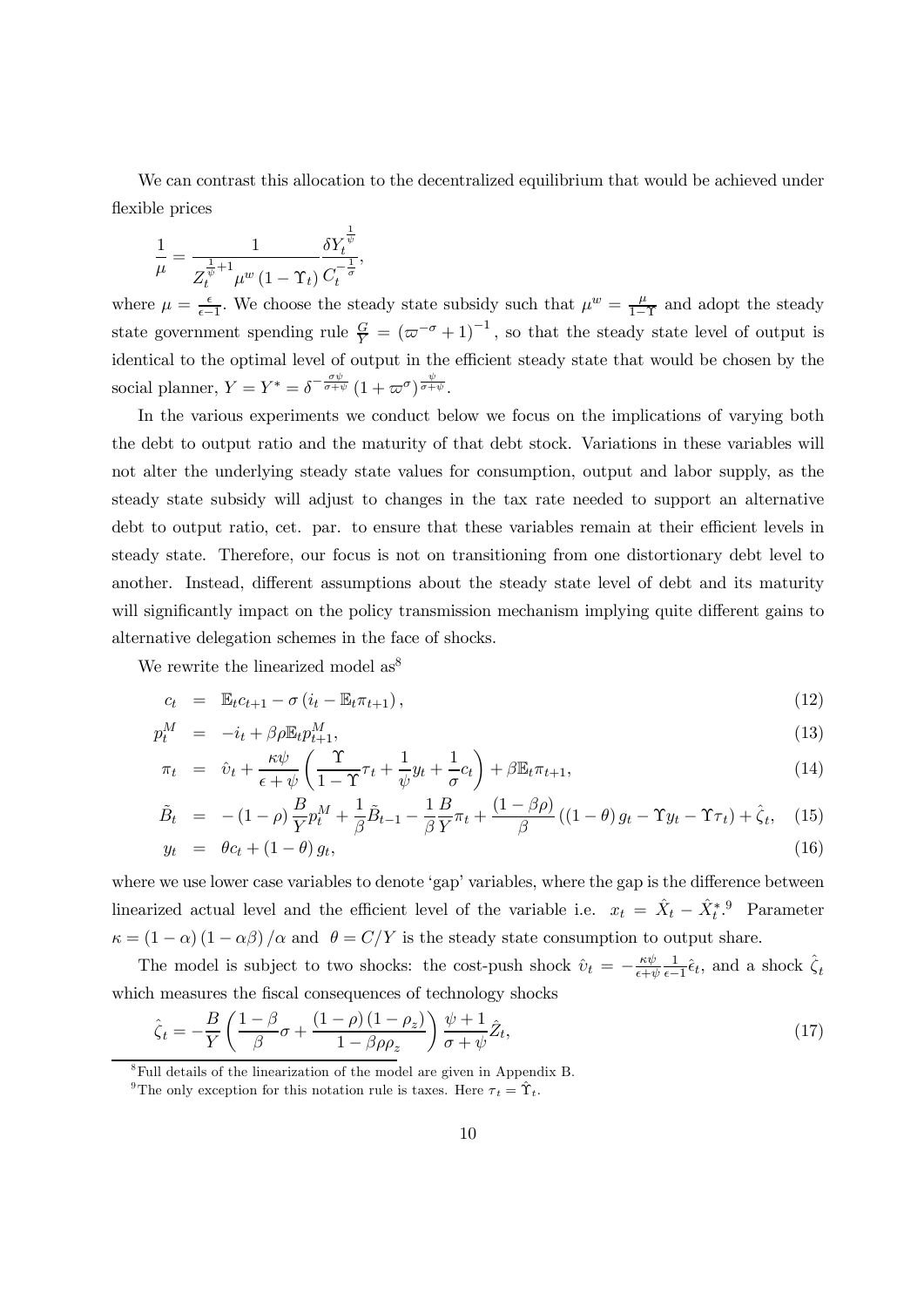where technology and cost push shocks follow  $AR(1)$  processes

$$
\begin{array}{rcl}\n\hat{Z}_t & = & \rho_z \hat{Z}_{t-1} + \sigma_z \eta_{z,t}, & & |\rho_z| < 1, & \eta_{z,t} \sim N(0,1) \\
\hat{v}_t & = & \rho_v \hat{v}_{t-1} + \sigma_v \eta_{v,t}, & & |\rho_v| < 1, & \eta_{v,t} \sim N(0,1)\n\end{array}
$$

with parameters  $\rho_z$ ,  $\sigma_z$  and  $\rho_v$ ,  $\sigma_v$ , respectively.

The 'efficient' values of bond prices are those that are consistent with the efficient allocation that would be implemented by a benevolent social planner, see Appendix C:

$$
\begin{aligned}\n\hat{i}_t^* &= \frac{1}{\sigma} \hat{C}_{t+1}^* - \frac{1}{\sigma} \hat{C}_t^* = -\frac{\psi + 1}{\sigma + \psi} (1 - \rho_z) \hat{Z}_t, \\
\hat{P}_t^{M*} &= \frac{\psi + 1}{\sigma + \psi} \frac{(1 - \rho_z)}{(1 - \beta \rho \rho_z)} \hat{Z}_t, \\
\hat{Y}_t^* &= \frac{\psi + 1}{\sigma + \psi} \sigma \hat{Z}_t, \\
\hat{G}_t^* &= \frac{\psi + 1}{\sigma + \psi} \sigma \hat{Z}_t, \\
\hat{C}_t^* &= \frac{\psi + 1}{\sigma + \psi} \sigma \hat{Z}_t, \\
\hat{Y}_t^* &= 0.\n\end{aligned}
$$

It is straightforward to demonstrate that a quadratic approximation to households' utility can be written  $as^{10}$ 

$$
W_t = -\frac{1}{2}\delta Y^{\frac{1}{\psi}+1} \sum_{s=t}^{\infty} \beta^{s-t} \left(\frac{\theta}{\sigma} c_s^2 + \frac{1-\theta}{\sigma} g_s^2 + \frac{1}{\psi} y_s^2 + \frac{\epsilon}{\kappa} \pi_s^2\right) + tip + O(2),\tag{18}
$$

where *tip* denotes 'terms independent of policy' and  $O(2)$  captures terms of order higher than two in the approximation of social welfare. Since government spending is defined in gap terms, we are implicitly measuring the movements of the instrument away from its efficient level in a sticky-price economy. The terms in real variables contained in the objective function reflect the costs of deviating from the optimal trade-off between consumption and labor supply in household utility, while inflation is costly as it induces a distribution of prices across firms which leads to inefficiencies in the pattern of household consumption of different goods and in the distribution of labor supply across firms.

## 3 Policy

There are two independent policy makers: the monetary and the fiscal authority. The monetary authority controls the short-term interest rate  $i_t$  while the fiscal authority controls spending  $g_t$ ,

 $10$  See Appendix C.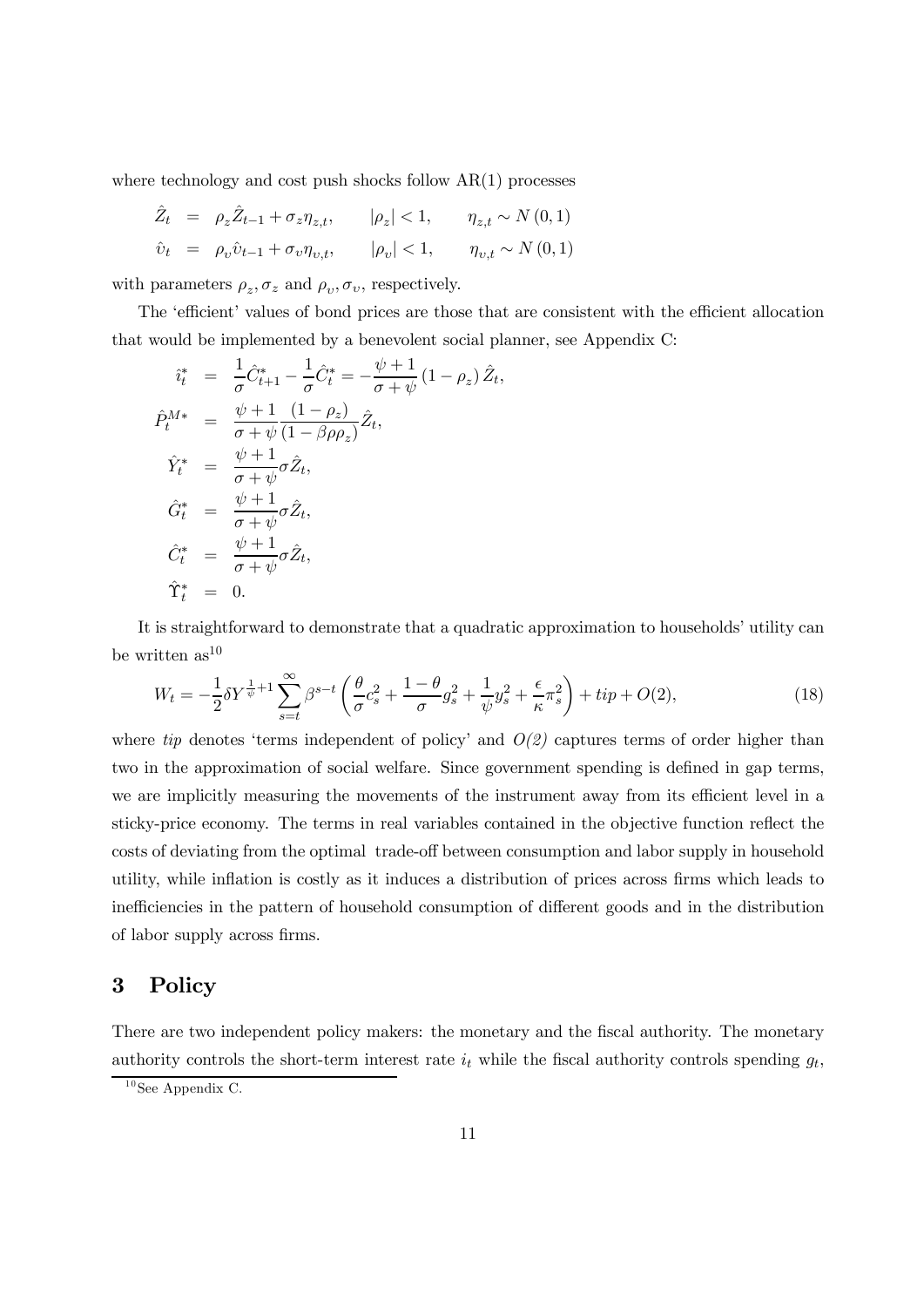which is defined in gap form and/or the income tax rate  $\tau_t$ .

#### 3.1 Policy Problems

The social loss is approximated by the following quadratic criterion

$$
\mathbb{E}_t \sum_{s=t}^{\infty} \beta^{s-t} U_s^S,\tag{19}
$$

where

$$
U_s^S = \pi_s^2 + \frac{\theta \kappa}{\sigma \epsilon} c_s^2 + \frac{\kappa}{\psi \epsilon} y_s^2 + \frac{(1 - \theta) \kappa}{\sigma \epsilon} g_s^2.
$$

The fiscal authority adopts this objective function, while the monetary authority either does the same or seeks to minimize a delegated loss function containing a price level or nominal income target.

Prior to considering strategic interactions between policy makers, as a benchmark, we compute the stabilization bias (Svensson, 1997) arising in our economy when the two policy makers are benevolent and share the same policy objective (19), but cannot commit. We then seek to explore the benefits of assigning the monetary authority a different set of policy objectives in an attempt to improve social welfare. This section explains this starting point for our investigation and then details the two delegation regimes.

#### 3.1.1 The Starting Point: Benevolent Regimes and the Stabilization Bias

The effectiveness of a delegation scheme is usually measured by how well it reduces the welfare costs of shocks relative to the case of time-consistent discretion. It is hoped that delegation will achieve gains relative to the case where policy is time-consistent, since this is subject to a stabilization bias (Svensson, 1997), where the latter is an intrinsic feature of dynamic discretionary policy in many rational expectations models. The best stabilization outcome is achieved when both policy makers jointly minimize the social loss (19) under commitment (C), where the dynamic path of policy instruments  $\{i_s, g_s \text{ and/or } \hat{\tau}_s\}_{s=t}^{\infty}$  is chosen in the initial moment t. Specifically, the optimization problem under commitment is

$$
L_t^C = \min_{\{i_s, \mathcal{F}_s\}_{s=t}^{\infty}} \mathbb{E}_t \sum_{s=t}^{\infty} \beta^{s-t} U_s^S,
$$

subject to the system of constraints (12)-(16). Here and below  $i_t$  is period-t instrument of the monetary policy maker, while  $\mathcal{F}_t$  is the set of fiscal policy instruments and takes the values of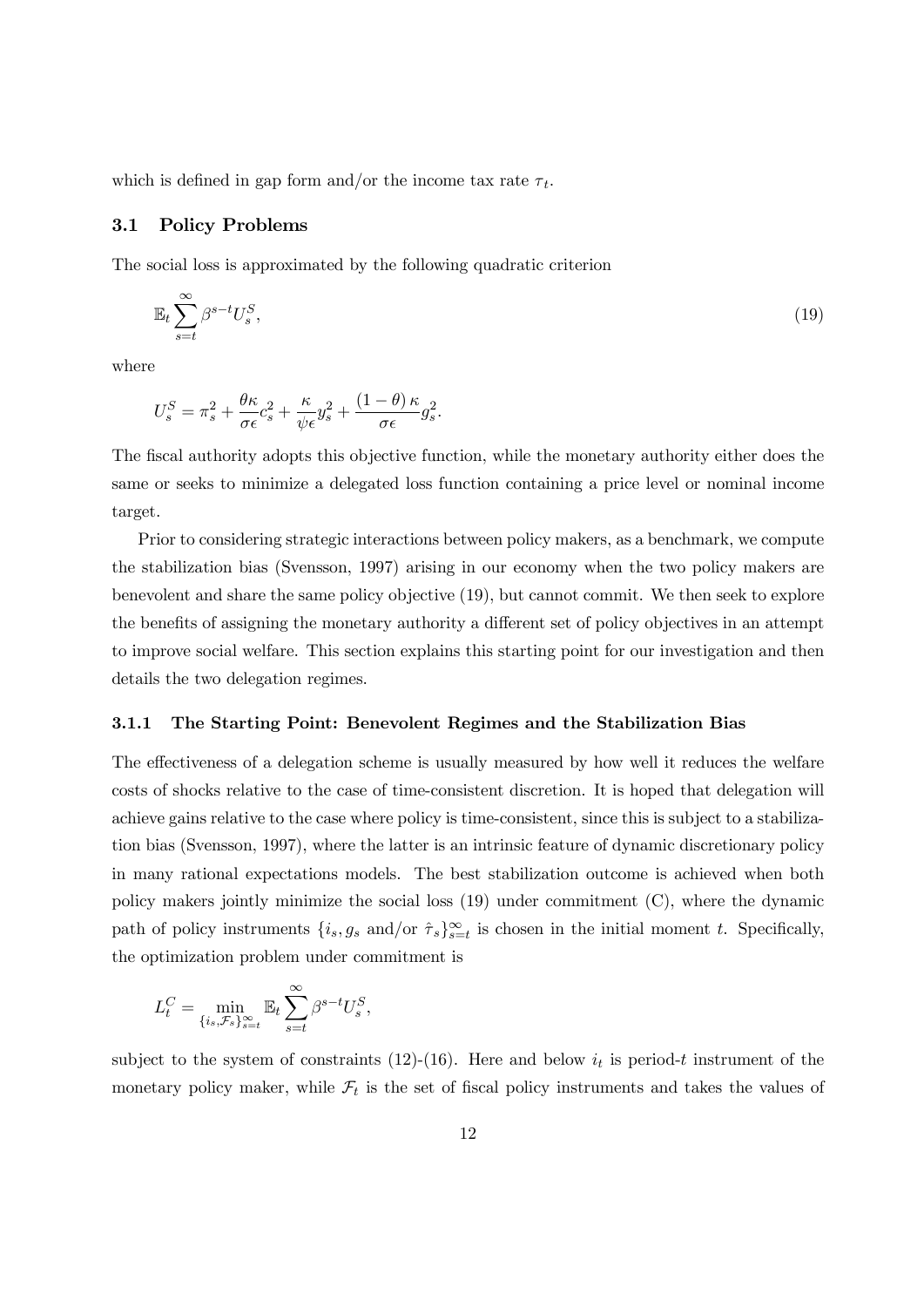$\{g_t\}$ , or  $\{\tau_t\}$ , or  $\{g_t, \tau_t\}$  depending on policy scenario of interest. This regime yields the minimum conditional loss, which we denote  $L_t^C$  and use as a benchmark.

In contrast, the discretionary optimization problem is sequential. Under discretion  $(D)$ , in every period the policy makers only choose the current level of instruments. The private sector knows that the policy makers will re-optimize and sets expectations accordingly.<sup>11</sup> The policy maker, therefore, solves the following Bellman equation

$$
V_t = \min_{i_t, \mathcal{F}_t} \left( U_t^S + \beta \mathbb{E}_t V_{t+1} \right)
$$

subject to the system of constraints  $(12)-(16)$ . Here  $V_t$  is the value function. The joint optimization of social welfare under discretion generates a higher welfare loss relative to commitment — the stabilization bias — because the 'average' volatility of welfare-relevant variables under discretion exceeds the volatility under commitment. This is due to the fact that under discretion the policy maker cannot make credible promises about how they will behave in the future. The inability to do so means they cannot exploit the expectational benefits such promises can achieve. We denote  $L_t^D > L_t^C$  the loss under discretion conditional on initial conditions.<sup>12</sup>

The two delegation schemes which we describe next are designed to improve the welfare loss under discretion, but have typically only been considered in contexts where there is no meaningful interaction between monetary and fiscal policy. We focus on two regimes which invoke a form of price level control for the monetary policy maker, specifically price level and nominal income targeting.

### 3.1.2 Delegation: Monetary Price Level Targeting

The first regime we consider is monetary price-level targeting (MPLT). This regime has been thoroughly investigated in models without fiscal policy, where it generally yields a substantial reduction in the welfare costs of shocks relative to discretion, effectively removing much of the original stabilization bias, and would perfectly mimic the commitment solution were our model to exclude fiscal policy and assume all shocks are i.i.d. (see Vestin, 2006). In a model with fiscal policy, however, this regime allows us to evaluate the welfare implications of price stability in an environment with debt accumulation, where non-cooperative fiscal policy can potentially

 $11$ A detailed treatment of commitment and discretion can be found in, for example, Currie and Levine (1993).

 $12$  We focus on conditional rather than unconditional welfare, as we rely on the theoretical result that commitment always dominates discretion in terms of conditional welfare so the problem of designing a delegation scheme to attempt to reduce the stabilization bias is well defined. In welfare evaluations we assume that economy starts in the deterministic steady state.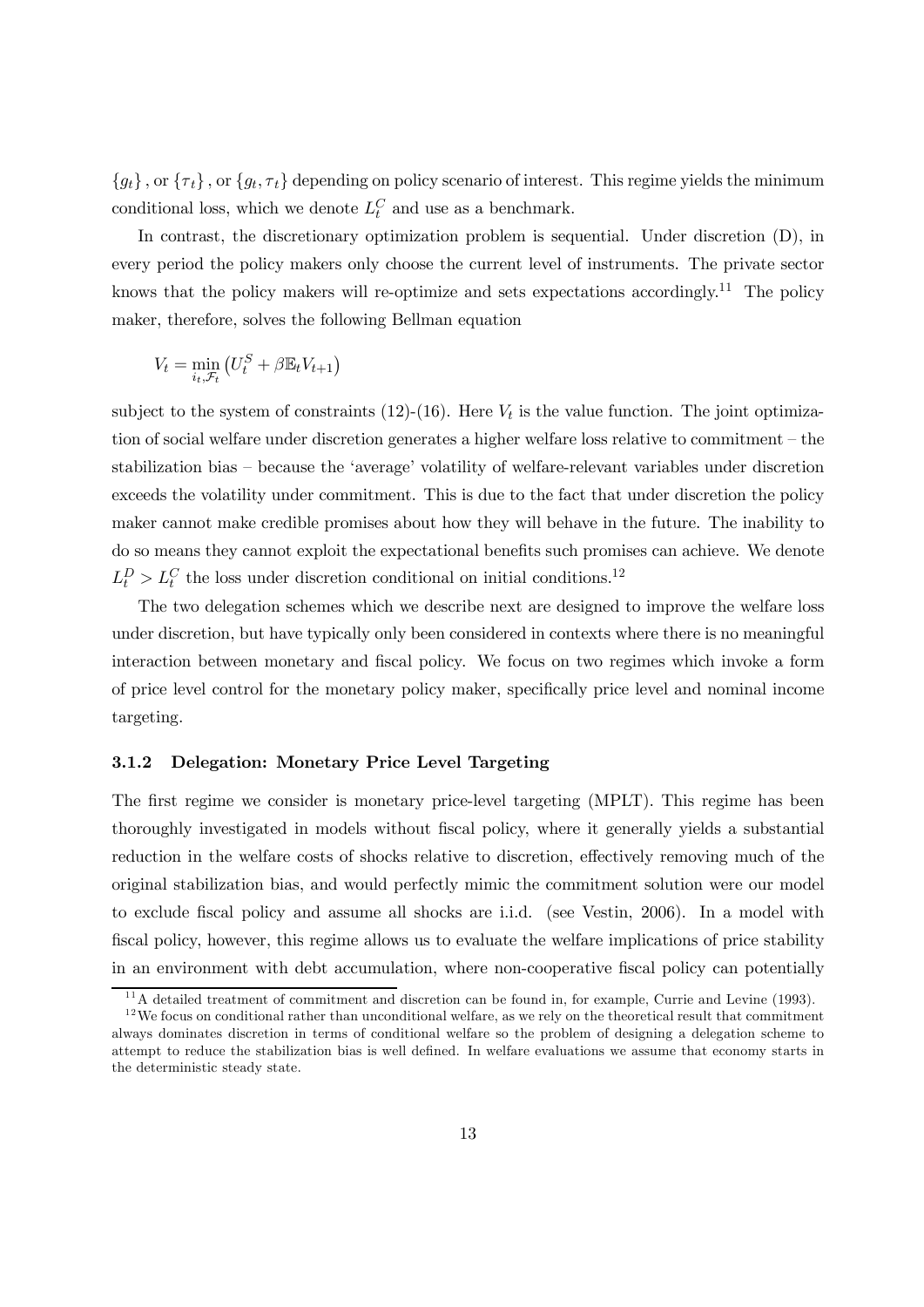augment or offset the actions of the monetary policy maker. Following standard applications of a price-level target (Svensson, 1997; Vestin, 2006), we solve the following problem

$$
\Phi_p = \arg\min_{\Phi_p \ge 0} L^{MPLT} (\Phi_p)
$$

where  $L^{MPLT}(\Phi_p)$  is the conditional loss generated by the non-cooperative discretionary optimization problem:

Monetary policy maker solves:  $V_t^M = \min_{i_t} (U_t^{MPLT} (\Phi_p) + \beta \mathbb{E}_t V_{t+1}^M)$ 

Fiscal policy maker solves:  $\tau_t^F = \min_{\mathcal{F}_t} (U_t^S + \beta \mathbb{E}_t V_{t+1}^F)$ 

subject to the system of constraints  $(12)-(16)$  and with the delegated monetary policy objective

$$
U_t^{MPLT} (\Phi_p) = p_t^2 + \Phi_p \left( \frac{\theta \kappa}{\sigma \epsilon} c_t^2 + \frac{\kappa}{\psi \epsilon} y_t^2 + \frac{(1 - \theta) \kappa}{\sigma \epsilon} g_t^2 \right).
$$

In comparison with the flow social objective  $U_t^S$ , the flow monetary objective  $U_t^{MPLT}$  replaces the term in inflation with a term in the price level. In delegating this target to the monetary authority, the weight on real variables is chosen by searching for the value which minimizes the expected social losses that would emerge as a result of the equilibrium outcomes observed under the time consistent strategic interactions between the monetary and fiscal authorities. The parameter  $\Phi_p$  is chosen in a time invariant way, based on the conditional loss achieved under the non-cooperative regime. By choosing  $\Phi_p$  to maximize society's welfare under delegation, it allows the delegation schemes to perform as well as possible given their structure.

#### 3.1.3 Delegation: Monetary Nominal Income Targeting

The second regime we consider is that of monetary nominal income targeting (MNIT). This regime has recently attracted a lot of attention — as we discuss in the Introduction — and it has nominal output as a target. Similar to the MPLT, we solve

$$
\Phi_n = \arg\min_{\Phi_n \ge 0} L^{MNIT} (\Phi_n)
$$

where  $L^{MNIT}(\Phi_n)$  is the conditional loss generated by the non-cooperative discretionary optimization problem:

Monetary policy maker solves:  $V_t^M = \min_{i_t} (U_t^{MNIT} (\Phi_n) + \beta \mathbb{E}_t V_{t+1}^M)$ Fiscal policy maker solves:  $V_t^F = \min_{\mathcal{F}_t} (U_t^S + \beta \mathbb{E}_t V_{t+1}^F)$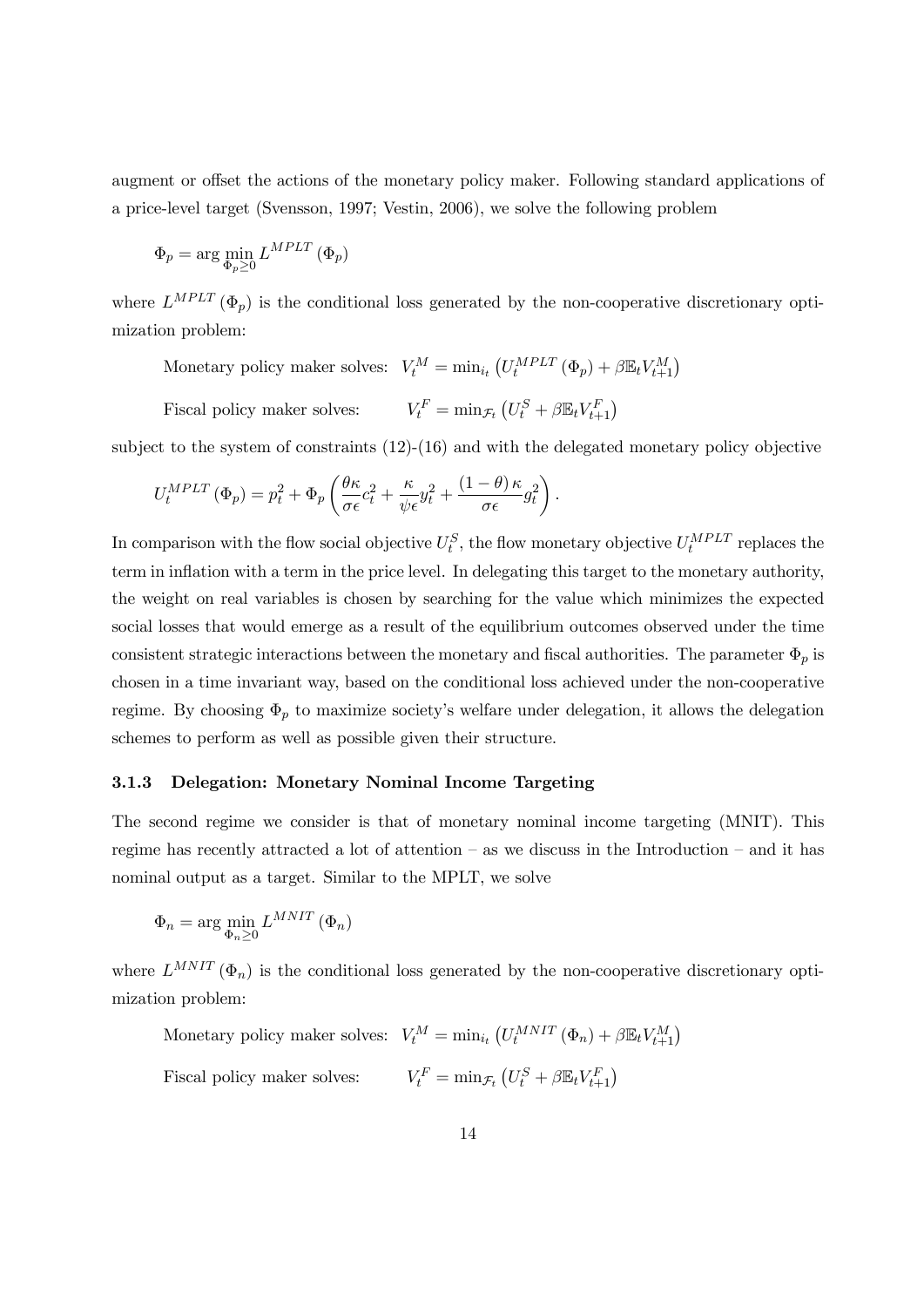subject to the system of constraints  $(12)-(16)$  and with the monetary objective given by,

$$
U_t^{MNIT}(\Phi_n) = \left(p_t + \hat{Y}_t\right)^2 + \Phi_n \left(\frac{\theta \kappa}{\sigma \epsilon} c_t^2 + \frac{\kappa}{\psi \epsilon} y_t^2 + \frac{(1-\theta)\kappa}{\sigma \epsilon} g_t^2\right).
$$

Note that the  $\hat{Y}_t$  measures the percentage deviation of output from steady state and not the gap between output and its natural level,  $y_t$ , since most calls for nominal income targeting focus on targeting nominal output rather than the output gap.

### 3.2 Timing

The timing of events in this model is conventional: at the beginning of every period  $t$  the state variables, debt  $\tilde{B}_{t-1}$  and the price level  $p_{t-1}$ , are known and the cost-push and technology shocks,  $\hat{v}_t$  and  $\hat{Z}_t$ , respectively, realize and are observed by all economic agents, the policy makers and the private sector. Knowing the state realization, and anticipating the private sector's reaction — as described by households' and firms' first order conditions — the policy makers choose the interest rate and fiscal policy instruments. Then, the private sector chooses consumption and prices at the end of the period.<sup>13</sup> The equilibrium responses  $\pi_t$ ,  $c_t$  and policy instruments  $i_t$ ,  $\mathcal{F}_t$ result in a new level of states  $\tilde{B}_t$  and  $p_t$  by the beginning of the next period,  $t + 1$ .

There are two policy makers: the central bank and the fiscal authority which stabilize the economy following shocks. Policymakers act cooperatively if they share common objectives, although this may be under discretion or commitment depending on whether or not they are able to make credible promises about their future policies. Policymakers are assumed to act strategically, rather than cooperatively, if their objectives differ. If they do not cooperate, they could make decisions either simultaneously without taking each others' actions into account, or they can observe and anticipate each others' policy decisions, as one of the authorities may have intraperiod leadership. An intraperiod leader knows the policy objectives – and therefore the reaction function  $-$  of the follower and takes this into account when choosing its policy, by treating the follower's reaction function as a constraint in its optimization.

In this paper we assume the regime of fiscal leadership throughout, such that the fiscal authority acts as an intra-period leader. Fiscal leadership is consistent with the empirical evidence, as monetary policy objectives are much more transparent and the subsequent monetary policy reaction is anticipated by the fiscal policymaker. It should be stressed that Fiscal Leadership is not the same as Fiscal Dominance and we are not assuming that the central bank is forced to accommodate the actions of the fiscal authority. It is simply that, for example, the fiscal

 $13$ This timing is standard in the literature on dynamic monetary policy, see e.g. Clarida, Galí, and Gertler (1999).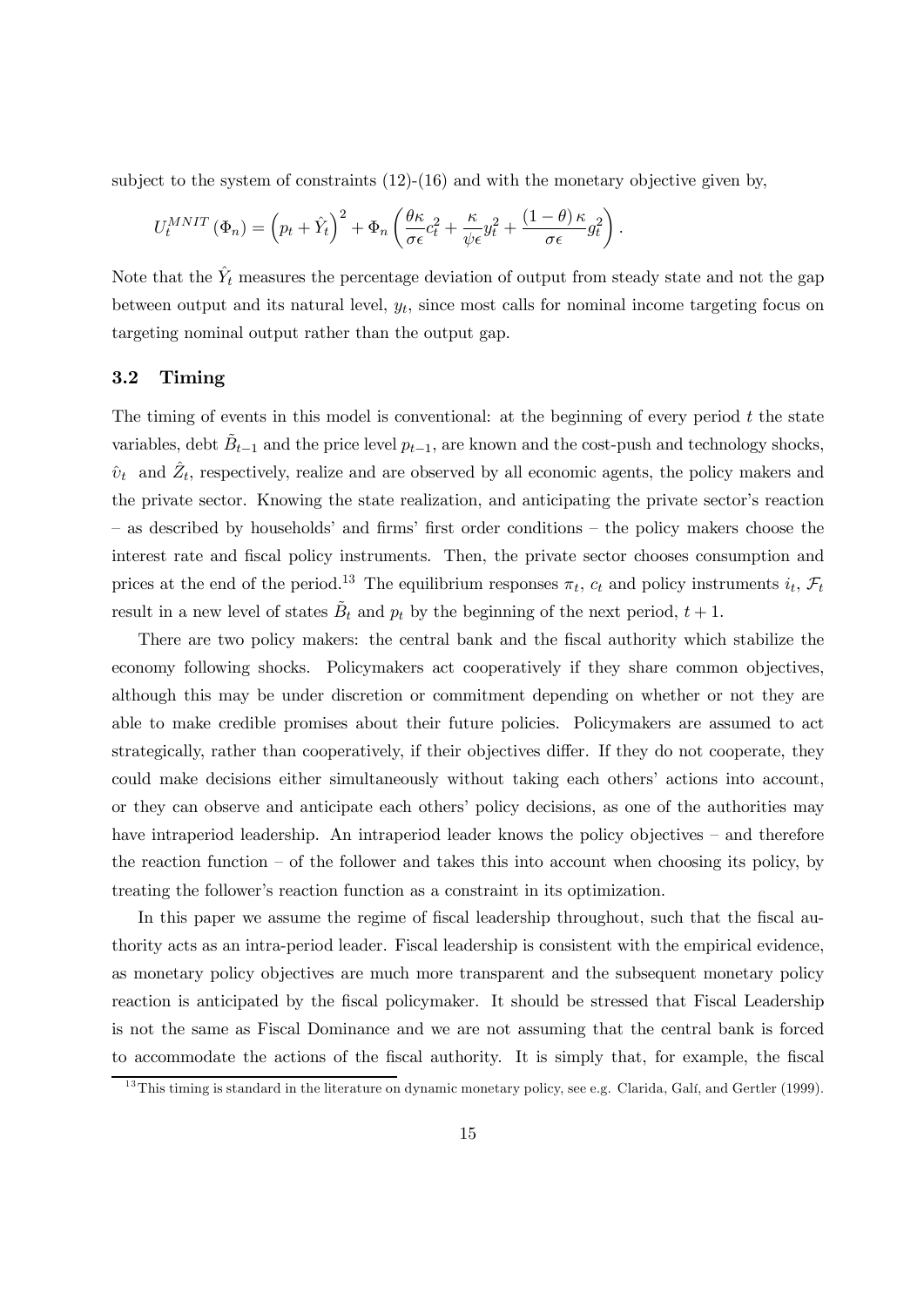authority may anticipate that the central bank will react to, say, a fiscal stimulus by attempting to stabilize any inflation that it generates.

In what follows we, therefore, assume that the fiscal authority minimizes the social welfare loss with flow  $U_t^S$  and moves first, after the state is observed at the beginning of each period. The monetary authority minimizes the delegated objective with flow cost  $U_t^{MPLT}$  or  $U_t^{MNIT}$  and moves after the fiscal policymaker but before the private sector takes its decisions at the end of each period.

When all policymakers share the common objective with flow  $U_t^S$ , the order of moves is inconsequential. However, in what follows, it is more intuitive to assume that the order of moves under cooperation is the same as under non-cooperation with a delegated monetary policy objective such that the only policy change is the introduction of a delegated objective function for the monetary authority without any change in the timing of moves.

## 4 Calibration and Numerical Solution

### 4.1 Calibration

This model is highly stylized and involves relatively few parameters. Calibration of  $\beta = 0.99$ and  $\alpha = 0.75$  corresponds to the most frequently estimated values of the steady state annual interest rate of 4% and the average frequency of price changes of one year. We calibrate the Frisch elasticity of labour supply  $\psi = 3.0$ , consistent with the macro-evidence of Peterman (2012) based on empirical work which matches volatilities of aggregate worked hours and of wages. We calibrate the intertemporal elasticity as  $\sigma = 0.5$ , based on evidence in Hall (1988), Campbell and Mankiw (1989) and Attanasio and Weber (1993, 1995). The elasticity of substitution between goods,  $\epsilon$ , is set to 11 based on evidence in Chari et al. (2000) and corresponds to a 10% mark up. The share of government consumption in output is assumed to be, 25% such that  $1 - \theta = 0.25$ , consistently with Gali (1994) and Leith and Wren-Lewis (2013). Given our assumption of an efficient steady state fiscal spending rule we obtain the corresponding parameter  $\varpi = \left(\frac{1-\theta}{\theta}\right)$  $\frac{-\theta}{\theta}$ ) $\frac{1}{\sigma}$ in the household utility function. Due to the use of the employment subsidy, the deterministic steady state is efficient and the steady-state value of welfare relevant variables like private and public consumption, output and labor supply will be invariant to the calibrated debt to output ratio and its maturity. We conduct a robustness exercise which explores alternative calibrations of these key parameters in online Appendix F.

The remainder of the fiscal side of the model is calibrated as follows. Figure 1 plots a range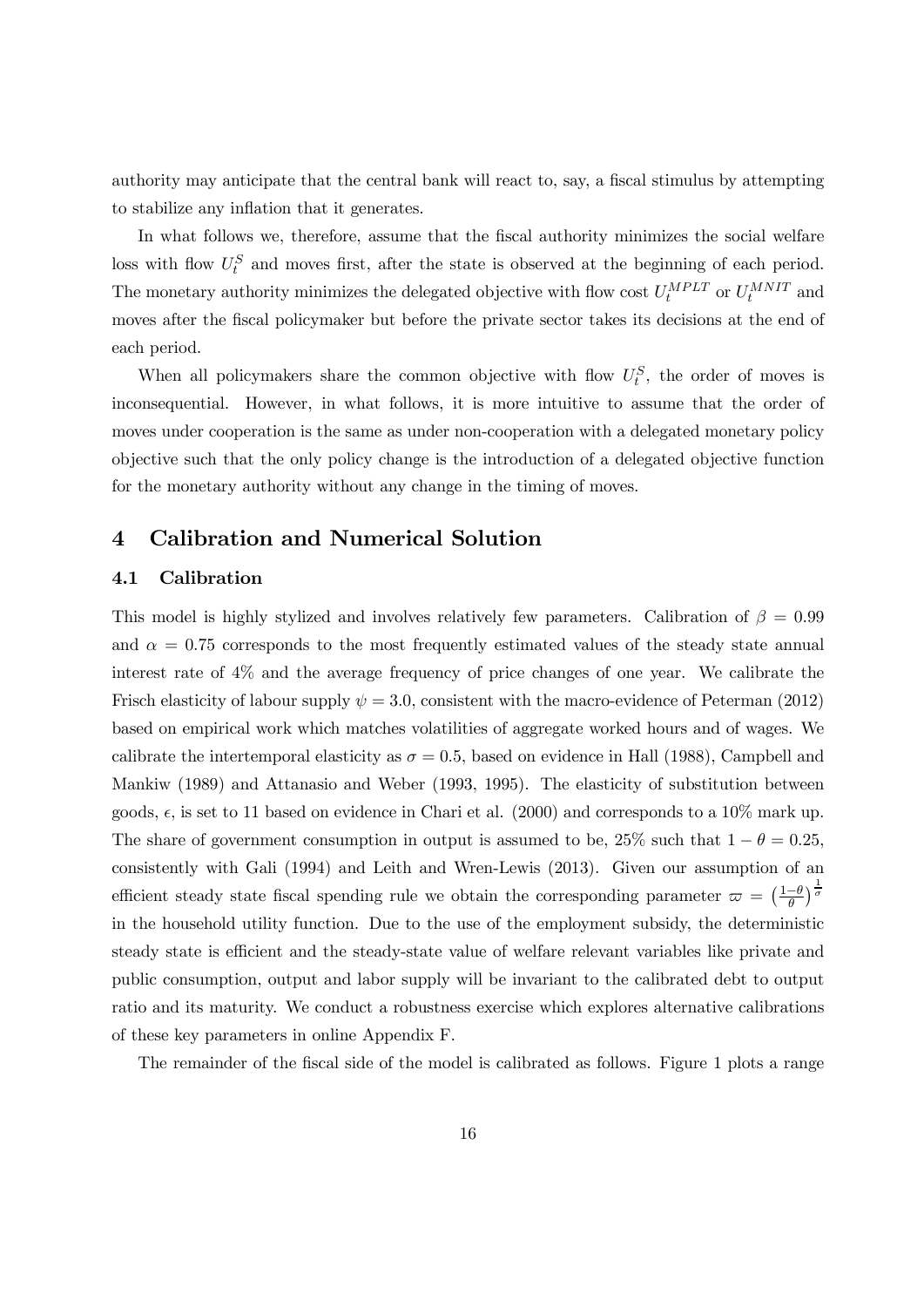

Figure 1: Debt and maturity for selected countries

of debt to output ratios and average debt maturities for a representative sample of advanced countries. These define the range of debt and maturities that we consider across our various policy exercises. The geometrically declining debt maturity structure implies the average maturity of debt is given by  $m = \frac{1}{1-\beta\rho}$ , and we consider a range of annualized maturities  $m_a = \frac{1}{4}m$  between one and eight years. Calibration of m gives us  $\rho = \frac{1}{\beta} - \frac{1}{\beta m}$ . Similarly, we consider range of annualized debt to output ratios,  $\Theta = \frac{BP^M}{4Y}$ , lying between 0 and 160% of annualized output. For a specific case, the debt to output ratio which prevails in the economy in absence of shocks is  $\chi = 4\Theta/P^M = \frac{(\tau+\theta-1)(1-\beta\rho)}{1-\beta}$  $\frac{\chi(1-\beta)}{1-\beta}$ , which ties down the steady-state tax rate as  $\tau = \frac{\chi(1-\beta)}{(1-\beta\rho)} + 1 - \theta$ , given the steady state share of of government consumption in output  $1 - \theta$ . Note that this calibration approach assumes that we study a variety of economies, which differ with respect to their debt maturities and their steady state levels of taxes and debt to output ratios. If such an economy is hit by a shock, the variables will eventually converge to their steady state values. The steady state debt to output ratio, therefore, works as an implicit debt target for policy makers who choose the steady state level of taxes consistently with the debt to output ratio. This approach contrasts with an alternative interpretation where the currently observed difference in debt to output ratios is seen as a temporary deviation from a steady state which is the same for all countries.

We calibrate the technology shock as an AR(1) process  $\hat{Z}_t = \rho_z \hat{Z}_{t-1} + \varepsilon_{zt}$  with  $\rho_z = 0.95$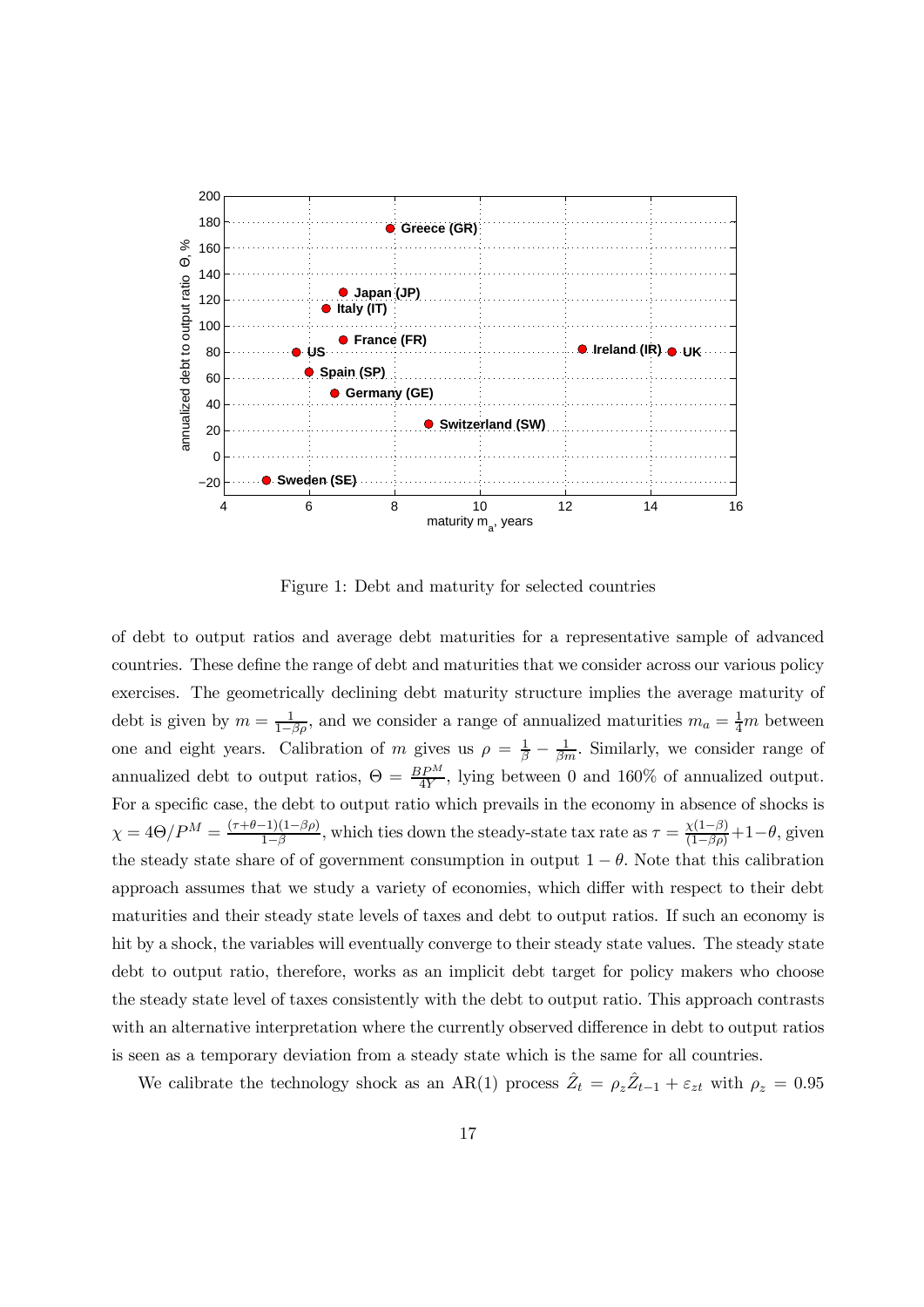and  $\sigma(\varepsilon_{zt}) = 0.008$ . This is broadly in line with the values used in Canzoneri et al. (2006)  $(\rho_z, \sigma(\varepsilon_{zt})) = (0.92, 0.0090)$ , Ireland  $(2004)$   $(\rho_z, \sigma(\varepsilon_{zt})) = (1.00, 0.0109)$  and those used in Schmitt-Grohe and Uribe (2007)  $(\rho_z, \sigma(\varepsilon_{zt})) = (0.86, 0.0064)$ .<sup>14</sup> Among these three studies, only Ireland (2004) uses a cost-push shock, which is AR(1) with a standard deviation of 0.0044. Smets and Wouters (2003) reports an i.i.d. cost push shock with a much smaller standard deviation in the model with inflation persistence, while Rudebusch (2002) estimates a standard deviation of 0.01 for an i.i.d. cost push shock. In the analysis below, we calibrate the standard deviation of an i.i.d. cost push shock  $\hat{v}_t$  as 0.005.

Finally, all losses we compute are conditional on the initial state, assumed to be the nonstochastic steady state, which all variants of the policy regimes share.

#### 4.2 Solution Algorithm

Our definition of discretionary policy is conventional and is widely used in the monetary policy literature, see, for example, Backus and Driffill (1986), Oudiz and Sachs (1985), Clarida et al. (1999), and Woodford (2003). Solving the cooperative case is straightforward, and the numerical algorithm follows Söderlind (1999). The algorithm to solve the non-cooperative discretionary problem with intra-period leadership is given in Blake and Kirsanova (2011). In the non-cooperative case, as well as in case of cooperation, the system of first order conditions is reduced to a system of matrix Riccati equations in the unknown coefficients of decision rules and value function matrices. A fixed point solution to this system satisfies economic agents' expectations and the policy makers' Bellman equations. However, the assumption of intra-period fiscal leadership affects the form of the monetary authority's decision rule. The solution of the optimization problem of the follower — the monetary policy maker, who observes fiscal policy decisions and treats  $\mathcal{F}_t$  as an additional state – yields a monetary decision rule which takes into the account the current value of fiscal policy instrument  $\mathcal{F}_t$ , the current values of shocks and the level of debt  $\tilde{B}_{t-1}$ . Therefore, the intra-period leading fiscal policy maker influences the decisions of the follower and the fiscal authorities take this influence into account when formulating policy. More details of the solution algorithm are provided in Appendix D.

## 5 Value of Delegation

In this section we study the implications of the fiscal environment in terms of the level of debt and its maturity on the nature of the stabilization bias and the value of alternative delegation

 $14$ Schmitt-Grohe and Uribe (2007) do not consider cost-push shocks.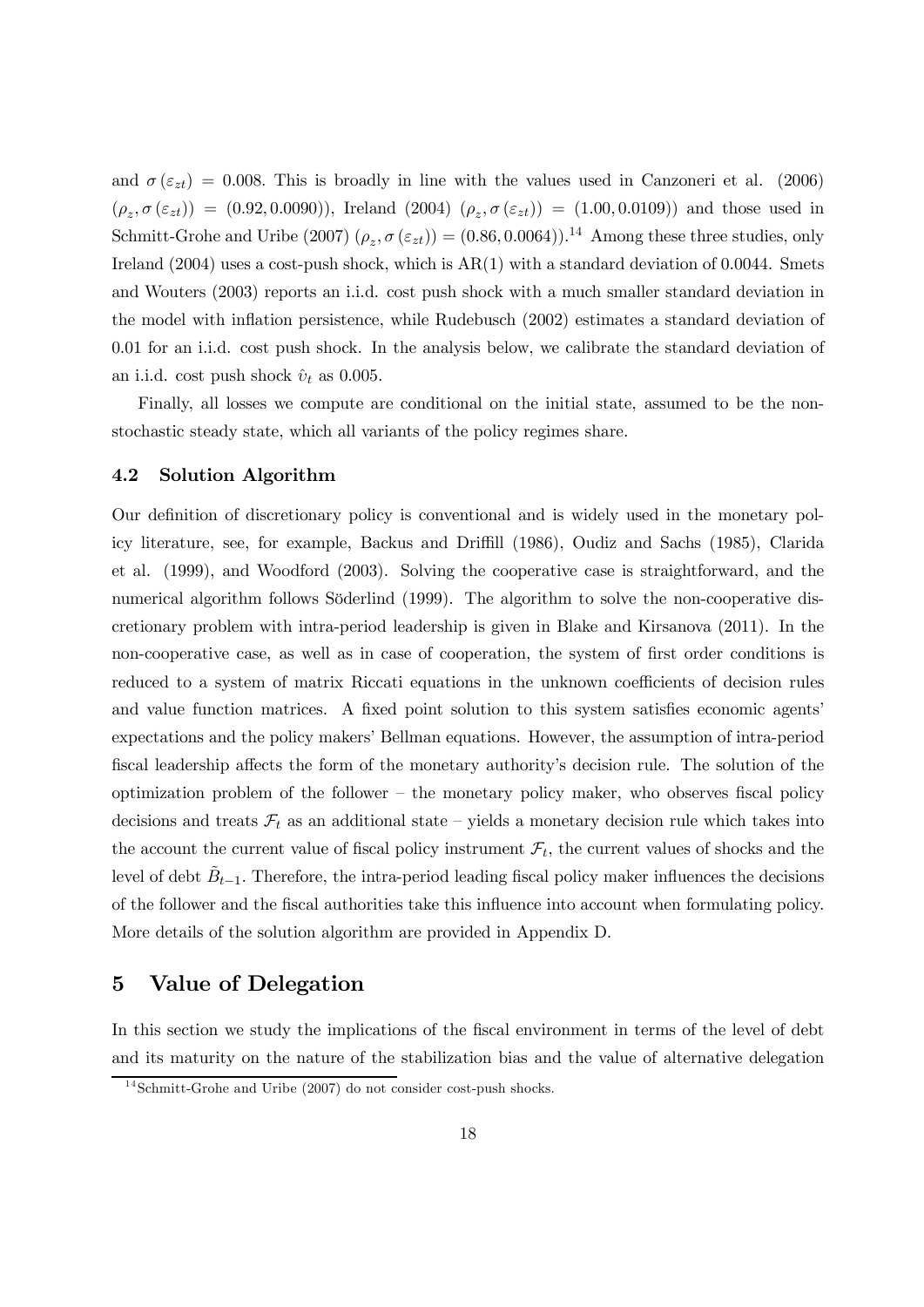schemes which aim to reduce the welfare costs of shocks relative to the case of cooperative discretion, and bring outcomes closer to the case of cooperative commitment. First, we examine the relative efficacy of the two fiscal instruments, distortionary taxation and government spending, in responding to technology and cost-push shocks in order to provide intuition for subsequent results where the choice of instrument is key. Second, we explore the stabilization bias itself again using various permutations of taxes and government consumption as fiscal policy instruments. Third, we explore to what extent the delegation schemes outlined above can improve outcomes relative to cooperative discretion, effectively offsetting some of the stabilization bias. Throughout, we explore the implications of the government only having access to one fiscal instrument for stabilization purposes in line with the empirical evidence presented in the introduction, since this is a key determinant of the efficacy of the two delegation schemes.

### 5.1 Alternative Fiscal Instruments

Some intuition for the relative efficacy of the tax and spending fiscal instruments can be found by, following Eser et al. (2009), considering what optimal policy would be if the policy maker had access to a lump-sum tax to satisfy its budget constraint. This assumption implies Ricardian Equivalence holds and, as a result, the government's budget constraint ceases to impose any costs on the policy maker. However, we still wish to see how the policy maker would utilize government spending and distortionary taxation in order to mitigate the welfare consequences of shocks in a sticky-price economy, in the absence of a need to stabilize debt. In this case the policy problem under commitment reduces to the following Lagrangian

$$
L = \mathbb{E}_0 \sum_{t=0}^{\infty} \beta^t [\pi_t^2 + \frac{\theta \kappa}{\sigma \epsilon} c_t^2 + \frac{\kappa}{\psi \epsilon} y_t^2 + \frac{(1-\theta)\kappa}{\sigma \epsilon} g_t^2 + 2\lambda_t^{\pi} (\pi_t - \hat{v}_t - \frac{\kappa \psi}{\epsilon + \psi} \left( \frac{\Upsilon}{1-\Upsilon} \tau_t + \frac{1}{\psi} y_t + \frac{1}{\sigma} c_t \right) - \beta \pi_{t+1}) + 2\lambda_t^y (y_t - \theta c_t - (1-\theta) g_t)],
$$

with first order conditions for the output gap

$$
\frac{\kappa}{\epsilon \psi} y_t - \frac{\kappa}{\epsilon + \psi} \lambda_t^{\pi} + \lambda_t^y = 0,
$$

consumption gap

$$
\frac{\theta \kappa}{\epsilon \sigma} c_t - \frac{\kappa \psi}{(\epsilon + \psi)\sigma} \lambda_t^{\pi} - \theta \lambda_t^y = 0,
$$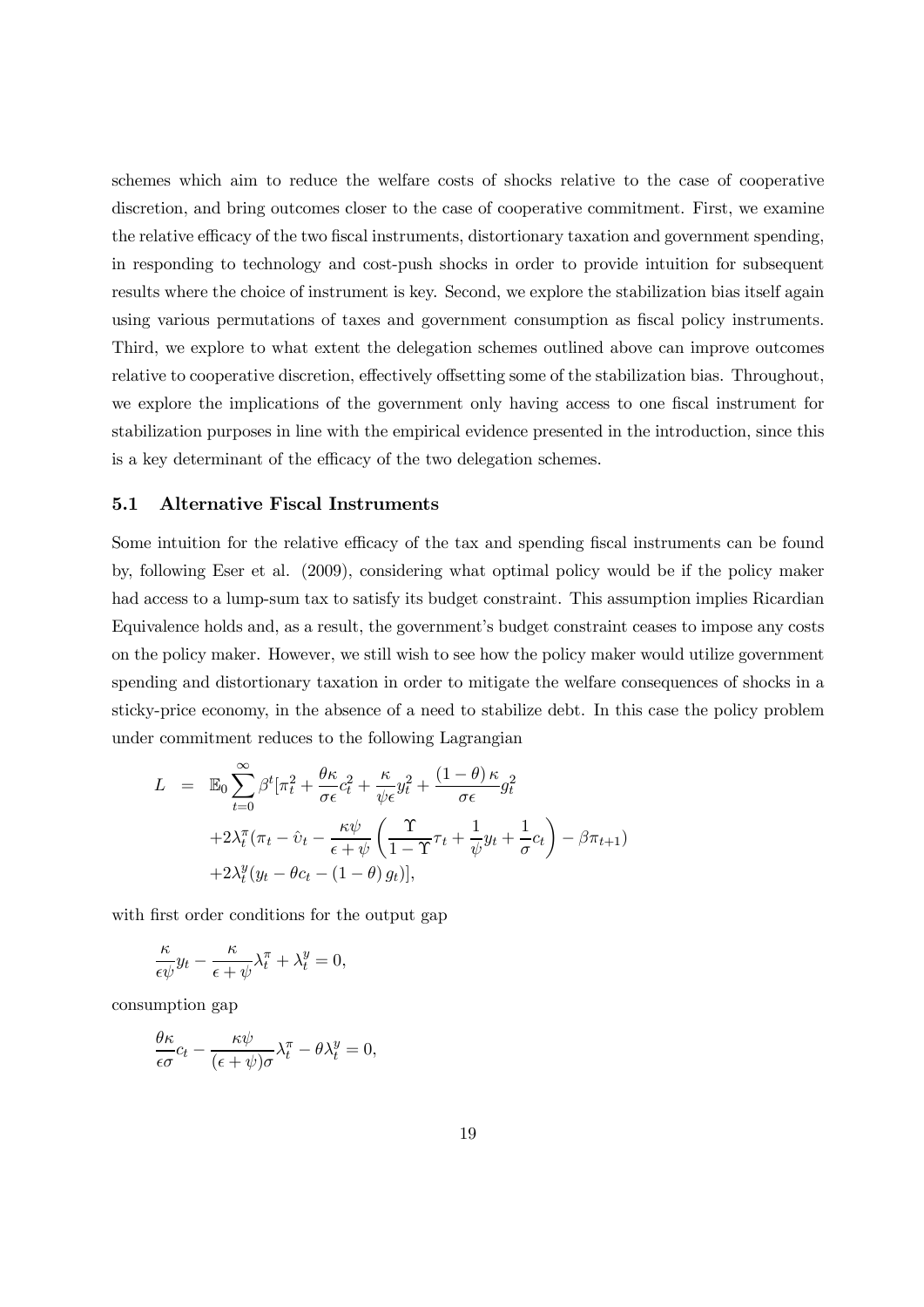and government spending gap

$$
\frac{(1-\theta)\kappa}{\epsilon\sigma}g_t - (1-\theta)\lambda_t^y = 0,
$$

which can be combined to yield,

$$
g_t = \lambda_t^y = 0
$$
  

$$
y_t = \theta c_t = \frac{\epsilon \psi}{\epsilon + \psi} \lambda_t^{\pi}
$$

In other words, the government spending gap would always be zero in the presence of both technology and cost-push shocks regardless of the weight attached to public consumption in utility. This implies that variations in government spending do not contribute anything to the stabilization of the economy following cost push shocks (assuming access to a lump-sum tax to satisfy the government's budget constraint) even although inflation and the output gap may be non-zero in the face of such shocks. The intuition is that monetary policy is a more effective stabilization tool than government spending. Tightening monetary policy not only reduces demand through its impact on consumption, but increases supply as households reduce leisure in line with consumption. In contrast, government spending impacts solely on aggregate demand, implying a more costly reduction in output to achieve a given reduction in inflation. This makes monetary policy better placed to deal with the trade-offs implied by cost-push shocks even although it cannot offset such shocks completely.<sup>15</sup>

The first-order condition for inflation is given by

$$
\pi_t + \lambda_t^\pi - \lambda_{t-1}^\pi = 0,
$$

which can be combined with the first order condition for output to give the usual target criterion

$$
\pi_t = -\frac{\epsilon + \psi}{\epsilon \psi} \Delta y_t,
$$

which reveals the optimal trade-off between output and inflation stabilization in the face of costpush shocks. It also implies the price level control which is a feature of policy under commitment.<sup>16</sup>

When the policy maker also utilizes the distortionary tax rate as a policy instrument then its first order condition implies  $\lambda_t^{\pi} = 0$  which can be achieved by adjusting the tax rate to perfectly offset the cost-push shock,

$$
\frac{\kappa \psi}{\epsilon + \psi} \frac{\Upsilon}{1 - \Upsilon} \tau_t = -\hat{v}_t
$$

 $\frac{15}{15}$ See Eser et al. (2009) for a full discussion of this result.

 $16$ Since the output gap must eventually be eliminated this first order condition implies that the sum of changes in the output gap, and therefore, cumulative inflation will both be zero. This implies that the price level is returned to base following shocks.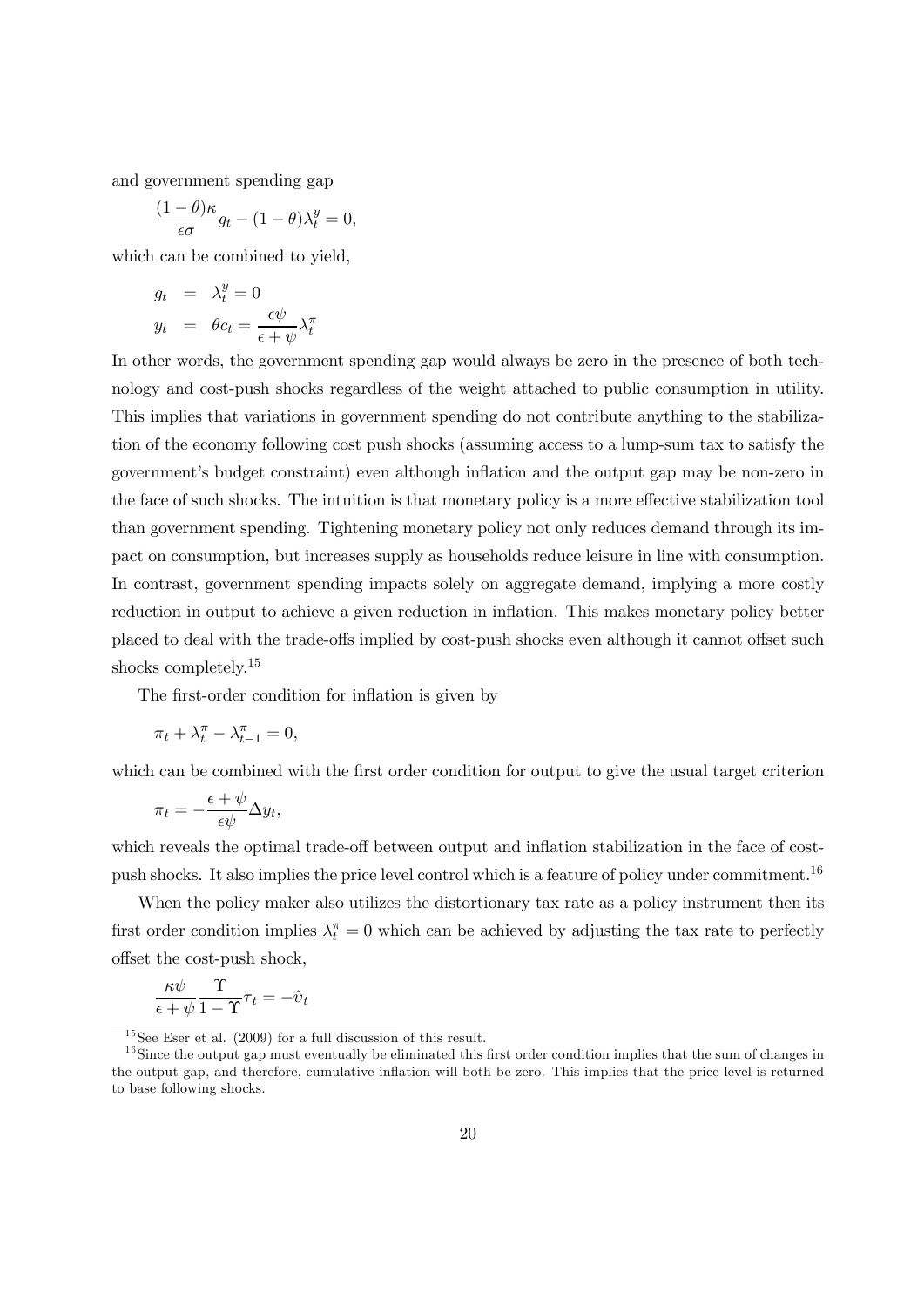without generating any inflation. Effectively, the policy maker offsets the distortion generated by the cost-push shock by varying the distortion associated with taxation in an offsetting way. Therefore, when Ricardian Equivalence holds, monetary policy and variations in distortionary tax rates can replicate the first-best outcome: monetary policy perfectly offsets technology shocks without requiring any fiscal policy response, while variations in distortionary taxes can perfectly offset the inflationary consequences of cost-push shocks without generating efficiency gaps in other welfare relevant variables. In the face of either shock the government spending gap is always zero. We can see these results in the impulse response functions presented in Figure 2. In the face of the technology shock, when the policy maker can eliminate the fiscal consequences of the shock with lump sum taxation, neither fiscal instrument is needed to optimally stabilize the economy and all gaps and inflation are zero. In the face of a cost-push shock, the policy maker faces a trade-off between output and inflation stabilization unless the distortionary tax instrument is employed to completely offset that shock too.

Our policy problem is complicated by not allowing the policy maker to have access to a lumpsum tax to stabilize debt following shocks, and as a result the policy maker must deviate from this first-best policy in order to ensure that the government's budget constraint is satisfied. This is what creates meaningful policy trade-offs in our model, which will be more costly the greater the direct fiscal consequences of either type of shock are. Since, in the absence of a fiscal constraint, there is no desire to vary either  $g_t$  or  $\tau_t$  following technology shocks, the direct fiscal implications of technology shocks are captured by the coefficient in expression (17), which tends to be quite small such that the deviation from the first best policy in response to technology shocks is not quantitatively important. This can be seen in the second set of panels of Figure 2 where the inflationary and fiscal consequences of a technology shock are small across both permutations of fiscal policy instrument.<sup>17</sup> However, the relative magnitude of the degree of price level drift is significantly higher when the fiscal authority is unable to vary the distortionary tax instrument.

In the case of cost-push shocks the nature of the policy trade-offs depends crucially on whether or not the policy maker can respond to the shock with the distortionary tax instrument. When they can, the tax instrument largely offsets the cost-push shock with limited inflationary and fiscal consequences. In contrast, when this instrument is not employed to mitigate the effects of a cost-push shock, there is a far larger inflationary and fiscal response to the same cost-push shock which government spending is not effective in offsetting. This can be seen in Figure 2 where we

 $17$ As a result of the welfare impact of technology shocks being small we focus on cost-push shocks for the remainder of the paper since these drive the results. Nevertheless, the small impact from technology shocks are still included in all welfare calculations.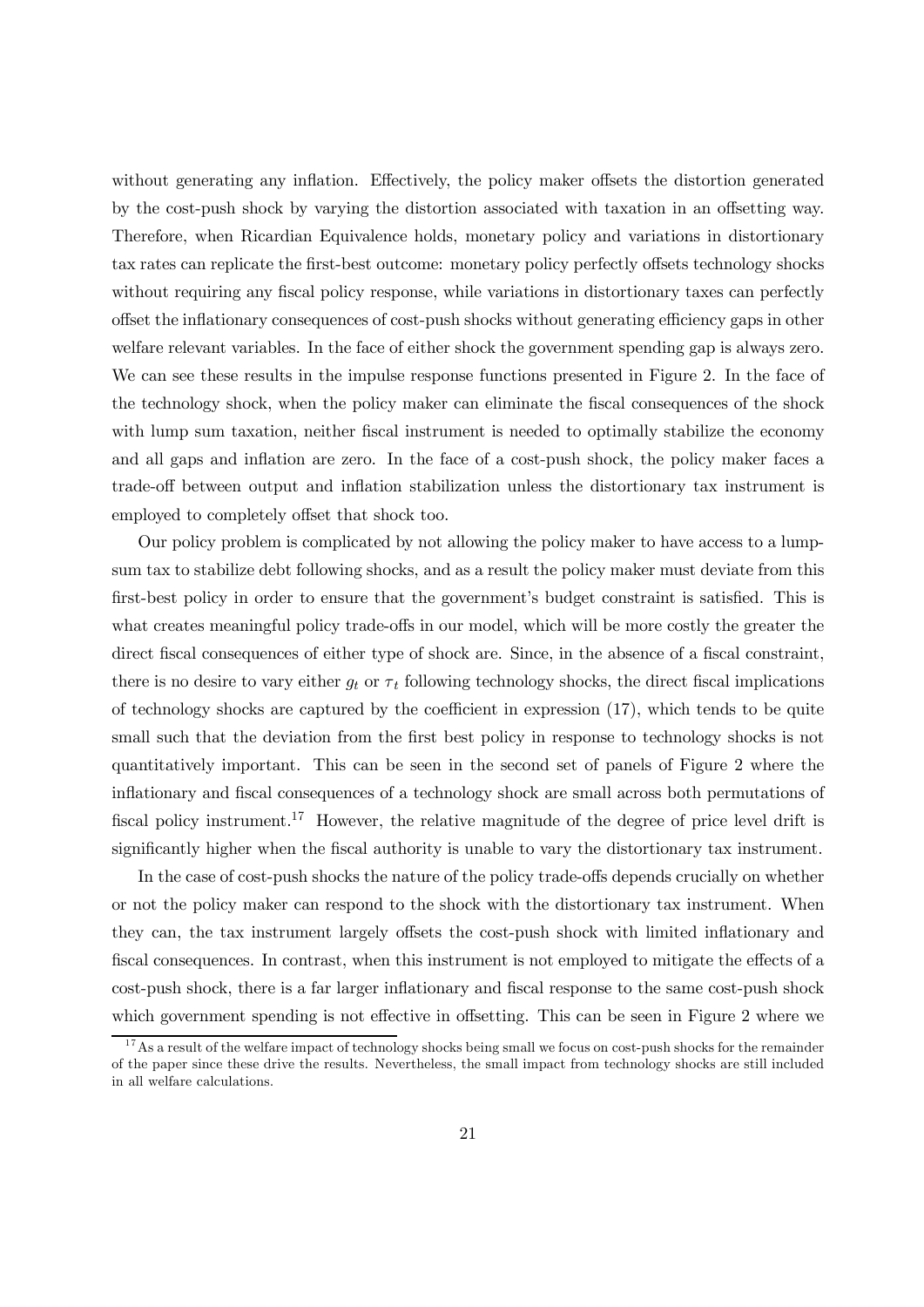

Figure 2: Impulse responses to one-standard-deviation positive shock. Annual debt to output ratio is 20%, and maturity of debt is 8 years. All values are quarterly.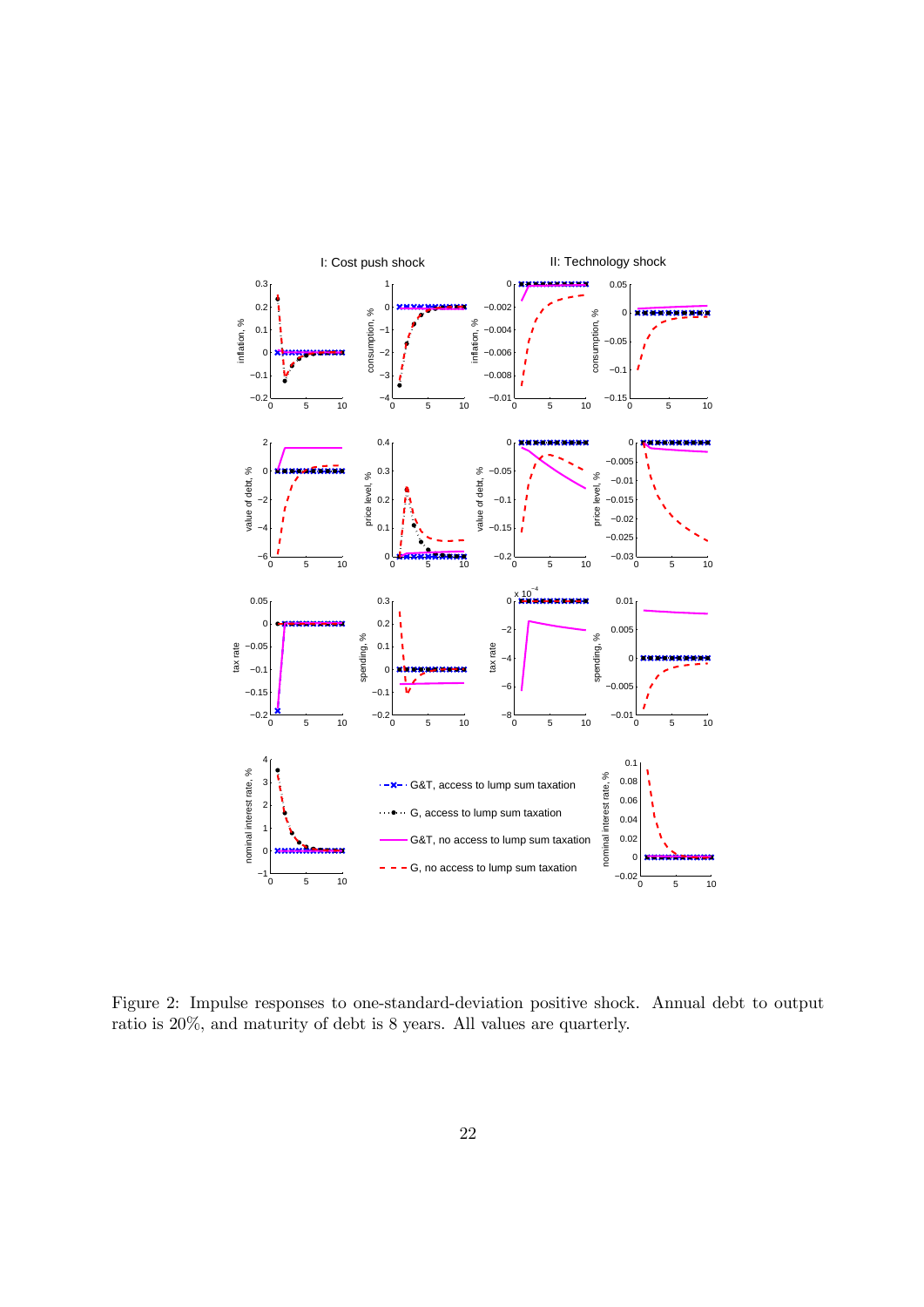can see that with access to distortionary taxation as a stabilization tool, under commitment, debt rises permanently as a result of the cost-push shock and the price level is not fully returned to base. This is different from the case where debt can be stabilized with lump-sum taxes where there would be no drift in either debt or the price level. However, the magnitude of the price level drift is small. Turning to the case when the distortionary tax rate is held constant, the fiscal authority uses government spending to help stabilize debt even although it contributes nothing to combating the cost-push shock itself. This means that the initial rise in inflation is even greater than in the case where lump-sum taxes can satisfy the government's budget constraint and we see a permanent drift in the price level which, at this steady-state debt level, is far greater than that observed when distortionary taxes are used to offset the cost-push shock.

Therefore, under commitment, when the policy instruments available to the policy maker are effective in dealing with the consequences of specific types of shock in the absence of a need to stabilize debt, creating an additional need to stabilize debt implies that there is only limited drift in the price level even although formally strict price level control is no longer a feature of optimal policy. However, when the available instruments are less effective in dealing with a specific shock, the optimal policy will tend to allow a greater degree of price level drift which is only partially offset in the long-run.

### 5.2 The Stabilization Bias: Commitment vs. Discretion

### 5.2.1 Commitment

Figure 3 plots contour maps of the percentage of steady-state consumption that the consumer would be willing to give up to move from the regime being considered to the steady-state allocation in maturity-debt space under commitment and discretion (and the difference between them, the stabilization bias), where the fiscal instruments include either both taxes and government spending jointly, or each instrument individually. Two results are apparent. First, consider the first row of Figure 3 which details the welfare losses under commitment. These are very low when the benevolent policy maker has access to taxes as a fiscal instrument, but are substantially higher when only government spending is available as a fiscal instrument. Second, the pattern of losses across debt levels and maturity also differ conditional on the availability of the tax instrument. When taxation is available as an instrument, welfare losses rise with debt levels and maturity, while when government spending is the only available instrument, welfare losses are falling with maturity.

We can see this more clearly by looking at the impulse responses to a cost-push shock under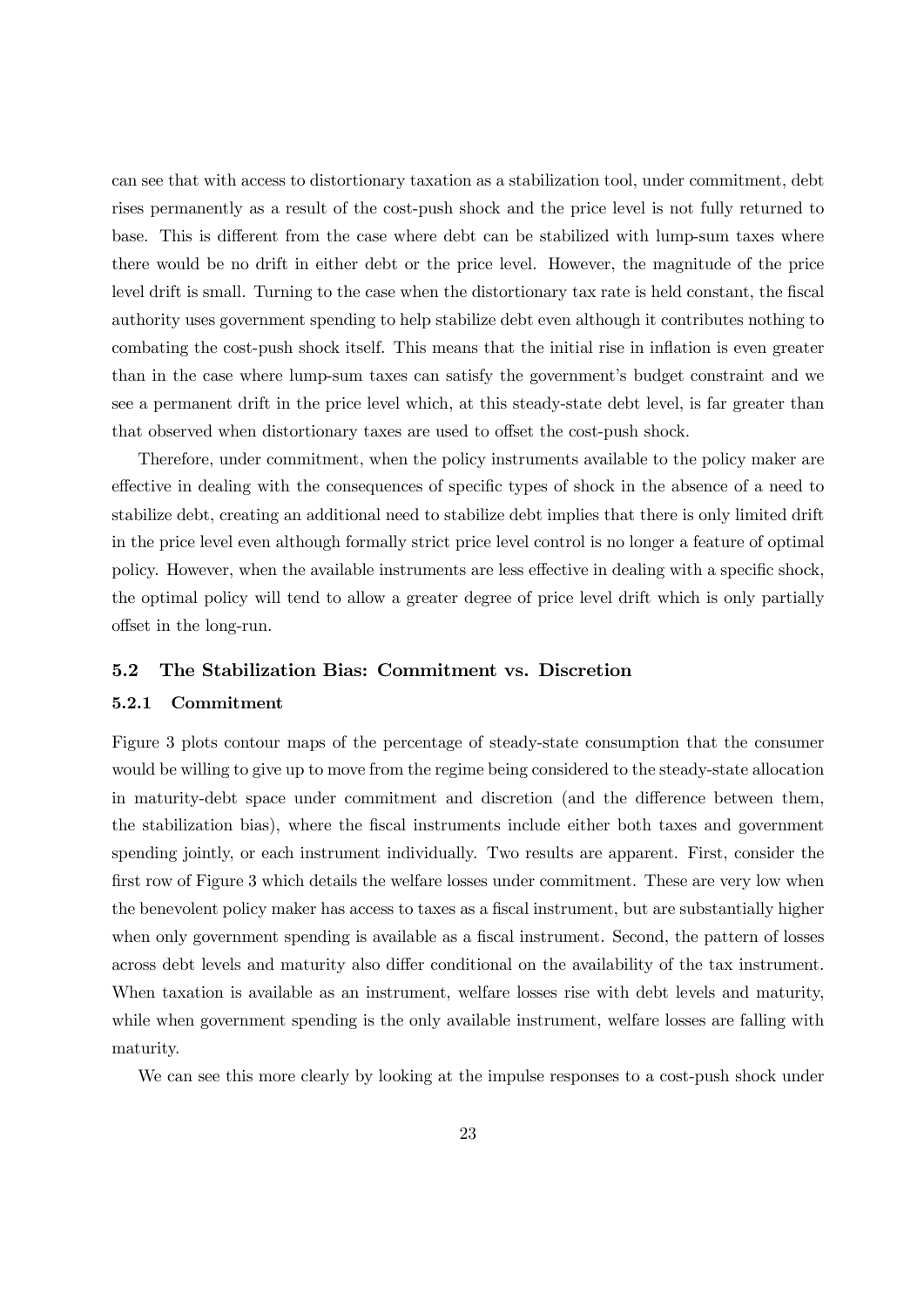two scenarios: (i) high debt — short maturity, and (ii) low debt — long maturity in Figures 4-5. Impulse responses under commitment are plotted with dotted-circled lines.

In Figure 4 the fiscal authority employs both fiscal instruments. Under commitment we obtain the usual result from the literature that the steady state level of debt follows a random walk (see, for example, Benigno and Woodford (2003) and Schmitt-Grohe and Uribe (2004)), such that in the long run the benevolent policy maker will adjust available fiscal instruments to service the new steady state debt level. The reason why the policy maker does not attempt to return debt to its pre-shock level is that the long run benefits of going further and reducing steady state debt are exactly balanced by the short-run costs of doing so. This, in essence, is the standard tax smoothing result generalized to a New Keynesian economy. Despite this, there is, however, some attempt to offset the fiscal consequences of the shock in the initial periods following the shock. To do so the policy maker seeks to raise inflation slightly to reduce the *ex post* real rates of return on government debt relative to the *ex ante* rates. With only single period debt, this inflation surprise would only occur in the initial period, while with longer-maturity debt the policy maker can spread the inflation surprise over a longer time period (see Sims (2013)). Additionally, the advantage of doing so is greater with higher debt levels as the impact on real interest rates is more effective when applied to a larger stock of debt. In both cases (high debt — short maturity and low debt — long maturity) the response, is however, extremely small such that there is very little drift in the price level following the cost-push shock. In the initial period taxes are cut to moderate the initial jump in inflation arising from the i.i.d. cost-push shock. Subsequently, there is a permanent increase in taxation, and very slight cut in spending to service the higher debt stock. The rise in the debt stock is greater in the high debt — short maturity case as the ability to sustain a moderate inflation surprise with longer maturity dominates the impact of a higher initial debt level. Essentially, once we move beyond the shortest of debt maturities, the key fiscal variable determining welfare losses under commitment is the debt to output ratio. This is reflected in the welfare contours of Figure 3. If the policy maker only has access to the tax instrument the results are very similar: government spending contributes very little to the fiscal adjustment and, again, there is very little drift in the price level under the optimal commitment policy.<sup>18</sup>

In Figure 5, where the benevolent policy maker is forced to rely solely on government consumption as its fiscal instrument, the results are quite different. The long run still features a rise in government debt following the cost-push shock, which is serviced by cutting government

 $18$ See Figure 1 in Appendix E.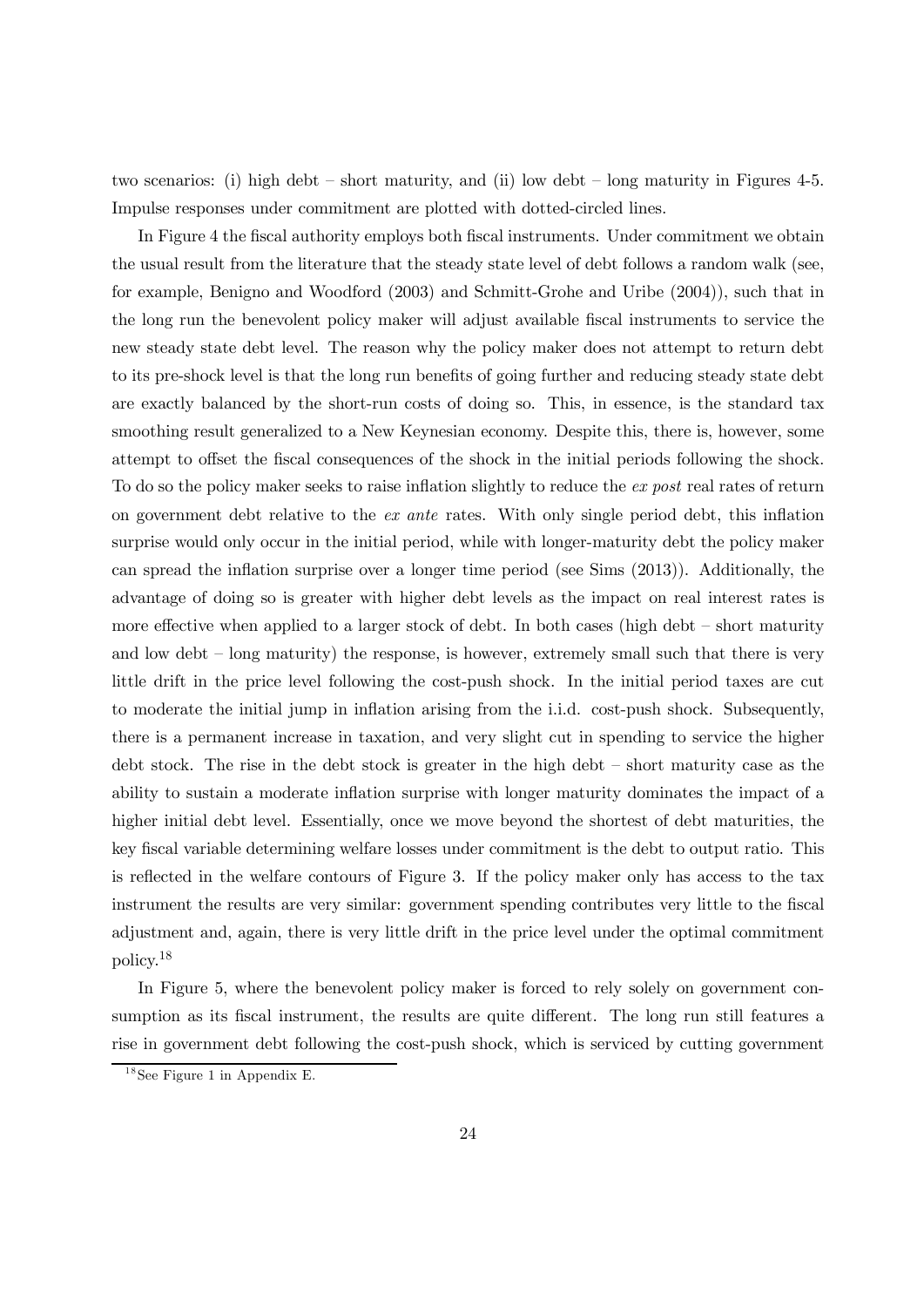

Figure 3: Welfare losses for commitment and discretion and the stabilization bias. All losses are measured in percentage of steady-state consumption that the consumer would be willing to give up to move from the actual regime to the steady-state allocation. T&G, T and G refer to 'taxes and spending', 'taxes only' and 'spending only' based fiscal stabilization, respectively. Both technology and cost-push shocks are used.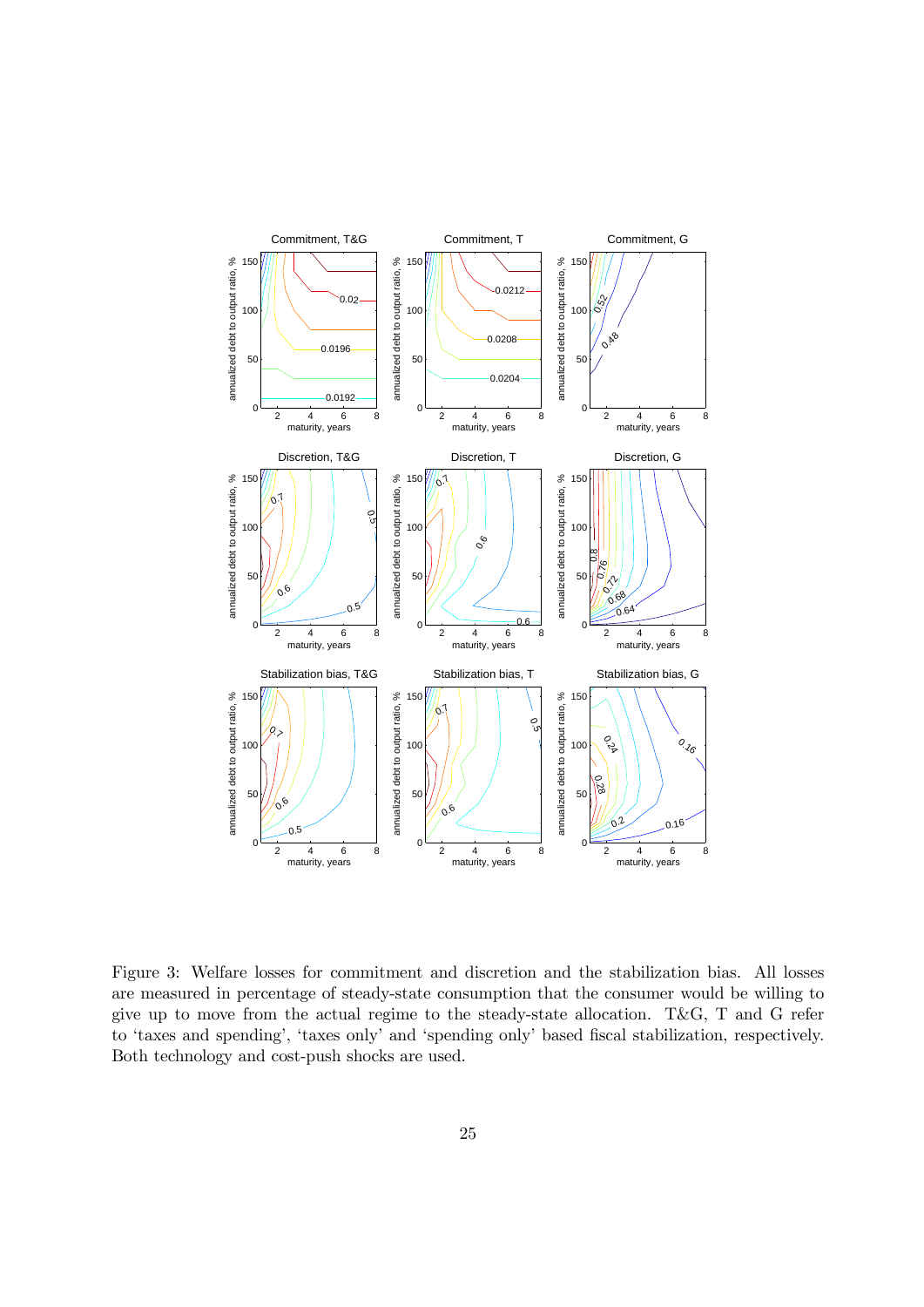

Figure 4: Dynamic responses to one-standard-deviation positive cost push shock. Tax—spending based fiscal stabilization for different delegation schemes. Panel I: Annualized debt to output ratio Θ = 20%, maturity  $m_a = 8$  years, Panel II: Annualized debt to output ratio Θ = 120%, maturity  $m_a = 3$  years.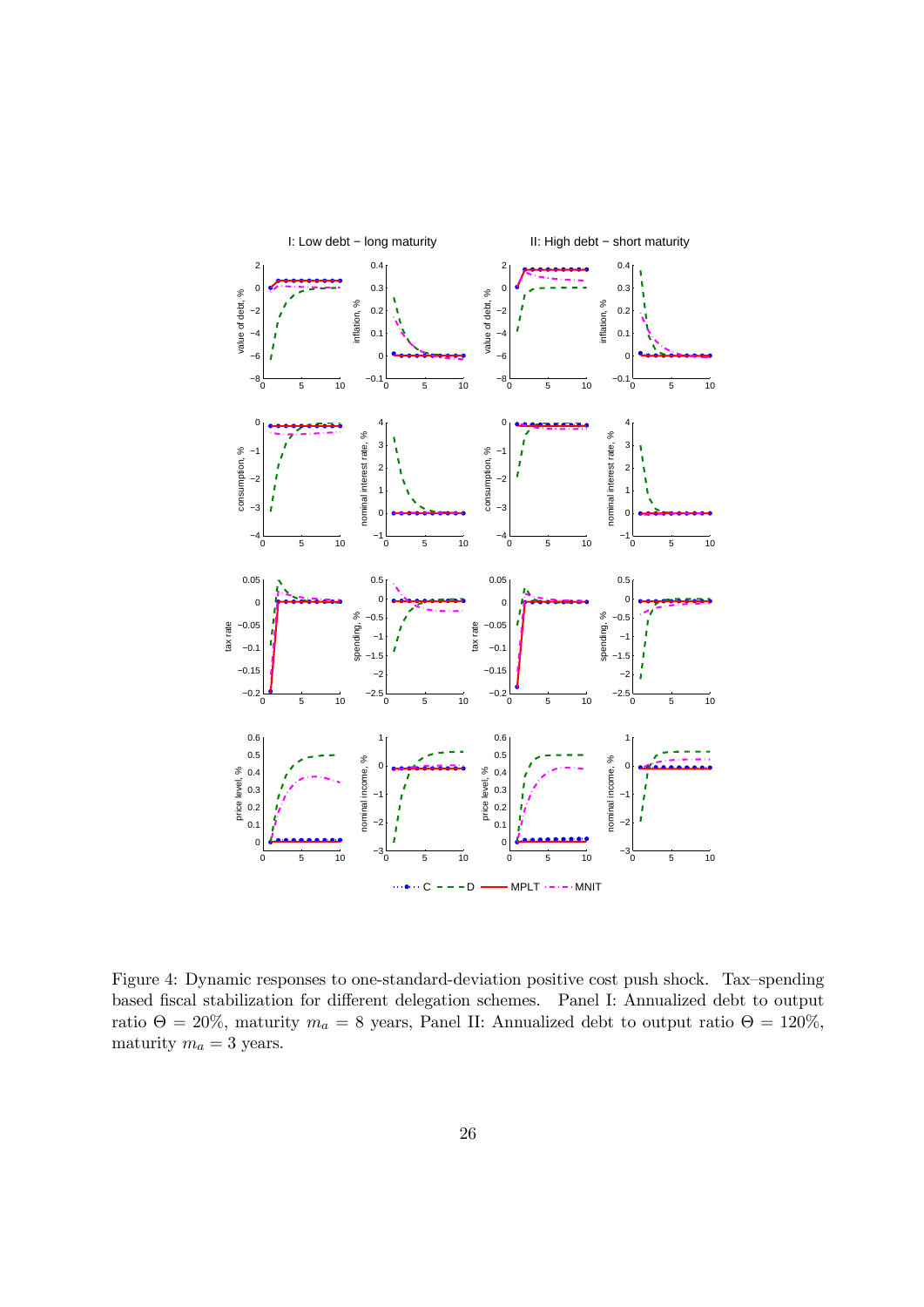

Figure 5: Dynamic responses to one-standard-deviation positive cost push shock. Spendingbased fiscal stabilization for different delegation schemes. Panel I: Annualized debt to output ratio Θ = 20%, maturity  $m_a = 8$  years, Panel II: Annualized debt to output ratio Θ = 120%, Annualized debt to output ratio  $m_a=3$  years.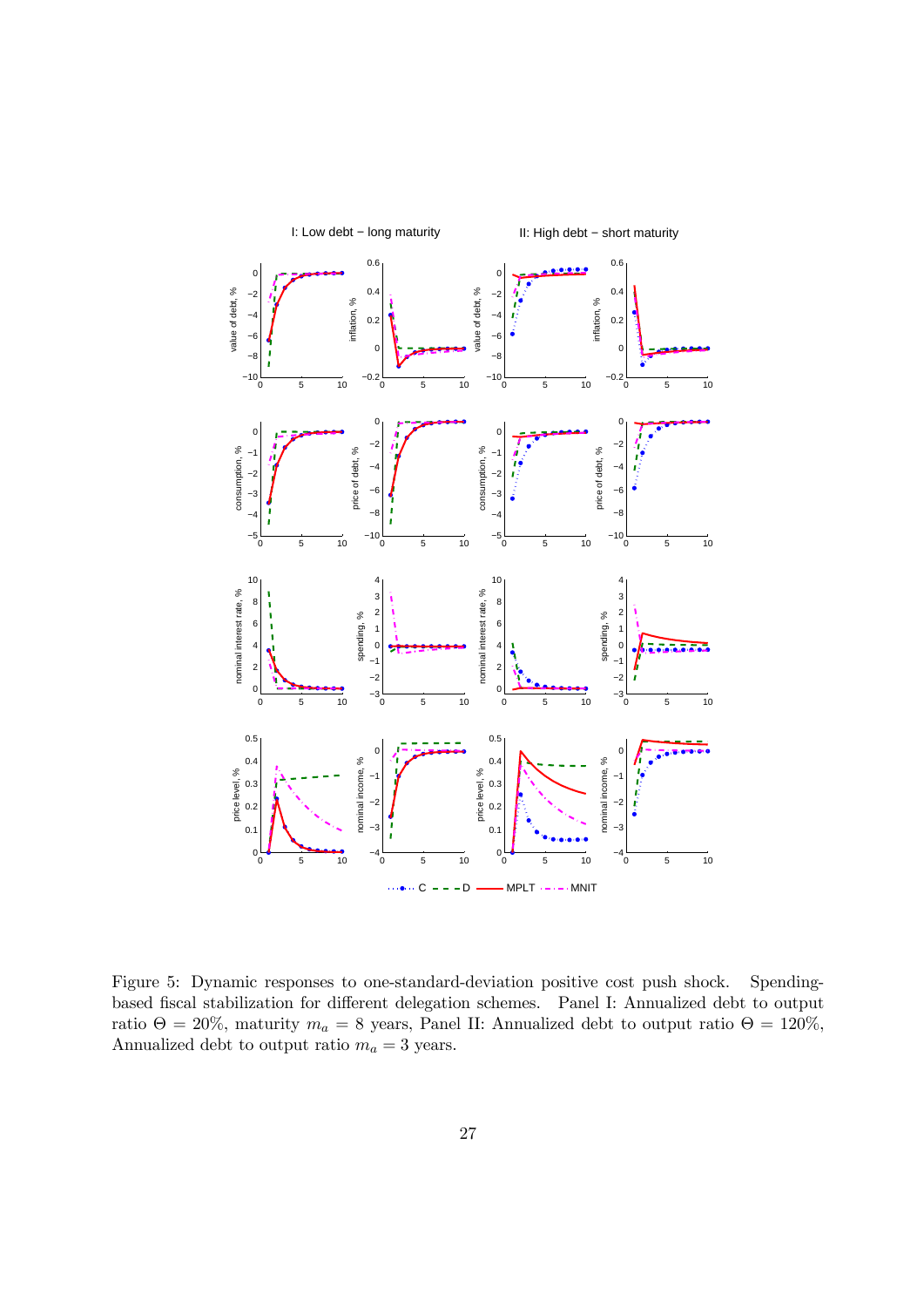consumption. However, in the transition to the new steady state there is a sustained rise in real interest rates, and a commitment to reduce inflation below target — after the shock has passed to moderate the initial inflation consequences of the cost-push shock. However, this commitment is not nearly strong enough to prevent the increase in the price level immediately following the cost-push shock. This depresses bond prices, so that the value of government debt actually falls during the transition, despite ultimately rising in the long-run. Under the high debt – short maturity scenario the permanent adjustment of government spending is greater, as there is less scope to deflate debt through surprise inflation as debt maturity falls. This is also reflected in the welfare contours in the top right corner of Figure 3.

In summary, optimal policy implies a commitment to adjust fiscal instruments to permanently sustain the debt stock that emerges following shocks. However, unlike the policy implemented in the standard monetary policy-only version of the New Keynesian model, the commitment policy does not fully stabilize the price level. The degree of price level slippage depends on both the level and maturity structure of the debt stock, but most particularly on the availability or otherwise of taxation as a fiscal instrument. When distortionary taxation is available, the policy maker will tend to only allow a very mild degree of drift in the price level following cost-push shocks. In contrast, without access to this policy instrument, the fiscal response to cost-push shocks is far more muted and, although there is an attempt to influence inflationary expectations through a medium term tightening of policy, there is a larger short- and long-run deviation from price level stability. This is reflected in significantly higher welfare costs when taxation is unavailable as a policy instrument, and is likely to make delegation schemes with price level targets less attractive.

#### 5.2.2 Discretion and the Stabilization Bias

We now turn to consider the implications of the policy maker not having an ability to commit. The second row of Figure 3 gives the corresponding welfare contour maps for the case of discretion. Again, two results are apparent. First, the size of the reduction in social welfare relative to commitment — the stabilization bias — depends on the choice of fiscal instrument. In the case where the fiscal authority has access to taxes – either on their own or in conjunction with government spending — shows that the welfare losses under discretion rise substantially relative to commitment, such that the stabilization bias in the first two columns is almost identical to the welfare losses under discretion. In the final column, where government spending is the sole fiscal instrument, there is a far less dramatic deterioration in welfare when moving from commitment to discretion. Second, in contrast to commitment, the shape of the welfare contours is similar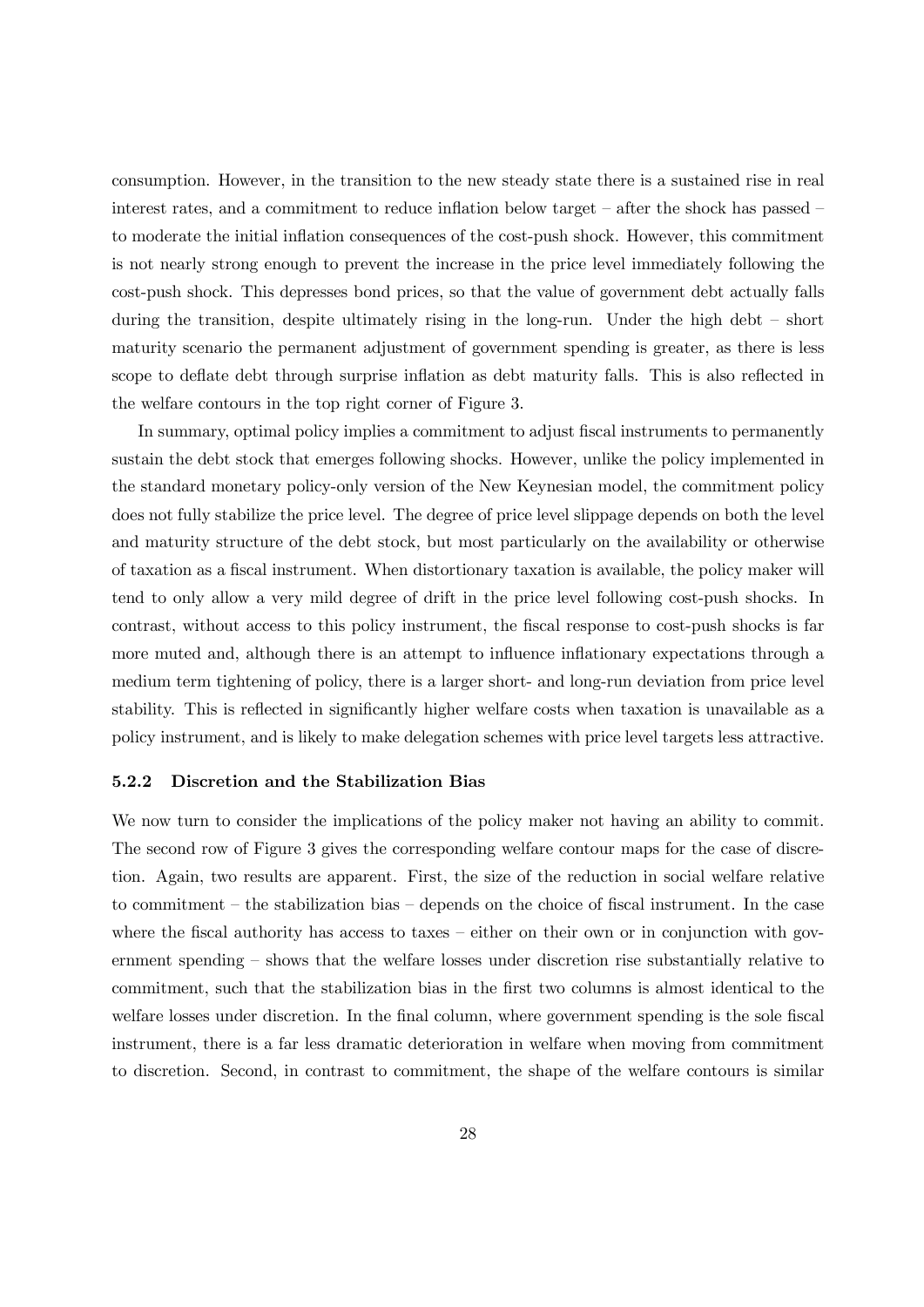across all permutations of fiscal policy instrument. The stabilization bias is higher with shorter maturity, although when maturity is very short, the bias is an inverse U-shaped function of the debt to output ratio if taxes are available. In other words, given a relatively short maturity, welfare initially falls as debt levels rise, but eventually higher debt makes stabilization less costly.

As above, we can obtain intuition for these results by considering the impulse response functions to an i.i.d. cost push shock under the same two scenarios: high debt — short maturity and low debt — long maturity. Figure 4 plots the case of both fiscal instruments. Under discretion, steady state debt no longer follows a random walk in the face of shocks, but returns to its initial steady state value. In the face of the i.i.d. cost push shock there is a surprise rise in inflation in the initial period, which reduces the value of government debt. This is mitigated by a fall in the tax rate in the initial period, although this offsetting fiscal policy reacts far less than it would do under commitment. As a result, monetary policy is tightened in an attempt to control inflation. The gradual stabilization of debt proceeds by raising taxes with a tightening of monetary policy to reduce the inflationary consequences of this. This policy mix returns debt to its initial value, but the welfare costs of doing so are substantial. Having access to government spending does not materially affect the policy maker's ability to stabilize the economy in the face of cost-push shocks, provided they do have access to taxes. These patterns are similar across the two cases of debt levels and maturities, although with higher debt surprise inflation becomes a more effective tool in stabilizing debt, see Leeper and Leith (2016) for a discussion. This changing policy mix, particularly across debt levels, then drives the patterns of welfare losses.

When we examine the case where the fiscal authorities only have access to government spending as their fiscal instrument, then welfare is lower relative to the case where taxes are available, but the deterioration in welfare for discretion relative to commitment is less sharp. The reason for this can be seen from the impulse response functions in Figure 5, again considering the two cases of high debt — short maturity and low debt — long maturity. Under discretion the policy maker cannot commit to maintain debt at a new higher level following the cost push shock, and is compelled to return debt to its original value. This adds a welfare cost relative to commitment. However, under commitment the policy maker already struggled to successfully offset the cost push shock — the now unavailable tax instrument is the ideal tool to offset such shocks through their impact on marginal costs — so that the discretionary policy which both offsets the cost push shock and returns debt to steady state is simply a slightly more aggressive form of the policy under commitment. The pattern of adjustments under commitment and discretion — with only government spending available as a fiscal instrument — is similar, although the steady state debt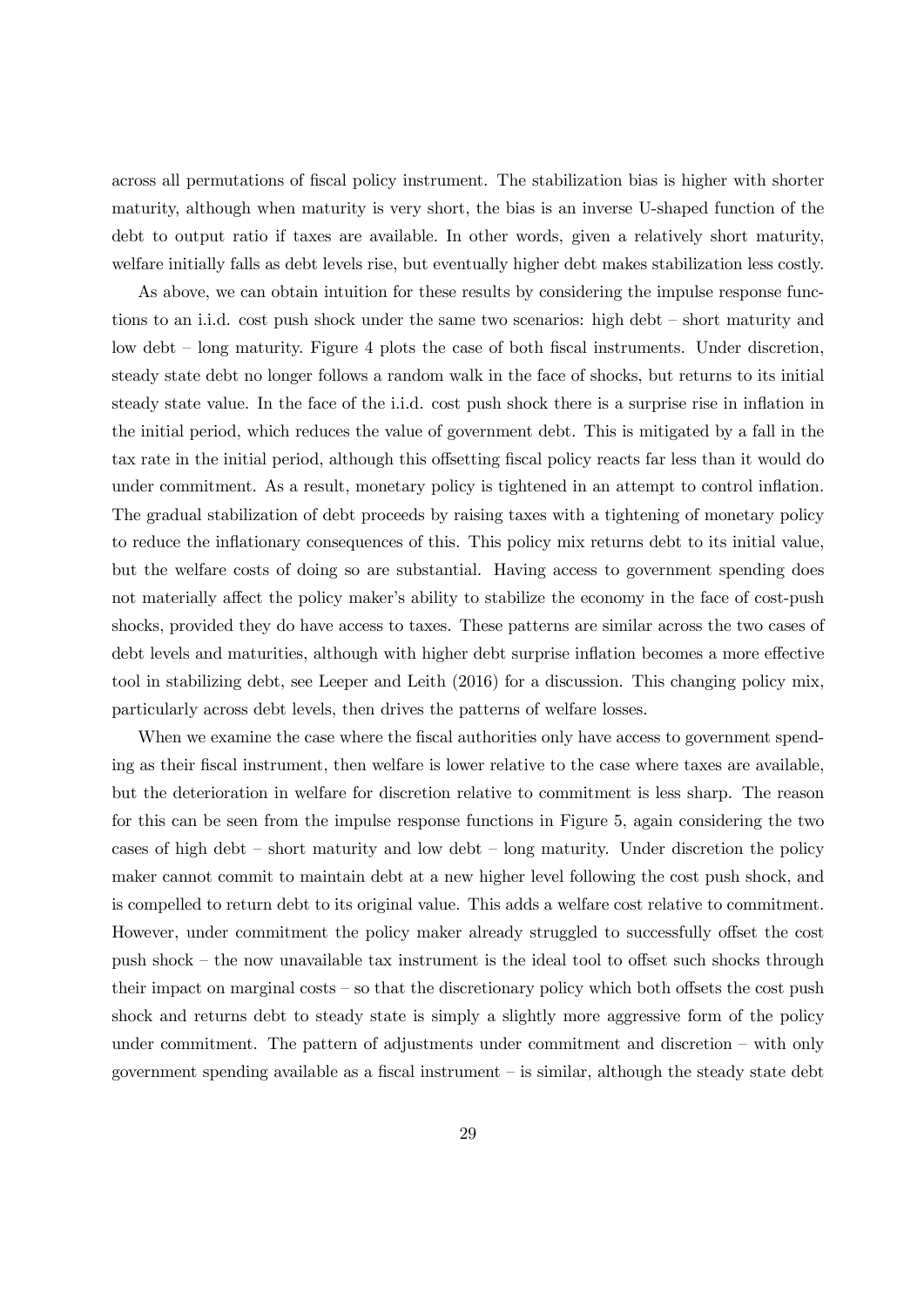levels have an impact on the policy mix, such that under the high debt case government spending is cut by more and interest rates are raised by less as a result of the heightened debt stabilization bias and higher inflation that emerges.

#### 5.3 Delegation Schemes

We now turn to consider the welfare gains from two alternative delegation schemes: MPLT and MNIT. These schemes are parameterized to give the highest possible welfare given their structure. The first row of Figure 6 replicates the stabilization bias contour map detailed in the last row of Figure 3. Rows 2 and 3 of Figure 6 then plot the welfare *gains* associated with the two delegation schemes. For MNIT, provided the fiscal authorities have access to the tax instrument, the welfare gains are substantial, but leave a non-trivial residual welfare cost. In contrast, when the government can only employ government consumption as its fiscal instrument, the welfare gains are very modest and can actually turn negative, i.e. the delegation scheme can make outcomes worse. Turning to the final row of Figure 6, with access to the tax-instrumentdelegation of a price level target can effectively reduce the welfare loss to the level achieved under cooperative commitment for most debt levels and maturities, while, without access to this instrument, welfare gains from delegation are only realized at low debt levels — long maturities, and are likely to be negative at high debt levels — short maturities.

We can see these patterns more clearly in Figure 7, which presents pictograms where the area of each bar corresponds to the percentage of steady-state consumption that the consumer would be willing to give up to move from the regime being considered to the steady-state allocation free of shocks under discretion, the delegation scheme and commitment respectively.<sup>19</sup> These are plotted for the cases of taxes and spending being jointly available as instruments, or with only government consumption being available.<sup>20</sup> When the welfare losses under the delegation scheme are shaded this indicates that the losses under that scheme are actually worse than the outcome under cooperative discretion. The first column of the chart shows that when the fiscal authorities have access to taxation as an instrument, there are potentially substantial welfare gains to delegation under both schemes, but particularly under a MPLT which largely reduces the loss to levels similar to those under cooperative commitment unless debt levels are particularly

 $19$ The absolute levels of welfare losses are not crucial, but the figure shows the relative levels of welfare across discretion, the delegation scheme and commitment simultaneously, so the shape of each loss is clear across debt levels and maturity, as well as the proportion which is eliminated/remains under delegation scheme.

 $^{20}$ The case of only taxes being available looks very similar to the case of both government consumption and taxes being used since government spending adds very little to stabilization policy in this case and so is omitted. It is available upon request.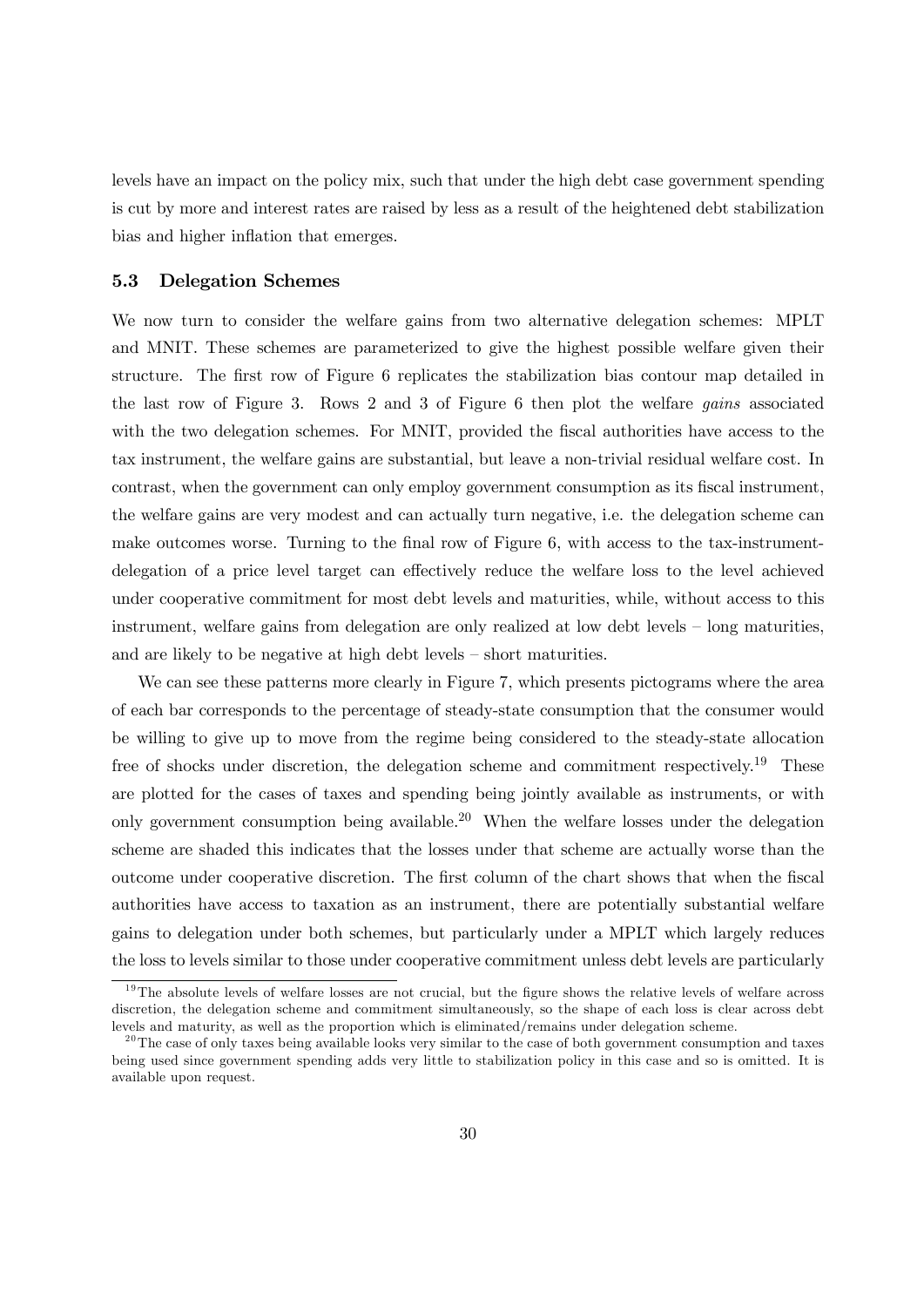

Figure 6: Welfare losses for different delegation schemes. All losses are measured in percentage of steady-state consumption that the consumer would be willing to give up to move from the actual regime to the steady-state allocation. T&G, T and G refer to 'taxes and spending', 'taxes only' and 'spending only' based fiscal stabilization, respectively. Both technology and cost-push shocks are used.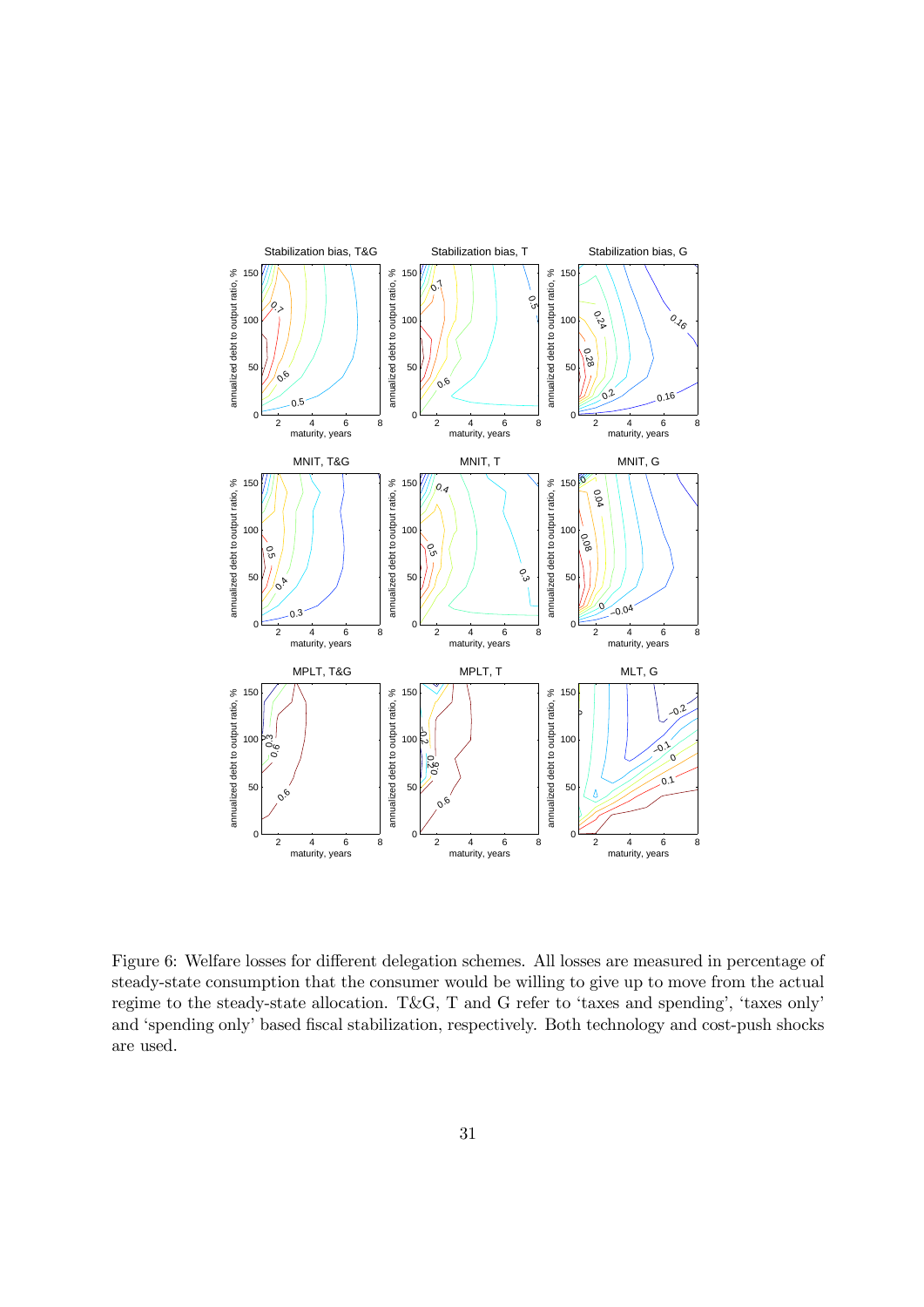

Figure 7: Welfare losses for different delegation schemes. All losses are measured in percentage of steady-state consumption that the consumer would be willing to give up to move from the actual regime to the steady-state allocation. T&G, T and G refer to 'taxes and spending', 'taxes only' and 'spending only' based fiscal stabilization, respectively. Both technology and cost-push shocks are used.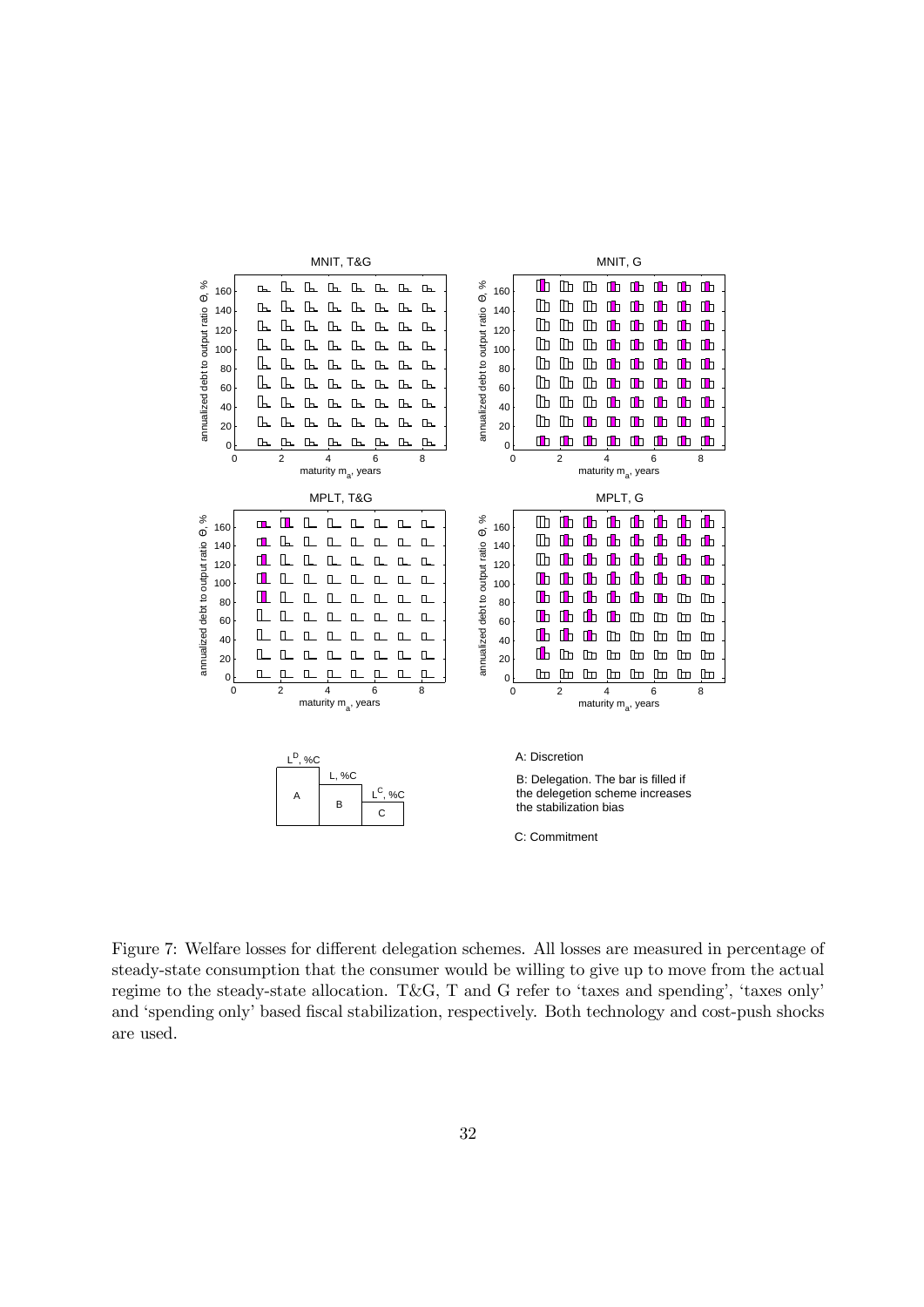high and maturity particularly short.<sup>21</sup>

In contrast, when, as in the latest evidence on the form of fiscal consolidations from the IMF (2012), fiscal stabilization largely takes place through government spending, the gains to delegation are far more fragile. Under nominal-income targeting the gains to delegation are only positive, and still modest, if maturity is sufficiently low and turn negative for high debt maturities. While the price level target is only beneficial if debt to output ratios are sufficiently low and maturities sufficiently long. Again, even in the cases where there are benefits to delegation when fiscal adjustment is through spending alone, these gains are modest.

We can gain intuition for these results by returning to the plots of the impulse response functions following an i.i.d. cost-push shock in Figures 4-5 where the permutation of fiscal instruments, available to the fiscal authority, varies across the figures.<sup>22</sup> Considering the case of the fiscal authority having access to both fiscal instruments in Figure 4 and again allowing for the two scenarios of high debt — short maturity and low debt — long maturity, we explore the policy mix under the two delegation schemes. For price level targeting the outcomes are very close to those under commitment and, since commitment largely eliminates inflation, the form of MPLT is optimally chosen to be strict, i.e. the limiting case of  $\Phi_p = 0$ . Over the time horizon plotted it even appears as though debt is permanently higher, although it is actually the case that debt very gradually returns to its steady state. In essence the strict price level target prevents the policy maker being tempted to inflate away the debt. This in turn has a beneficial impact on expectations allowing outcomes to move closer to the case of cooperative commitment.

Under MNIT, given that taxes are employed as the fiscal instrument, the optimal nominalincome target is strict across both cases of debt level/maturity considered, i.e. the limiting case of  $\Phi_n = 0$ . (The desirability of strict MNIT is common across all but the most heavily indebted economies in our sample of economies considered in Section 6. Only Greece, Italy and Japan would benefit from implementing a flexible form of MNIT, given taxation is the fiscal stabilization instrument.) In this case, MNIT produces results which, while they improve upon cooperative discretion do not achieve as significant an improvement as MPLT. Essentially, MNIT produces an outcome which is a half-way house between cooperative commitment and discretion, which is clearly observed in Figure 7.

Given the form of monetary objectives under strict MNIT, the loss of the monetary authorities

 $^{21}$ In most cases the second bar in each pictogram is virtually indistinguishable from the third bar such that the delegation scheme comes close to achieving the welfare levels under commitment.

 $^{22}$ We only consider cost-push shocks when discussing transmission mechanisms. All losses/gains, however, are computed based on both shocks.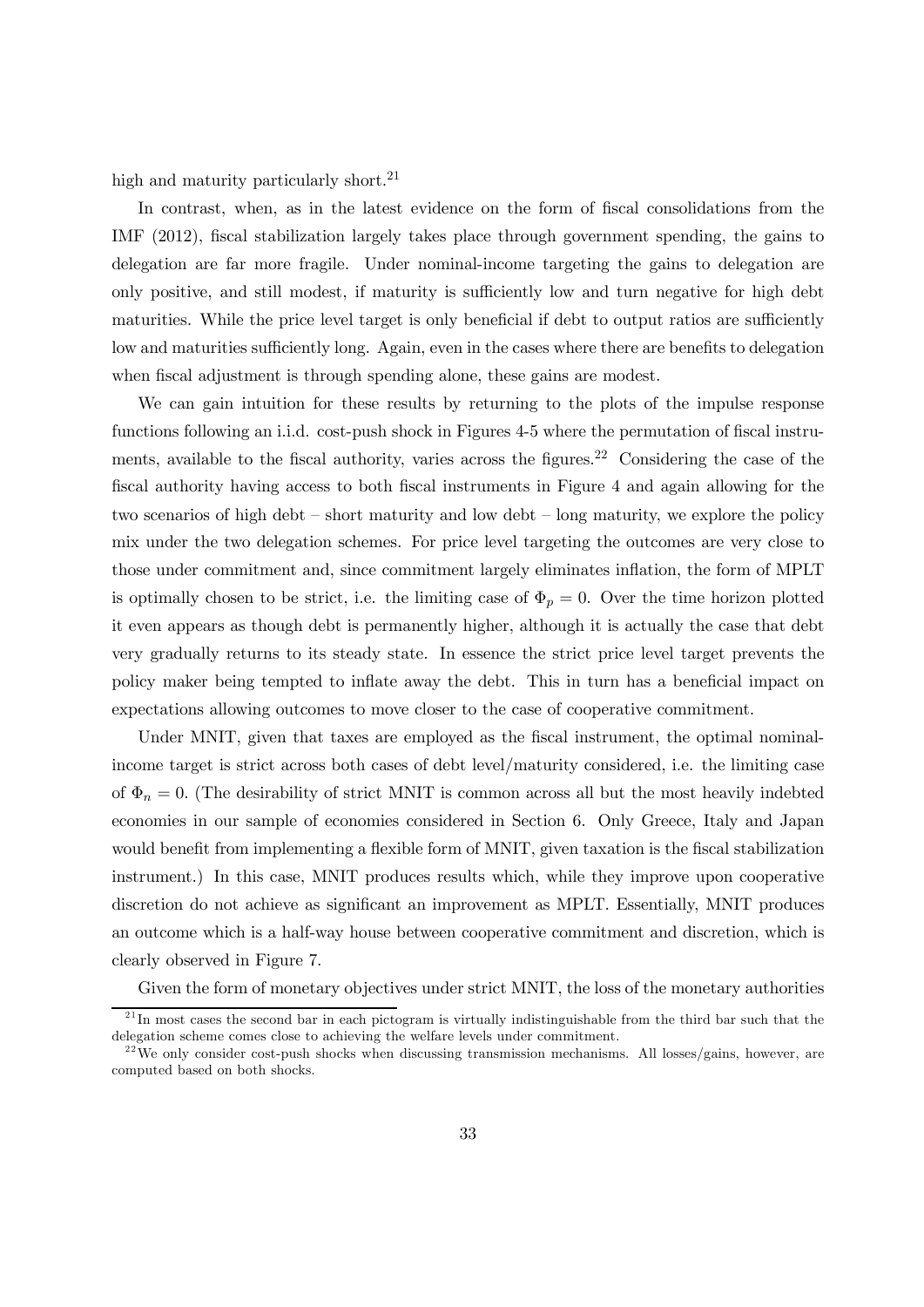will be eliminated if  $p_t = -\hat{Y}_t = -\theta \hat{C}_t$  so a reduction in consumption can increase the monetary authority's tolerance of positive inflation, *cet. par*. This in turn reduces the policy makers' desire to reduce government debt as rapidly as they would under cooperative discretion, thereby moving equilibrium outcomes towards those observed under commitment, see Figure 1 in Appendix E.

Expectations of future price stabilization play a very important role in both regimes, MNIT and MPLT. These expectations drive the level of consumption down by enough to generate the required reduction in marginal costs. In this sense inflation is stabilized by mere expectations of future policy. This is particularly relevant for MNIT as the nominal interest rate initially falls, but the resulting reaction of inflation is sufficient to ensure a welfare gain relative to the outcome under cooperative discretion. While price stabilization is expected, it does not need to be achieved under MNIT as quickly as under MPLT. For the monetary policy maker, who determines the speed of adjustment, the desire to reduce the increased price level is offset by lower real income, and these variables can only move in opposite directions if the adjustment is slow. However, since the commitment policy using taxes as its fiscal instrument generates negligible inflation – and therefore a near constant price level – a delegated policy objective of strict MPLT comes closest to mimicking commitment outcomes.

When we turn to government spending based stabilization the fiscal environment starts to matter much more. With the price level target, the optimal target is not strict as it is when taxes are part of the policy mix, and during the transition the price level deviates from base substantially. In this case the delegated policy allows the price level to initially rise before returning it to base. Since commitment policy neither generates price stability nor is hugely successful in offsetting the cost push shock in this case, this softens the desirability of making the price level target strict. In the high debt — short maturity scenario welfare actually deteriorates under a delegated price level target. The eventual stabilization of the price level means that the initial inflation is undone relatively quickly which mitigates the ability of surprise inflation to reduce the need for subsequent fiscal adjustments to stabilize debt. The policy mix involves an initial fall in interest rates and government spending, the latter seeking to reduce both debt and the initial boost to inflation caused by the cost-push shock. Subsequently, the interest rate and government spending rise, such that the balance of this combination is tilted towards reducing aggregate demand to facilitate the return of the price level to its initial value. Such behavior generates large deviations of the price level from the target. However, even if the optimal weight on the price level target,  $\Phi_p$ , is reduced, the constraint to stabilize price level is too restrictive to deliver welfare gains. In contrast, when debt is low and maturity long, price level targeting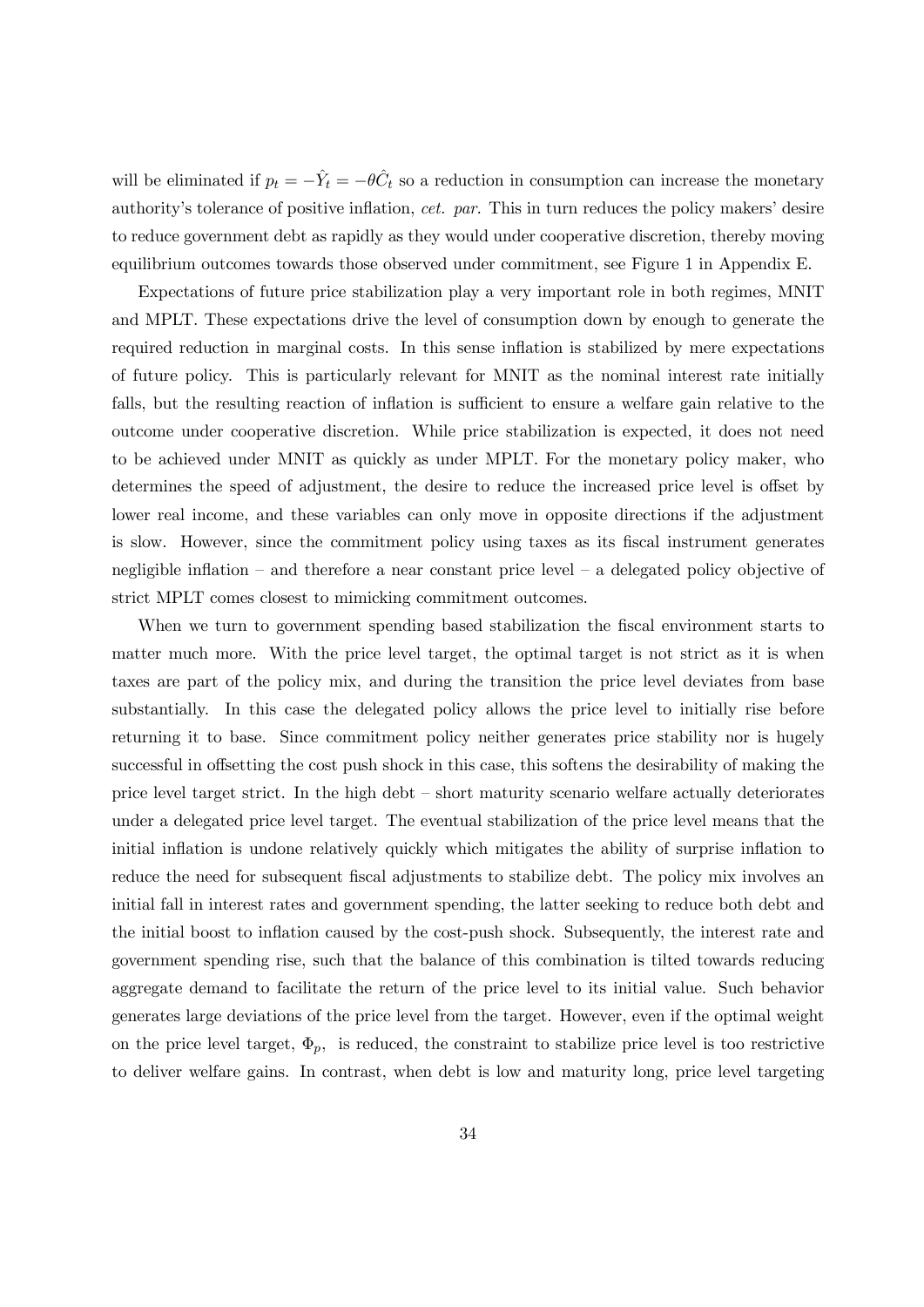delivers outcomes similar to those under commitment.

Turning to MNIT with only spending as a fiscal instrument, the high debt — short maturity case allows the fiscal authority to raise spending in the knowledge that the monetary authority will raise interest rates to achieve the nominal income target. This gives rise to a large fall in the value of debt. Thereafter, government spending is reduced slightly and monetary policy remains tight to return debt and the price level to their long-run values. Therefore, MNIT allows monetary and fiscal policy to generate an initial reduction in the value of government debt, before they gently return debt and the price level to steady state. In contrast, when debt levels are low but maturity long, MNIT delegation worsens welfare outcomes: the desire to stabilize nominal income means that the initial fall in the real value of debt is reduced once the government spending substantially increases in order to stabilize nominal income. The magnitude of the volatility of spending and inflation over the transition explains the deterioration in welfare*.*

In summary, with access to the tax instrument, the two policy makers can deal effectively with shocks, while the two delegation schemes, especially price-level targeting, can reduce welfare losses below those under cooperative discretion. This is due to the fact that the delegated nominal target prevents the policy makers inducing inflation surprises as a means of stabilizing debt. Without access to the tax policy instrument, the response to the cost-push shock in particular is far less effective and the optimal policy response includes a substantial deviation from short-run price level control. As a result the delegated targets can actually worsen outcomes by encouraging larger policy adjustments. Price level targeting increases the pace of adjustment towards the price level target relative to nominal income targeting, this is desirable when debt is large and of short maturity, but is less desirable when debt is of longer maturity.

## 6 Country Specific Experience

The results indicate that the steady-state debt level and debt maturity structure matter for the performance of monetary delegation schemes. In this section, we seek to show that these findings are relevant in practice. In particular, we look at how the different delegation schemes would fare for the debt and maturity structures of a set OECD countries, where debt and maturity are set to their levels measured in 2015.

Table 1 describes the welfare outcomes under commitment, discretion and the two delegation schemes. More specifically, Table 1 reports the values of social welfare losses for a representative sample of advanced economies. Columns (1)-(2) determine the position of a country in Figure 1. All losses are measured in terms of the equivalent percentage loss of steady state consumption,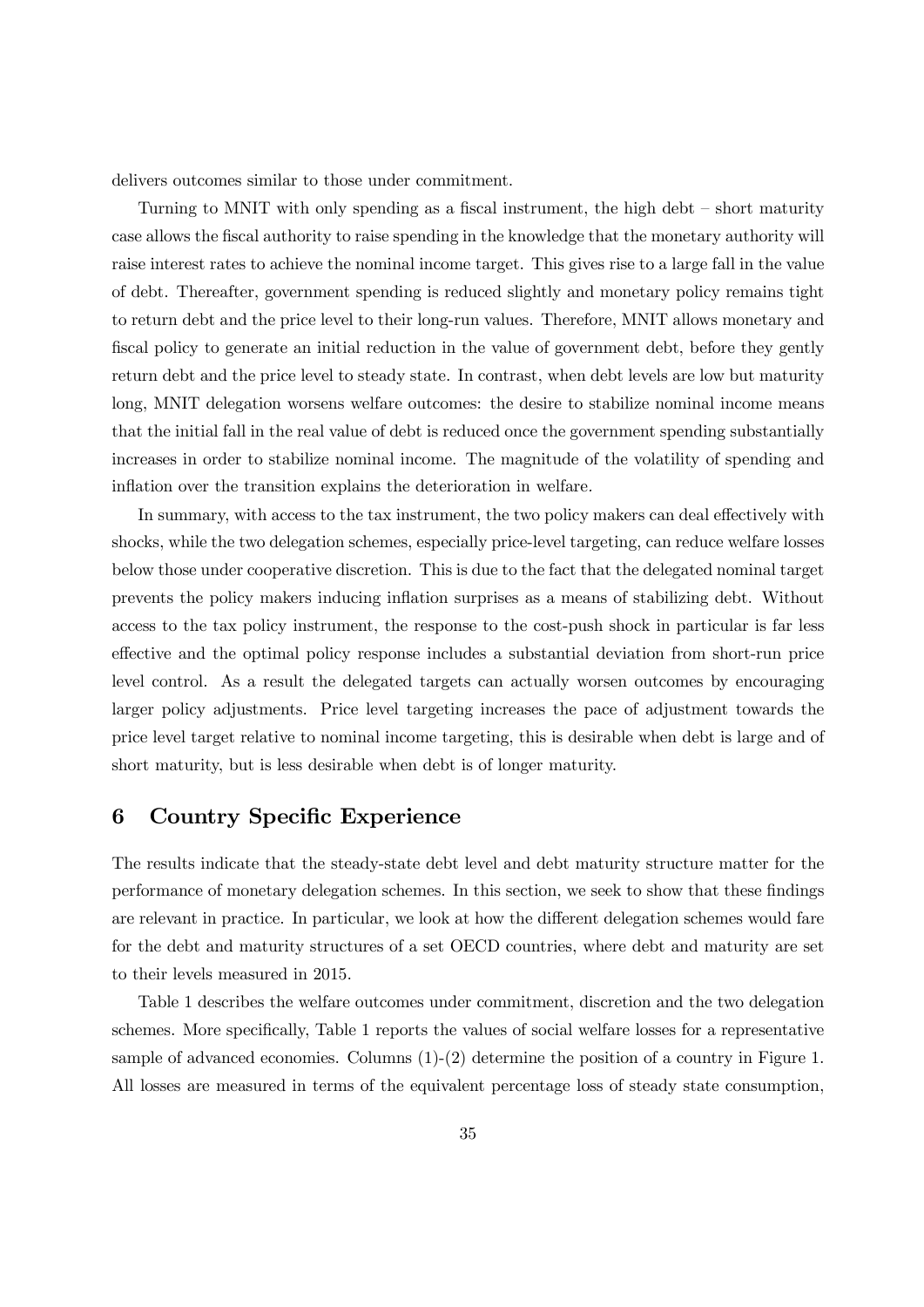|             |                  |       | Fiscal Stabilization T&G |                   |                   |            |                   |               | Fiscal Stabilization G |            |             |            |                   |               |
|-------------|------------------|-------|--------------------------|-------------------|-------------------|------------|-------------------|---------------|------------------------|------------|-------------|------------|-------------------|---------------|
|             | $\Theta$         | $m_a$ | <b>MPLT</b>              |                   | <b>MNIT</b>       |            | D                 | $\mathcal{C}$ | <b>MPLT</b>            |            | <b>MNIT</b> |            | D                 | $\mathcal{C}$ |
|             |                  |       | L                        | $\Delta^L$        | L                 | $\Delta^L$ | $L^D$             | $L^C$         | L                      | $\Delta^L$ | L           | $\Delta^L$ | $L^D$             | $L^C$         |
|             | $\left(1\right)$ | (2)   | $\left( 3\right)$        | $\left( 4\right)$ | $\left( 5\right)$ | (6)        | $\left( 7\right)$ | (8)           | (9)                    | (10)       | (11)        | (12)       | $\left(13\right)$ | (14)          |
| <b>FR</b>   | 89.4             | 6.8   | 0.02                     | 0.50              | 0.23              | 0.28       | 0.52              | 0.02          | 0.65                   | $-0.02$    | 0.67        | $-0.04$    | 0.63              | 0.47          |
| GE          | 48.4             | 6.6   | 0.02                     | 0.49              | 0.22              | 0.29       | 0.51              | 0.02          | 0.50                   | 0.14       | 0.67        | $-0.04$    | 0.63              | 0.46          |
| GR          | 175.0            | 7.9   | 0.02                     | 0.46              | 0.23              | 0.25       | 0.48              | 0.02          | 0.95                   | $-0.34$    | 0.68        | $-0.06$    | 0.61              | 0.47          |
| $_{\rm IR}$ | 82.4             | 12.4  | 0.02                     | 0.44              | 0.22              | 0.24       | 0.46              | 0.02          | 0.47                   | 0.14       | 0.67        | $-0.06$    | 0.61              | 0.46          |
| IT          | 113.5            | 6.4   | 0.02                     | 0.50              | 0.24              | 0.29       | 0.53              | 0.02          | 0.79                   | $-0.16$    | 0.68        | $-0.04$    | 0.63              | 0.47          |
| $_{\rm JP}$ | 126.0            | 6.8   | 0.02                     | 0.49              | 0.24              | 0.28       | 0.52              | 0.02          | 0.83                   | $-0.20$    | 0.68        | $-0.05$    | 0.63              | 0.47          |
| <b>SP</b>   | 64.8             | 6.0   | 0.02                     | 0.51              | 0.23              | 0.30       | 0.53              | 0.02          | 0.59                   | 0.05       | 0.67        | $-0.03$    | 0.64              | 0.47          |
| SE          | $-18.4$          | 5.0   | 0.02                     | 0.45              | 0.21              | 0.26       | 0.47              | 0.02          | 0.46                   | 0.15       | 0.67        | $-0.06$    | 0.61              | 0.46          |
| <b>SW</b>   | 24.9             | 8.8   | 0.02                     | 0.47              | 0.21              | 0.28       | 0.49              | 0.02          | 0.46                   | 0.16       | 0.67        | $-0.05$    | 0.62              | 0.46          |
| UK          | 80.3             | 14.5  | 0.02                     | 0.43              | 0.22              | 0.23       | 0.46              | 0.02          | 0.46                   | 0.15       | 0.67        | $-0.06$    | 0.61              | 0.46          |
| <b>US</b>   | 79.9             | 5.7   | 0.02                     | 0.52              | 0.23              | 0.30       | 0.54              | 0.02          | 0.70                   | $-0.06$    | 0.67        | $-0.03$    | 0.65              | 0.47          |

Table 1: The value of delegation for selected countries

Notes: Θ in column (1) is annualized debt to output ratio, measured in percents;  $m_a$  in column (2) is maturity of debt measured in years.  $L^D$  and  $L^C$  are losses under benevolent discretion and commitment, respectively, L measures welfare loss under the corresponding delegation regime, and  $\Delta^{L}=L^{D}-L$  is the loss relative to benevolent discretion; all welfare losses in columns (3)  $-$  (14) are percentages of steady-state consumption that the consumer would be willing to give up to move from the actual regime to the deterministic steady state allocation. The IMF Fiscal Monitor is the source of data in columns  $(1)$  and  $(2)$ . The data are for 2015 for all countries except Greece, the data for Greece are for 2014.

which would match the welfare losses due to the stochastic volatility of the economy. Columns (8) and (14) report the loss under commitment regime (C). It is apparent that the loss, when policy makers are free to commit, in tax-based stabilization regimes (T&G) is much smaller than the loss in spending-based (G) regimes. This largely reflects the relative efficacy of the two fiscal instruments in combination with conventional monetary policy. The tax instrument can act to offset cost-push shocks while monetary policy can mitigate the inflationary consequences of technology shocks. In contrast government spending is less effective as a stabilization tool in the face of either type of shock.

Columns (7) and (13) report the loss under the cooperative discretionary regime (D) and allow us to infer the size of stabilization bias (not reported, but see Figure 3). The stabilization bias is of order of 0.17% of steady state consumption for spending-based stabilization policies, while it is around three times that for tax-based stabilization policy. Therefore, while the combination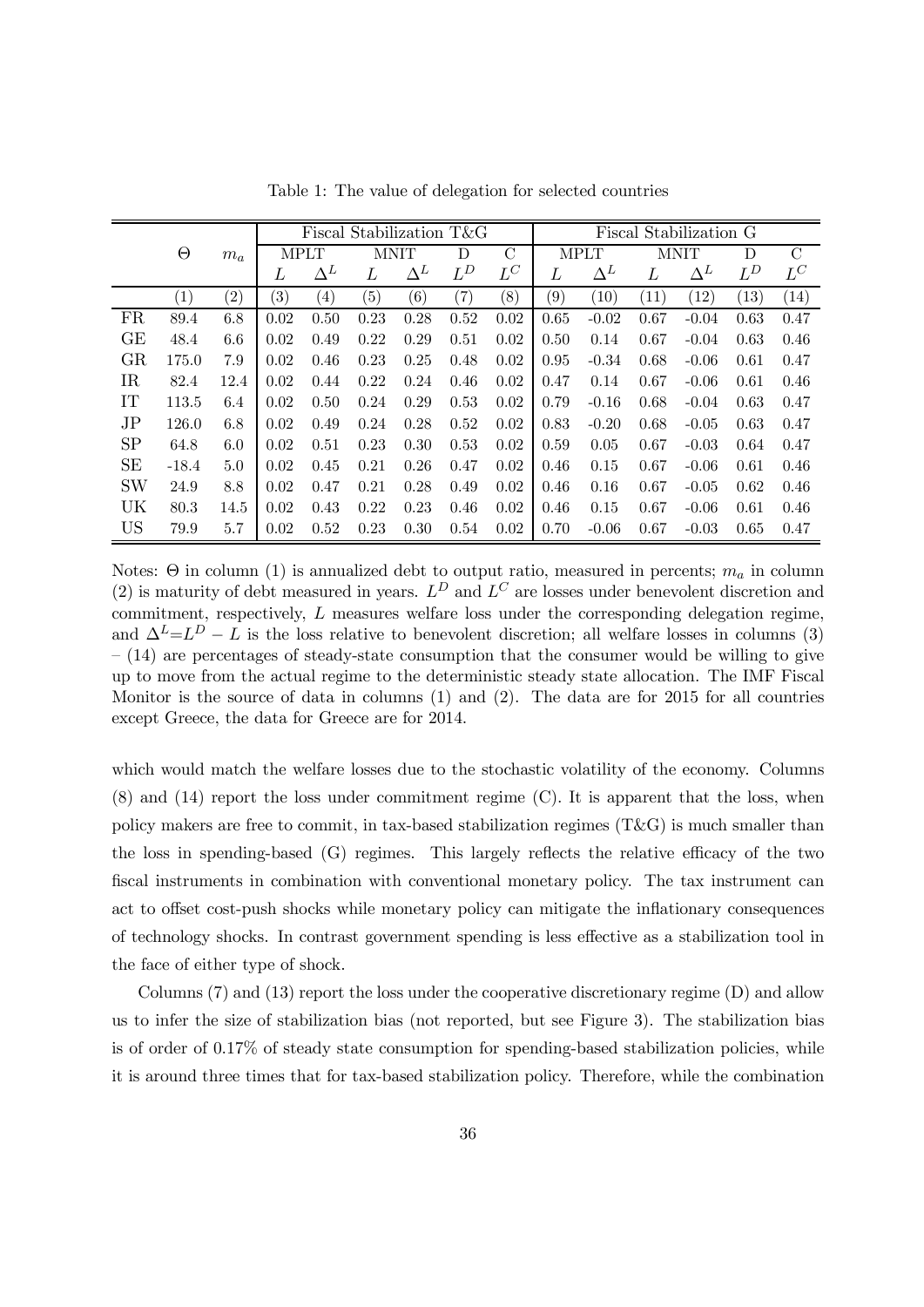of tax and monetary policy is particularly potent in the hands of a benevolent policy maker who is able to commit, when the policy makers are forced to act in a time-consistent manner this potency leads to a significant increase in welfare losses (above those attained under cooperative commitment) relative to the case where government spending is the fiscal instrument.

Columns  $(3)$ ,  $(5)$  and  $(9)$ ,  $(11)$  report the loss under a particular delegation scheme. Furthermore, columns (4), (6) and (10), (12) report the gain  $\Delta^{L}=L^{D}-L$  if the particular delegation scheme is implemented, where  $L$  is the loss under the corresponding delegation regime. A positive value of  $\Delta^L$  indicates the delegation scheme has improved welfare, while anything negative has worsened welfare. For example, if Germany implements MPLT delegation while the German fiscal authority operates with taxes and spending, the outcome will nearly replicate the best outcome under commitment policy.<sup>23</sup> However, if Japan implements MPLT while their fiscal authority uses spending as the fiscal instrument, then the welfare losses of 0.17% of steady-state consumption due to stabilization bias will be increased by further 0.20%, such that they will more than double. It is interesting to note that despite the fact that the underlying stabilization bias is greatest when taxes are the fiscal instrument employed by the fiscal authorities, the effectiveness of delegating a price-level target to the monetary authority is so large that all economies would be better off under such a scheme.

## 7 Conclusion

This paper revisits the idea that discretionary monetary price level and nominal-income targeting delegation schemes can reduce the welfare losses below those achieved under cooperative discretionary policy. We demonstrate that in an economy with a strategic fiscal policy maker, who can act as an intra-period leader and who seeks to follow a policy which minimizes the social welfare loss as a policy objective, delegating a price level target to the monetary policy maker results in a substantial welfare gain for a wide range of debt to output ratios and 'not too short' maturities, but only if fiscal policy uses the tax rate as its policy instrument. Using government spending as the fiscal instrument substantially limits the range of acceptable combinations to those economies with relatively low debt to output ratios and long debt maturity. Out of a sample of 11 advanced economies, only the low debt economies of Sweden and Switzerland would benefit from delegating a price-level target to the monetary authority when government spending serves as the fiscal instrument, and none would wish to adopt a nominal income target.

<sup>&</sup>lt;sup>23</sup> Further calculations show that only 0.10% of the original stabilization bias of 0.49% will be left.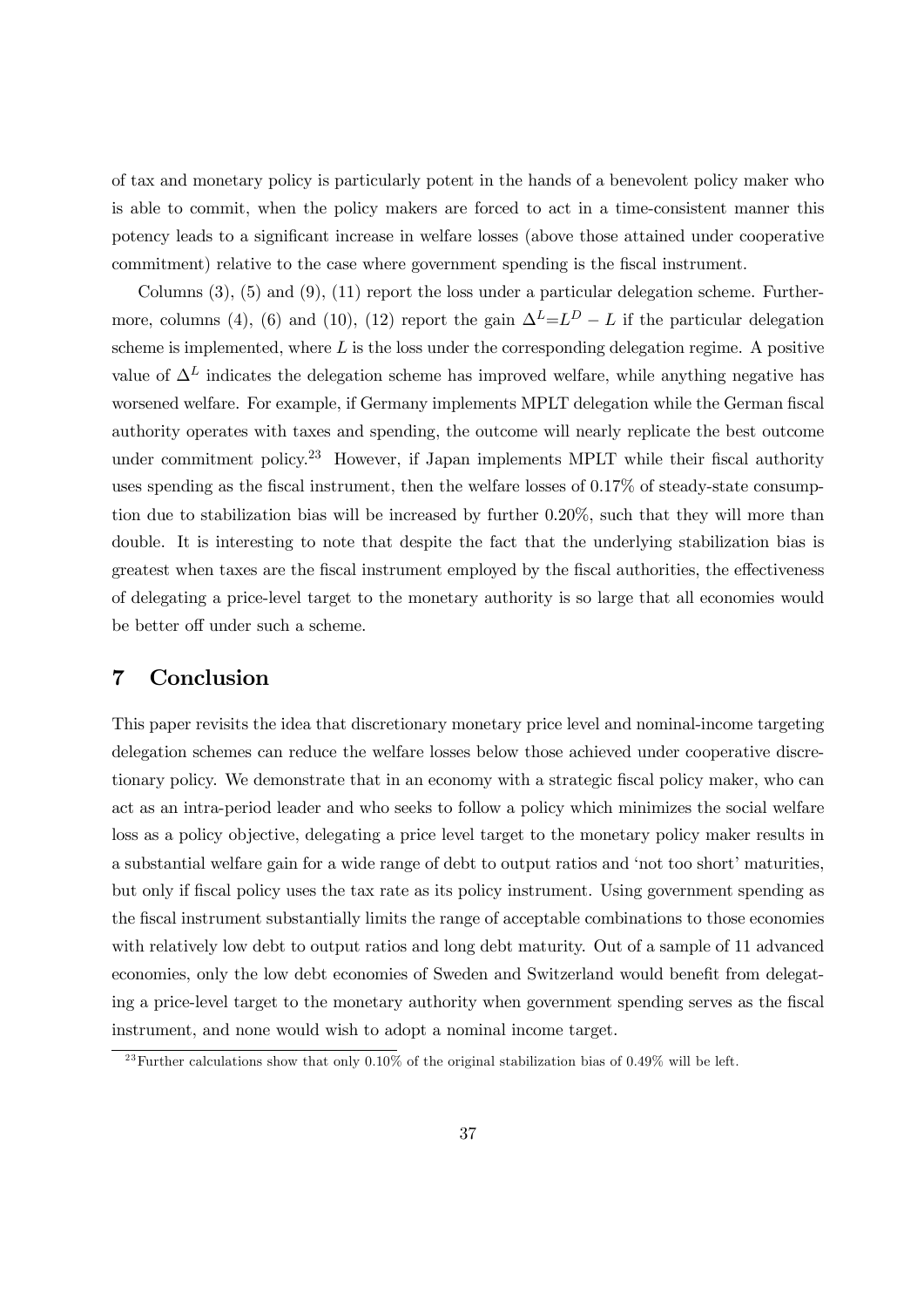The mechanisms underpinning these results are driven by the ability of the different delegation schemes to offset the stabilization bias inherent in the New Keynesian model extended to include fiscal policy. Under commitment, policy makers can effectively offset both cost push and technology shocks with very little drift in the price level provided they have access to distortionary taxes as a policy instrument. Without access to taxation, but possibly with access to government consumption, their ability to offset cost-push shocks is much reduced, welfare costs increase and the optimal drift in the price level is correspondingly greater. However, without an ability to commit, policy makers face a temptation to inflate away the fiscal consequences of shocks which is particularly damaging relative to commitment when taxes are available a stabilization tool. Delegation schemes, which impart an element of price level control, help mitigate the risks of governments being tempted to induce inflation surprises to reduce debt levels and, when taxes are used as a stabilization tool, allow monetary and fiscal policy to return to effectively responding to shocks. In contrast, when taxes are not available, optimal commitment policy allows for a non-trivial degree of price level drift such that adopting a price-level or nominal-income target can actually worsen outcomes relative to the case without delegation.

Although recent fiscal consolidations have tended to be heavily skewed towards adjustment of government spending, our comparison of the relative efficacy of fiscal instruments in stabilization of the economy reveals the relative pre-eminence of taxes. As noted immediately above, they are best suited to mitigating the effects of cost-push shocks on inflation, while the associated losses associated with the stabilization bias can be significantly reduced through the adoption of a price level target by an independent monetary authority.

Despite demonstrating these results using a particular model, this model is at the core of more general and empirically relevant DSGE models widely used in policy analysis. The economic mechanisms discussed here are likely to apply and our results remain valid for this wide class of models.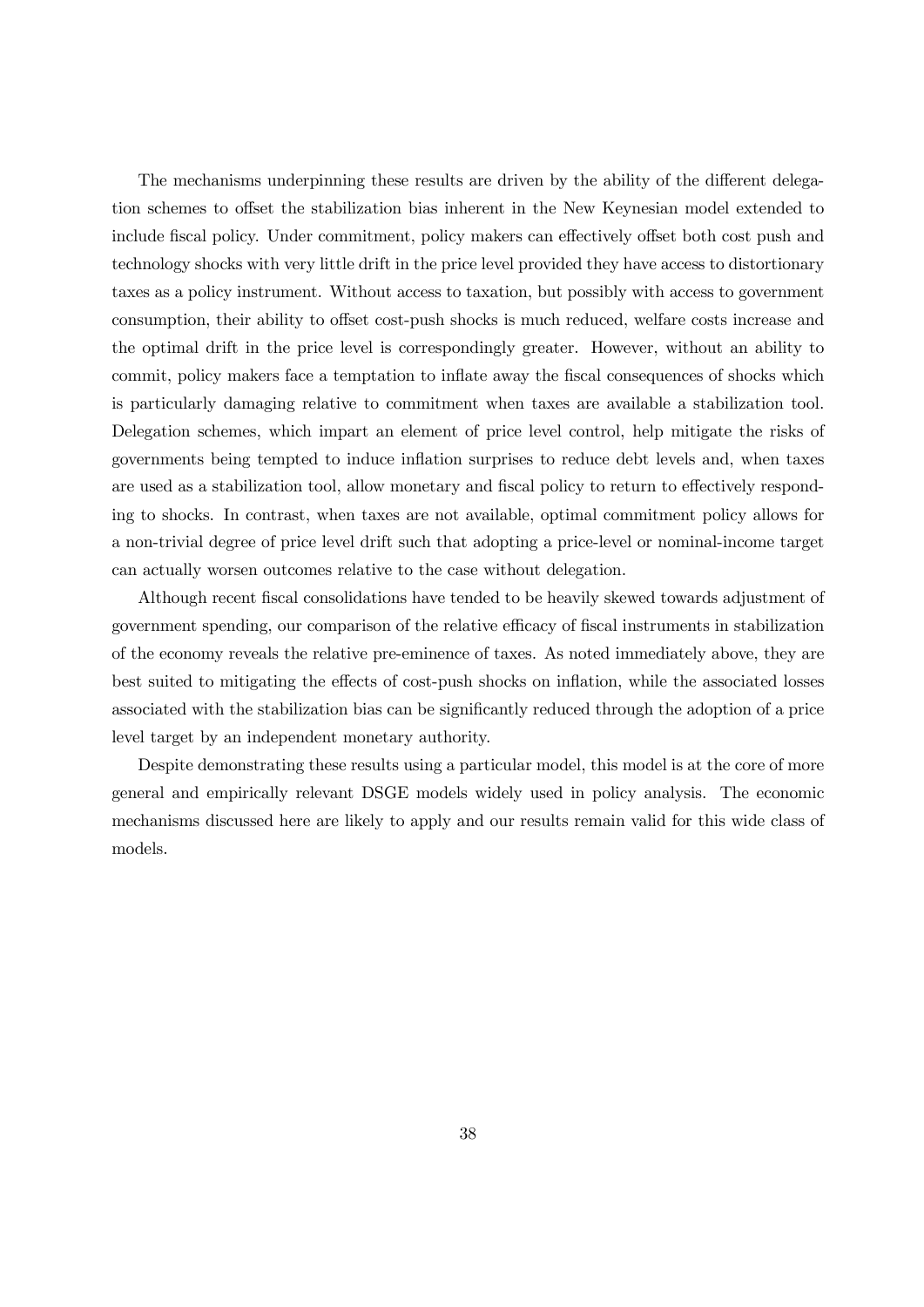## References

Alesina, A. F. and S. Ardagna (2010). Large Changes in Fiscal Policy: Taxes versus Spending. In *Tax Policy and the Economy*, Volume 24, pp. 35—68. National Bureau of Economic Research.

Attanasio, O. P. and G. Weber (1993). Consumption Growth, the Interest Rate and Aggregation. *Review of Economic Studies* 60 (3), 631—649.

Attanasio, O. P. and G. Weber (1995). Is Consumption Growth Consistent with Intertemporal Optimization? Evidence from the Consumer Expenditure Survey. *Journal of Political Economy* 103 (6), 1121—1157.

Backus, D. and J. Driffill (1986). The Consistency of Optimal Policy in Stochastic Rational Expectations Models. CEPR Discussion Paper 124, London.

Barro, R. J. (1979). On the Determination of Public Debt. *Journal of Political Economy* 87, 940—971.

Benigno, P. and M. Woodford (2003). Optimal Monetary and Fiscal Policy: A Linear-Quadratic Approach. In *NBER Macroeconomics Annual 2003*, pp. 271—333.

Blake, A. P. and T. Kirsanova (2011). Inflation-Conservatism and Monetary-Fiscal Policy Interactions. *International Journal of Central Banking* 7 (2), 41—83.

Calvo, G. (1983). Staggered Prices in a Utility-Maximising Framework. *Journal of Monetary Economics* 12, 383—398.

Campbell, J. Y. and N. G. Mankiw (1989). Consumption, Income and Interest Rates: Reinterpreting the Time Series Evidence. In *NBER Macroeconomics Annual*, pp. 185—246.

Canzoneri, M., R. Cumby, B. Diba, and O. Mykhaylova (2006). New Keynesian Explanations of Cyclical Movements in Aggregate Inflation and Regional Inflation Differentials. *Open Economies Review* 17 (1), 27—55.

Chari, V. V., P. J. Kehoe, and E. R. McGrattan (2000). Sticky Price Models of the Business Cycle: Can the Contract Multiplier Solve the Persistence Problem? *Econometrica* 68 (5), 1151—1180.

Chen, X., T. Kirsanova, and C. Leith (2013a). An Empirical Assessment of Optimal Monetary Policy Delegation in the Euro Area? Paper presented at the Bundesbank/CEPR conference 'Inflation Developments after the Great Recession', Eltville 6-7 December 2013.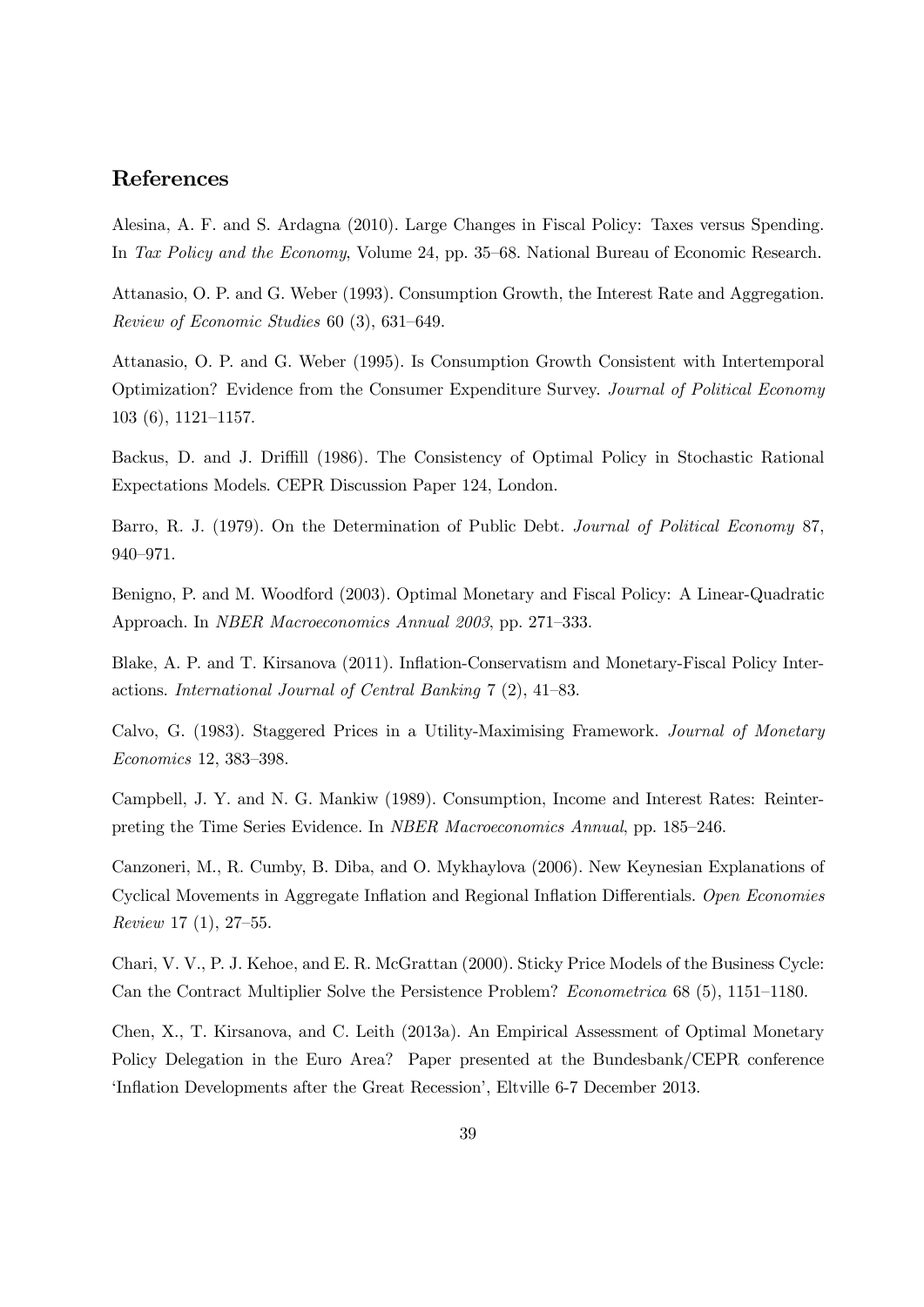Chen, X., T. Kirsanova, and C. Leith (2013b). How Optimal is US Monetary Policy? University of Glasgow Working Paper.

Clarida, R. H., J. Galí, and M. Gertler (1999). The Science of Monetary Policy: A New Keynesian Perspective. *Journal of Economic Literature* 37, 1661—1707.

Currie, D. and P. Levine (1993). *Rules, Reputation and Macroeconomic Policy Coordination*. Cambridge: Cambridge University Press.

Dixit, A. and J. Stiglitz (1977). Monopolistic Competition and Optimum Product Diversity. *American Economic Review* 67, 297—308.

Eggertsson, G. B. and M. Woodford (2003). The Zero Bound on Interest Rates and Optimal Monetary Policy. *Brookings Papers on Economic Activity* 1, 139—211.

Eser, F., C. Leith, and S. Wren-Lewis (2009). When is monetary policy all we need? University of Oxford Working Paper No.430.

Gali, J. (1994). Government size and macroeconomic stability. *European Economic Review* 28, 117—132.

Hall, R. E. (1988). Intertemporal Substitution in Consumption. *Journal of Political Economy* 96 (2), 339—357.

IMF (2012). Balancing Policy Risks. Fiscal Monitor.

IMF (2016). Fiscal Monitor.

Ireland, P. N. (2004). Technology Shocks in the New Keynesian Model. *Review of Economics and Statistics* 86 (4), 923—936.

Jensen, C. and B. McCallum (2002). The Non-Optimality of Proposed Monetary Policy Rules Under Timeless Perspective Commitment. *Economics Letters* 77, 163—168.

Leeper, E. M. and C. Leith (2016). Understanding Inflation as a Joint Monetary-Fiscal Phenomenon. In H. Uhlig and J. Taylor (Eds.), *Handbook of Macroeconomics*, Volume 2, pp. X—XX. Elsevier. Forthcoming.

Leeper, E. M., C. Leith, and D. Liu (2016). Optimal Time-Consistent Monetary, Fiscal and Debt Maturity Policy. Working Papers 2016-04, Business School - Economics, University of Glasgow.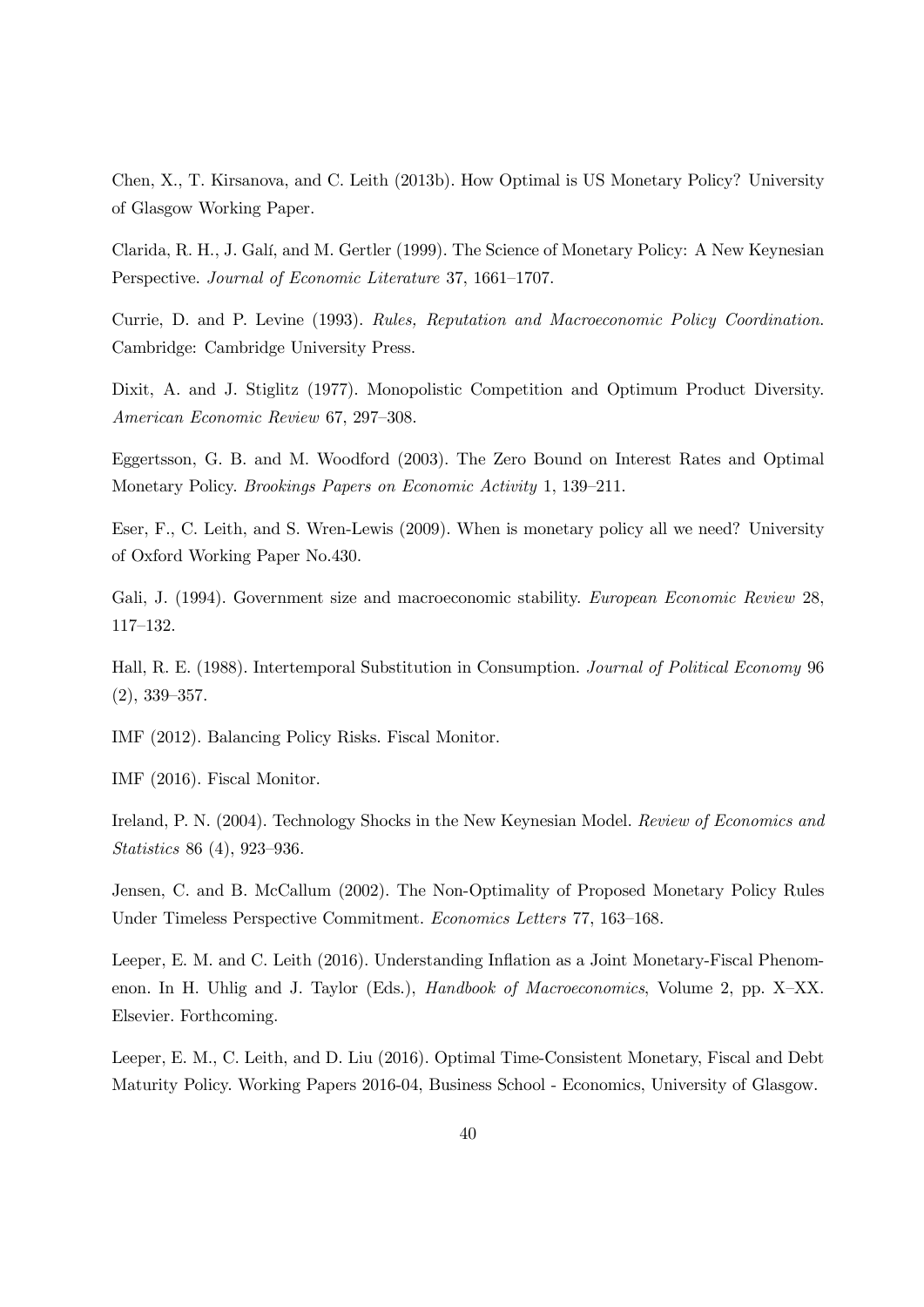Leith, C. and S. Wren-Lewis (2013). Fiscal Sustainability in a New Keynesian Model. *Journal of Money, Credit and Banking* 45 (8), 1477—1516.

Oudiz, G. and J. Sachs (1985). International policy coordination in dynamic macroeconomic models. In W. H. Buiter and R. C. Marston (Eds.), *International Economic Policy Coordination*. Cambridge: Cambridge University Press.

Peterman, W. B. (2012). Reconciling Micro and Macro Estimates of the Frisch Labor Supply Elasticity. The Federal Reserve Board Finance and Economics Discussion Paper 2012-75.

Rudebusch, G. (2002). Assessing Nominal Income Rules for Monetary Policy with Model and Data Uncertainty. *Economic Journal* 112, 402—432.

Schmitt-Grohe, S. and M. Uribe (2004). Optimal fiscal and monetary policy under sticky prices. *Journal of Economic Theory* 114, 198—230.

Schmitt-Grohe, S. and M. Uribe (2007). Optimal Simple and Implementable Monetary and Fiscal Rules. *Journal of Monetary Economics* 54 (6), 1702—1725.

Sims, C. A. (2013). Paper Money. *American Economic Review* 103 (2), 563—584.

Smets, F. and R. Wouters (2003). An Estimated Dynamic Stochastic General Equilibrium Model of the Euro Area. *Journal of the European Economic Association* 1 (1), 1123—75.

Söderlind, P. (1999). Solution and Estimation of RE Macromodels with Optimal Policy. *European Economic Review* 43, 813—823.

Svensson, L. (1997). Optimal Inflation Targets, "Conservative"Central Banks, and Linear Inflation Contracts. *The American Economic Review* 87 (1), 98—114.

Vestin, D. (2006). Price-level versus inflation targeting. *Journal of Monetary Economics* 53 (7), 1361—1376.

Woodford, M. (1998). Doing Without Money: Controlling Inflation in a Post-Monetary World. *Review of Economic Dynamics* 1 (1), 173—219.

Woodford, M. (2001). Fiscal Requirements for Price Stability. *Journal of Money, Credit and Banking* 33, 669—728.